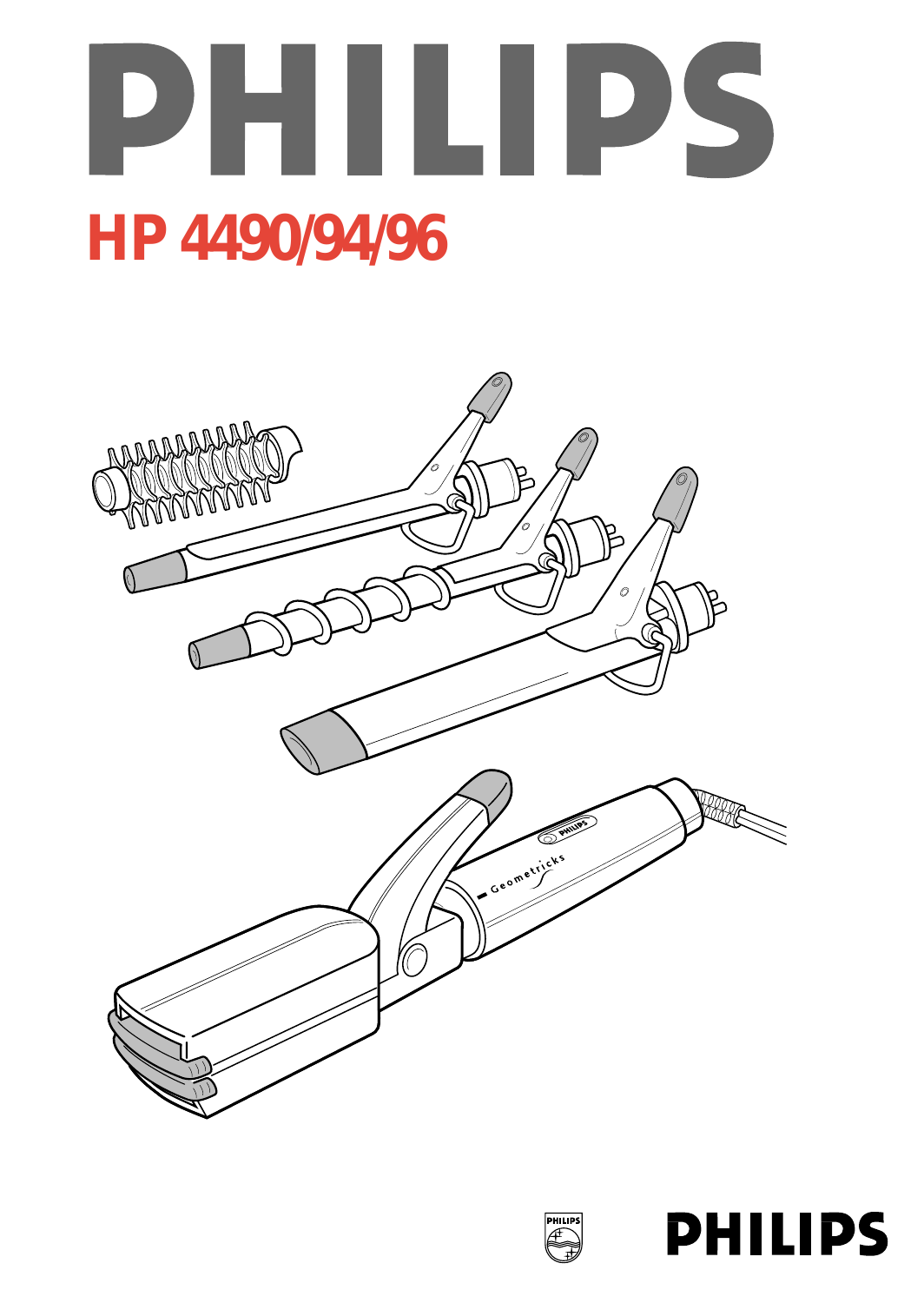| <b>English</b><br>• Keep pages 4, 5, 50 and 51 open when reading these operating instructions.                               | Page 6        |
|------------------------------------------------------------------------------------------------------------------------------|---------------|
| <b>Francais</b><br>• Pour le mode d'emploi: dépliez les pages 4, 5, 50 et 51.                                                | Page 10       |
| <b>Deutsch</b><br>• Schlagen Sie beim Lesen der Gebrauchsanweisung<br>Seiten 4, 5, 50 und 51 auf.                            | Seite 13      |
| <b>Nederlands</b><br>· Sla bij het lezen van de gebruiksaanwijzing de pagina's 4, 5, 50 en 51 op.                            | Pagina 16     |
| Italiano<br>• Prima di usare l'apparecchio, aprite le pagine 4, 5, 50 e 51<br>e leggeteattentamente le istruzioni per l'uso. | Pagina 19     |
| Español<br>· Desplegar las páginas 4, 5, 50 y 51 al leer las instrucciones de manejo.                                        | Página 22     |
| <b>Português</b><br>· Durante a leitura do modo de emprêgo, desdobre e<br>verifique as pág. 4, 5, 50 e 51.                   | Página 25     |
| Dansk<br>• Hold side 4, 5, 50 og 51 opslået mens De læser brugsanvisningen.                                                  | Side 28       |
| <b>Norsk</b><br>• Slå opp på side 4, 5, 50 og 51 før De leser videre.                                                        | Side 31       |
| <b>Svenska</b><br>• Ha sidan 4, 5, 50 och 51 utvikt när ni läser bruksanvisningen.                                           | <b>Sid 34</b> |
| Suomi<br>· Pidä sivut 4, 5, 50 ja 51 auki samalla kun luet käyttöohjetta.                                                    | Sivu 37       |
| Türkce<br>· Kullanım kılavuzunu okuduğunuzda 3., 4., 50. ve 51. sayfaları açınız.                                            | Sayfa 40      |

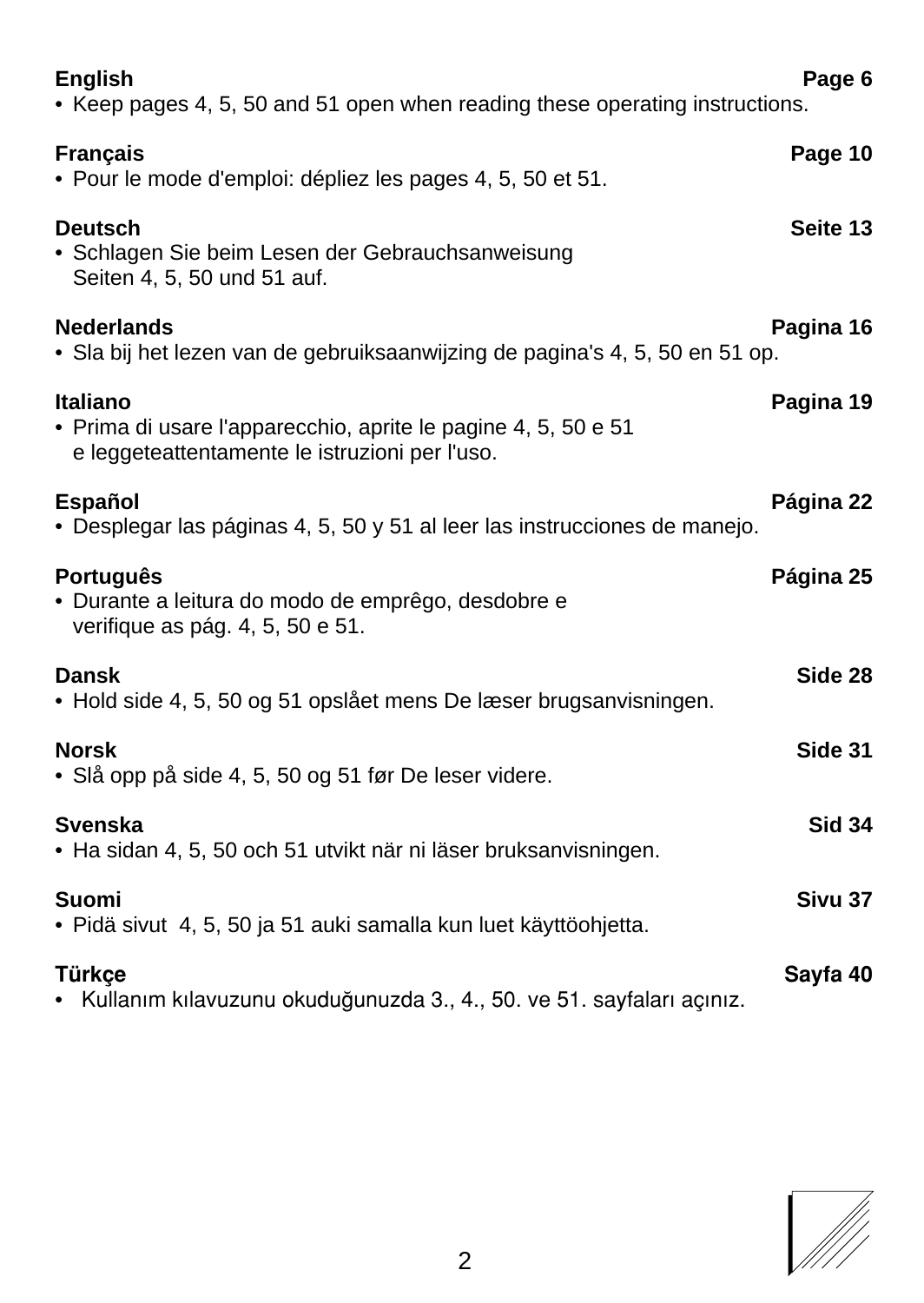### **Fitting a plug**

#### **Connections - Applicable to U.K. only Important**

The wires in this mains lead are coloured in accordance with the following code:

#### **BLUE - NEUTRAL BROWN - LIVE**

As the colours of the wires in the mains lead of this appliance may not correspond with the markings identifying the terminals in your plug, proceed as follows:

The wire which is coloured **BLUE** must be connected to the terminal which is marked with a letter **"N"** or coloured **BLACK.**

The wire which is coloured **BROWN** must be connected to the terminal which is marked with the letter **"L"** or coloured **RED.**

**DO NOT CONNECT** either of these wires to the earth terminal in the plug which is marked with the letter "**E**" or by the earth symbol  $\neq$  or coloured **GREEN,** or **GREEN AND YELLOW.**

**Note: If the terminals of the plug are unmarked or if you are in any doubt consult a qualified electrician.**

If a 13 Amp. 3-pin plug is fitted, it must be an "approved" plug, conforming to BS 1363-1986.

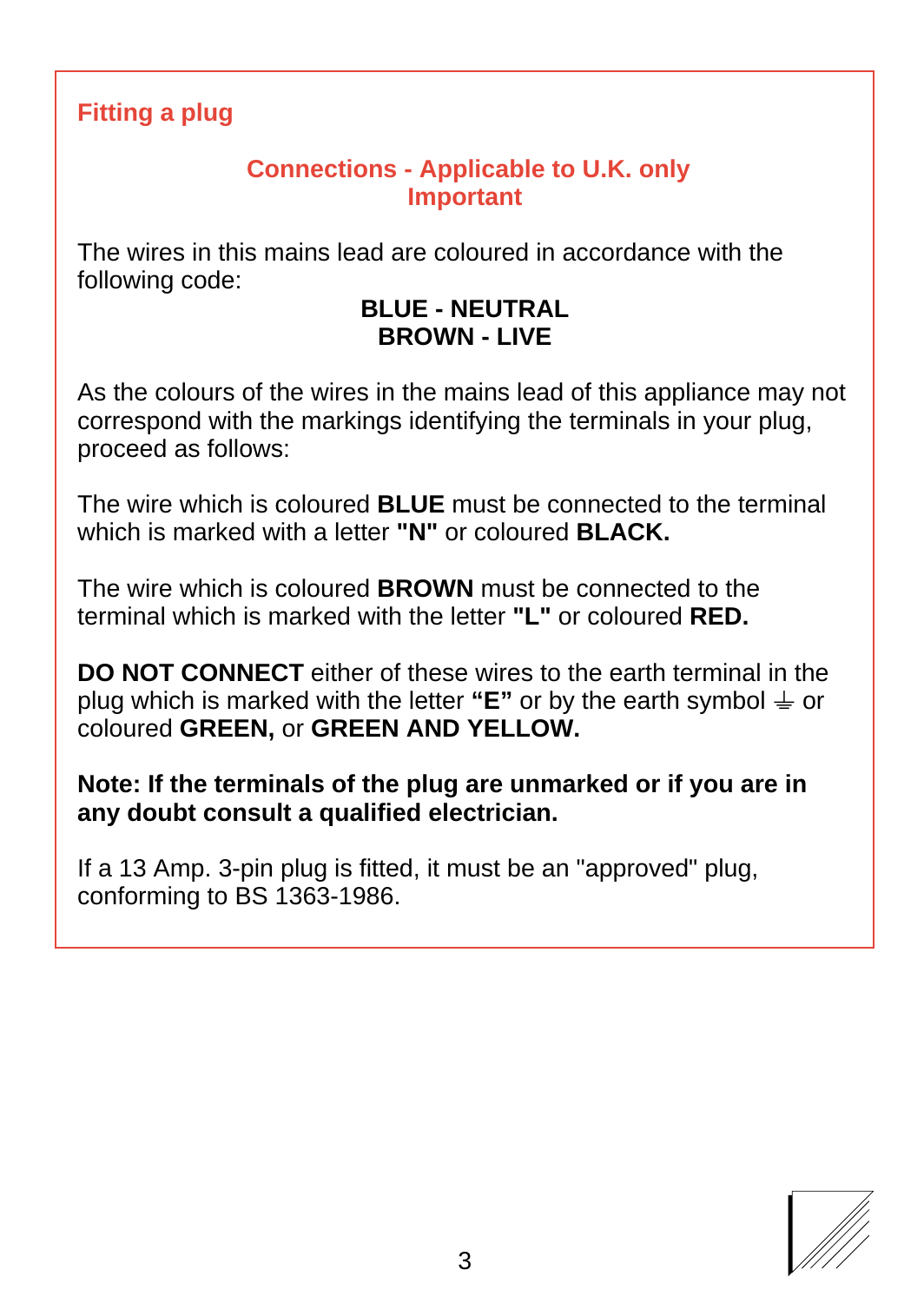<span id="page-3-0"></span>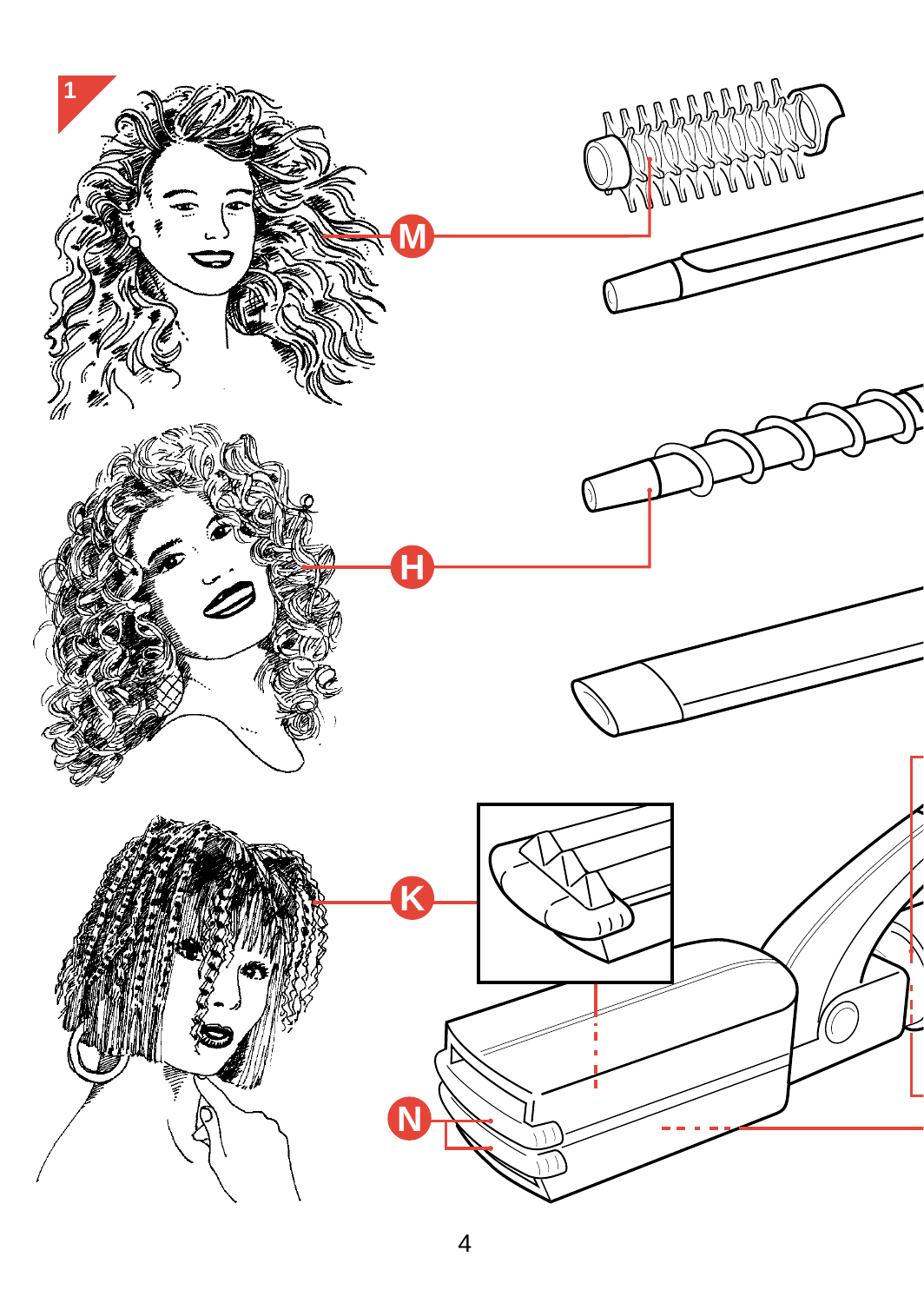<span id="page-4-0"></span>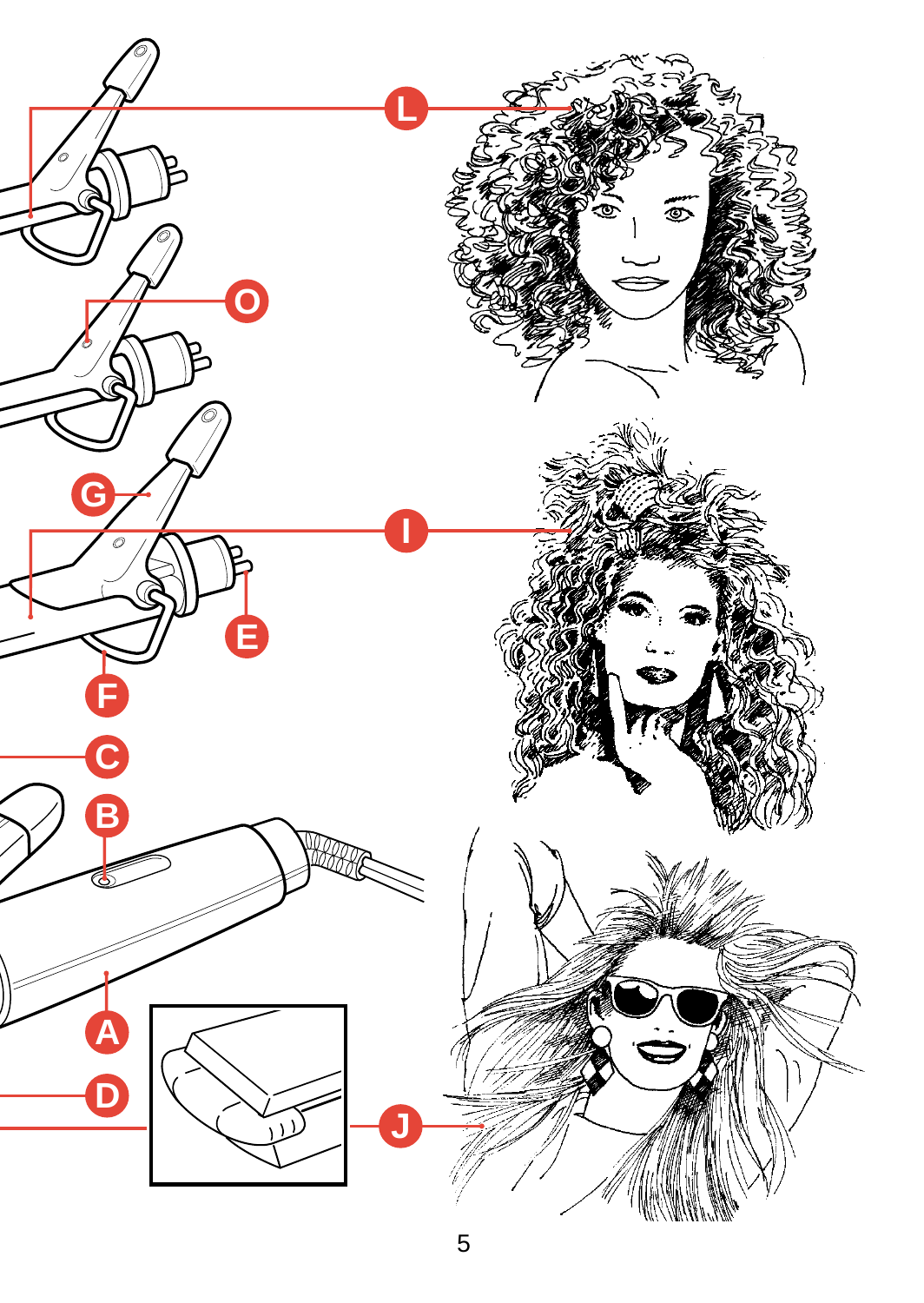# <span id="page-5-0"></span>**English**

#### **Important**

- **The styling attachments and the inset plates of the "Crimper/ Straightener " will become hot during use. Prevent contact with the skin. Do not allow the mains cord to touch any hot parts.**
- **Never immerse the appliance in water. You may clean it with a damp cloth, but first remove the plug from the wall socket.**
- **Washing your hair or using the "Flat plate" of the Crimper/ Straightener attachment will remove the waves and curls.**

#### **General description** (fig. 1)

- A **Handle**
- B **"On"-light**
- **G** Clamping ring
- D **Connect point**
- $Q$  Contact pins
- **G** Heel rest (turn backwards before use)
- G **Clip**
- **C** Styling attachment "Spirals" (for corkscrew curls) (HP 4494/96)<br>
Styling attachment "Zig Zags" (for Z-shaped curls) (HP 4494/96)
- **Styling attachment "Zig Zags"** (for Z-shaped curls) (HP 4494/96)
- **O** Styling attachment "Crimper/Straightener" (HP 4496)
- **C** Inset plates for "Crimper/Straightener" (HP 4496): **"Crimping plate"** (ribbed side: for waves) **"Straightener"** (flat side: for straight hair)
- L **Styling attachment "Curls"** (for evenly rounded curls) (HP 4494/96)
- **C** Styling attachment "Brush" (for brushing/untangling and creating large rolls) (HP 4494/96)
- N **Cool tips**
- O **Ready dot**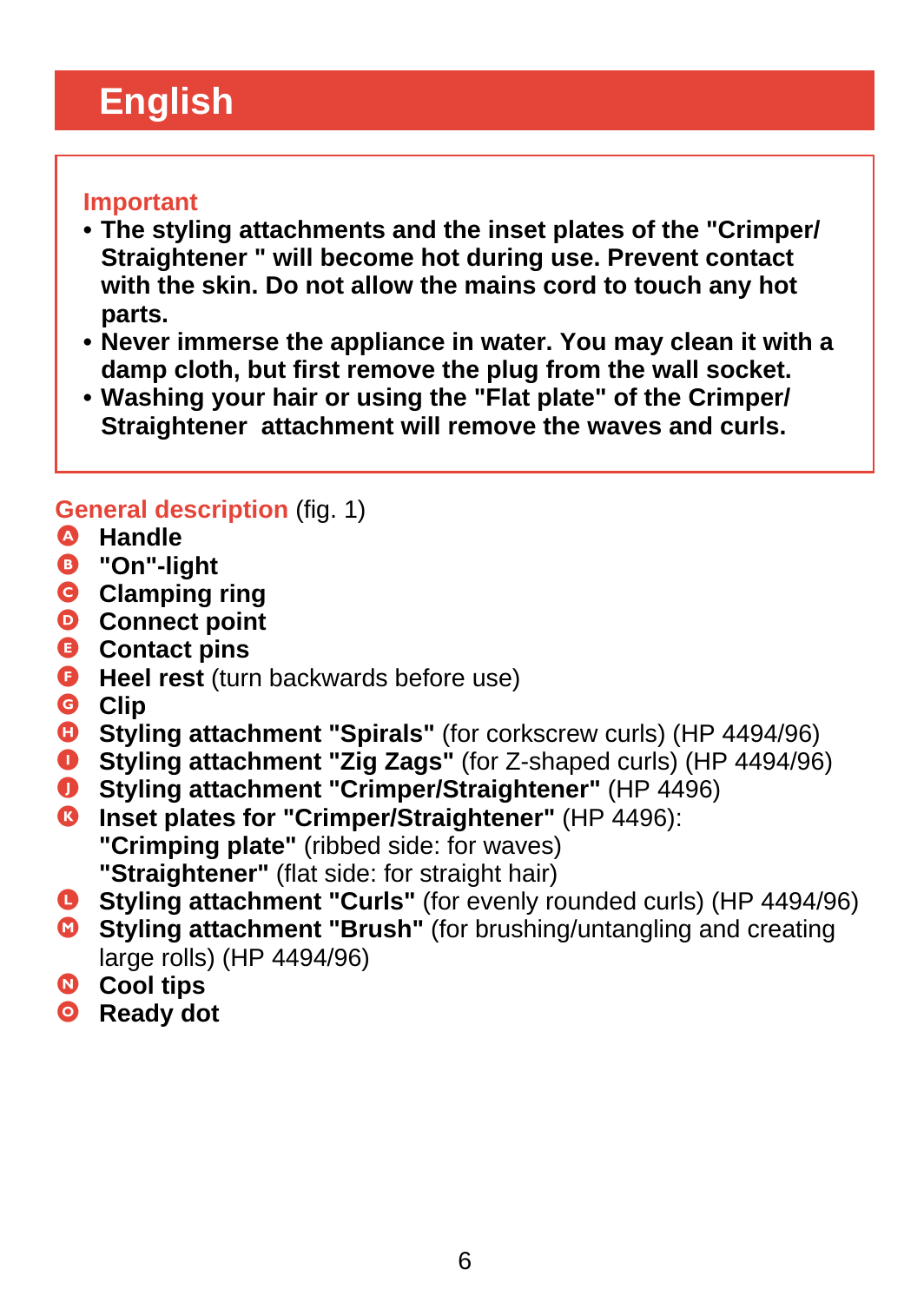### **Making the "Geometricks" MultiStyler ready for use**

#### **How to change the styling attachments** (fig. 2-6)

- When changing styling attachments during use only touch the plastic parts. The metal parts are hot!
- To release the styling attachment, turn the clamping ring (C) in the direction of the arrow (fig. 2).
- Pull the styling attachment from the handle (fig. 3).
- When mounting the required styling attachment, ensure that the heel rest (F) is at the underside (fig. 4).
- Insert the styling attachment firmly into the main unit (fig. 5).
- Secure by turning the clamping ring (fig. 6).

## **How to change the Crimper/Straightener inset plates** (fig. 7-10)

- Ribbed side: for waves
- Flat side: for straight hair
- Open the Crimper/Straightener by pressing the handle downwards  $(fia. 7)$ .
- Take the plate by the cool tips (N) at the front side.
- Pull the plate out of the Crimper/Straightener (fig. 8).
- Turn the plate (fig. 9).
- Insert the plate into the Crimper/Straightener. Ensure that the protrusions at the sides enter the runners correctly (fig. 10).

## **Heating up** (fig. 11-12)

- Insert the mains plug into the wall socket. The "On"-light (B) will come on and the styling attachment will heat up (fig. 11).
- When the "Ready"-dot (O) on the styling attachment becomes dark the appliance is ready for use (fig. 12).

### **How to use**

- Before styling, comb or brush the hair so that it is completely untangled and smooth.
- Always ensure good contact between hair and styling attachment or Crimper. For that reason, do not attempt to style thick tresses of hair and do not double-wind the hair when using the styling attachments.
- You need only 5 10 seconds to make a curl or wave. A setting lotion may be applied after washing the hair.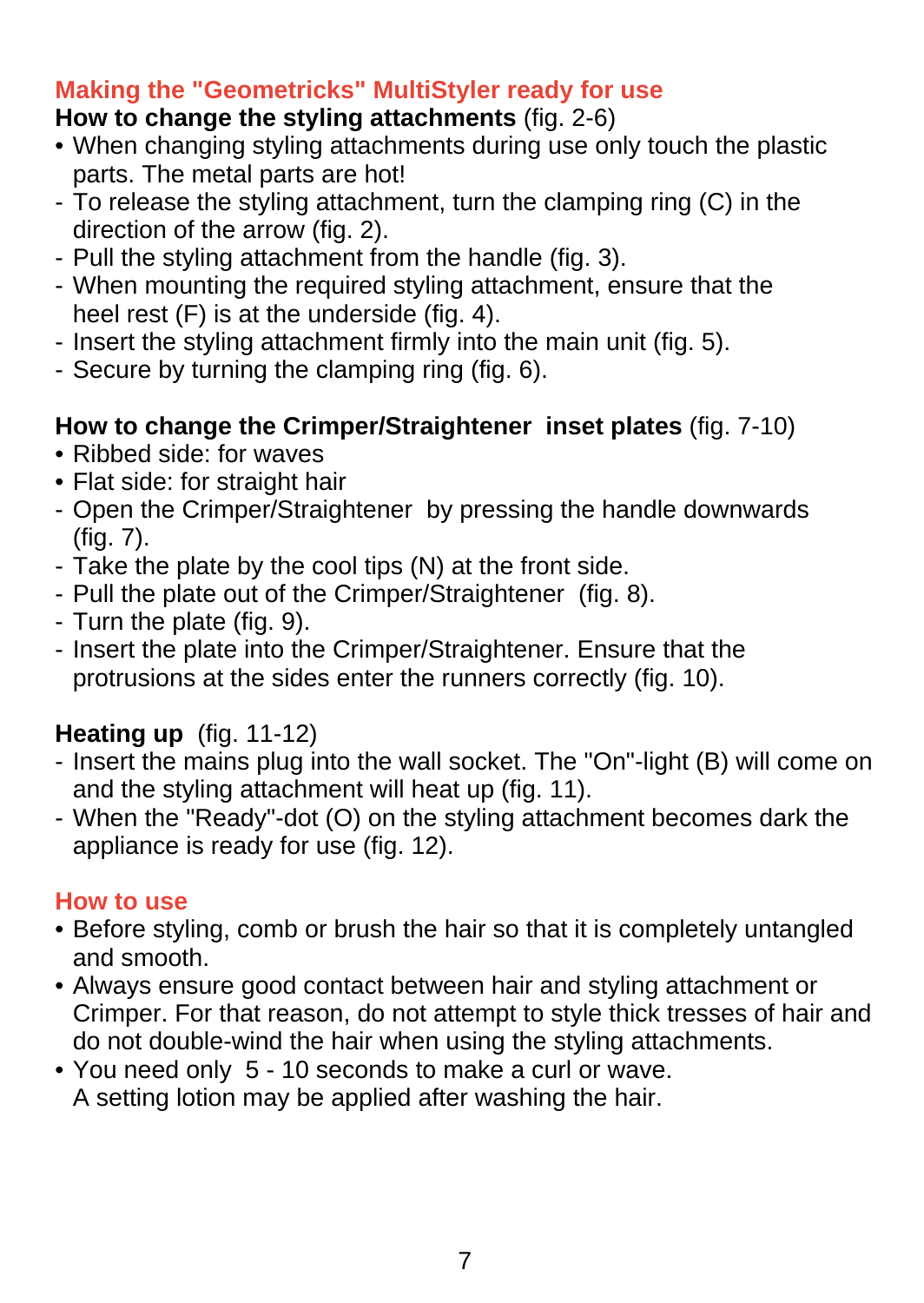## **Styling attachments** (fig. 13 - 18)

- Always style small tresses of hair (2 3 cm or 1 inch thick).
- For good results, wind a tress around the styling attachment in a spiral form. The full length of the tress will then be in contact with the hot rod.
- Fix the end of the tress with the clip and wind the hair around the rod towards the head.

After 5 - 10 seconds open the clip and remove the barrel from the hair.

- With "Spirals" wind the tress following the spiral profile on the styling attachment.
- With "Curls" wind the hair in straight.
- With the "Brush" a clip is not required as the teeth grip the hair.
- Important: Always ensure that the hair ends are wrapped smoothly around the barrel of the attachment: this will avoid bent ends.
- You can divide the curls with your fingers to add volume. Especially with Spirals this will give you a stunning hairstyle.

## **"Crimper/Straightener"** (fig. 19 - 21)

- Take tresses of hair of max. 5 6 cm or 2 inches thick.
- The clip enables you to open and close the Crimper/Straightener, so that you can style a tress of hair section by section.
- Always start crimping or straightening close to the head. Then successively treat the lower sections.
- You may press the two parts of the Crimper/Straightener together by using your fingers. (Do not touch the plates!)
- Keep the hair in the Crimper/Straightener for 5-10 seconds. Then open the Crimper/Straightener to treat the next section of the same tress. Ensure that there is an overlap!

#### **After use**

- After use remove the mains plug from the wall socket.
- Place the appliance with the stand downwards on a safe place and allow it to cool down.

### **Replacing the mains cord**

If the mains cord of this appliance is damaged, it must only be replaced by Philips or their service representative, as special tools and/or parts are required.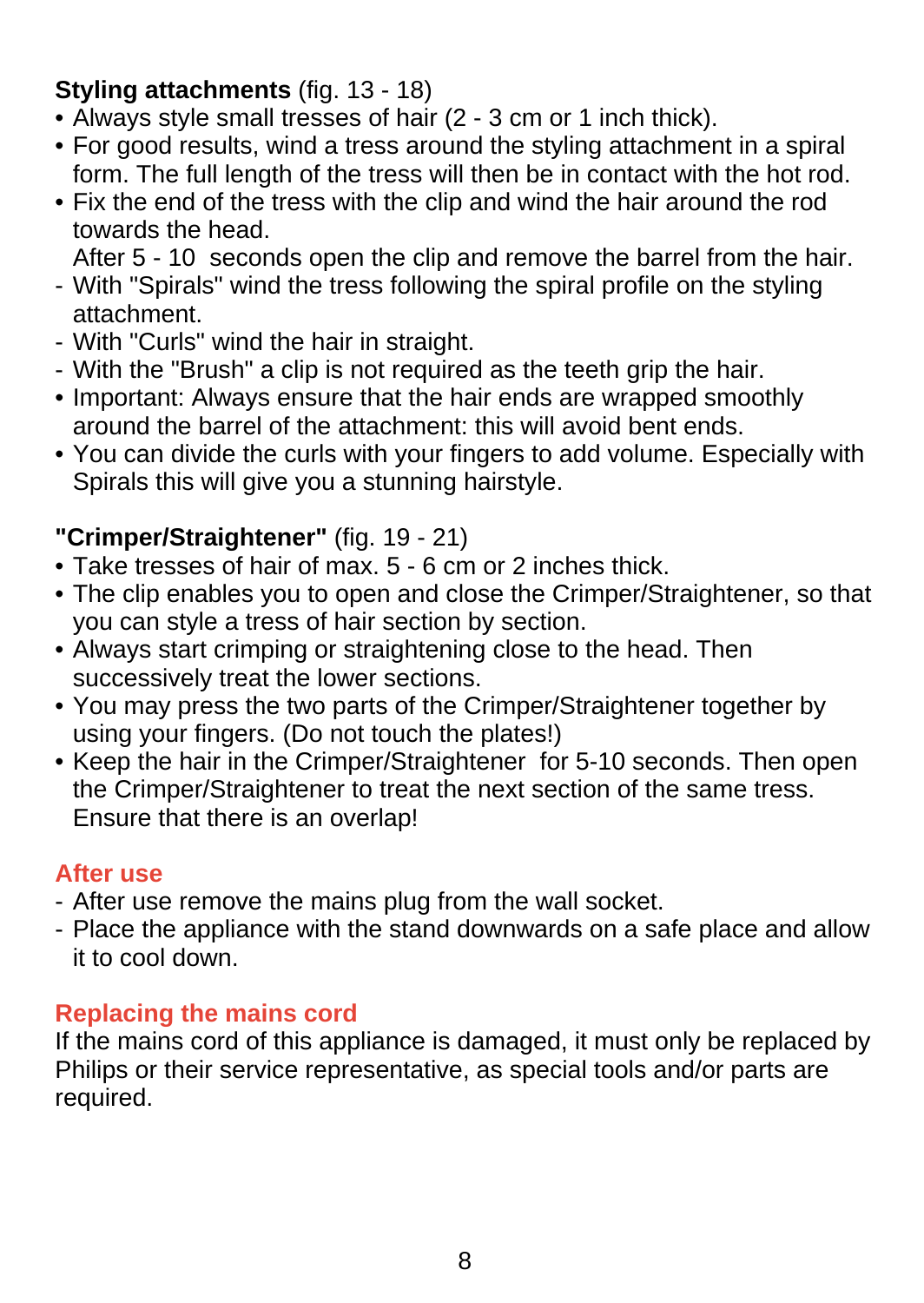### **For U.K. only:**

This appliance is supplied with a non-rewirable 13 Amp. plug. The plug must never be used without the fuse cover being in place.

If a replacement fuse cover is required, it must be of the same type or colour as the coloured insert around the fuse cover.

Replacement fuse covers are available from Electrical Retailers or direct from Philips, tel. 081 - 689 - 2166, ext. 8014.

Replacement 3 Amp. fuses must be BSI or ASTA BS 1362 approved.

#### **Important safety information**

If the non-rewirable plug is not suitable for the socket outlets in your home, it can be removed and replaced by a plug of the correct type.

The non-rewirable plug must be cut from the mains cord, the fuse

removed, and the plug safely discarded to prevent further use.

The removed plug can be hazardous if inserted into a live mains socket.

**Fitting a plug:** please refer to page 3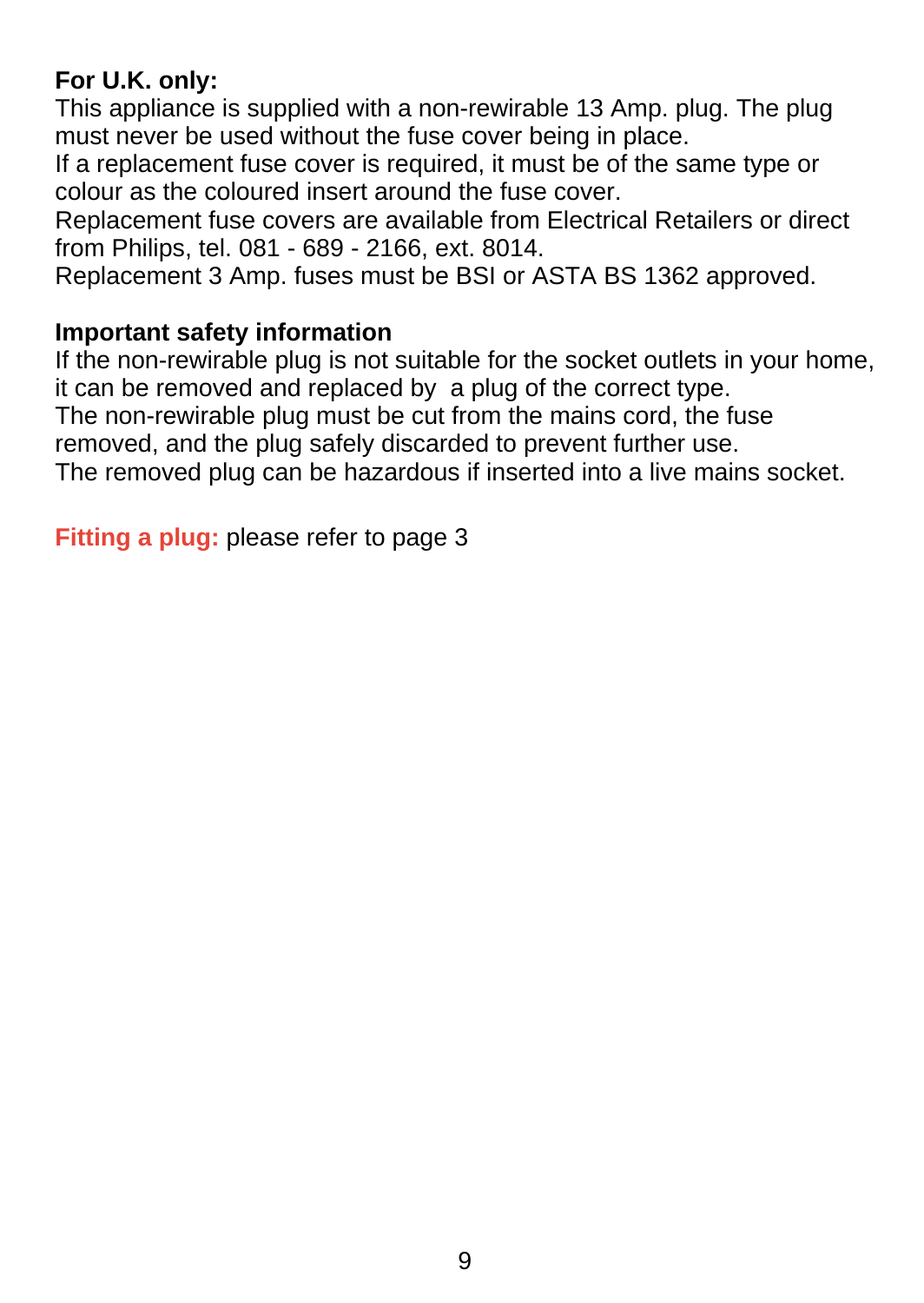# <span id="page-9-0"></span>**Français**

#### **Important**

- **Les différents accessoires de l'appareil et les plaques réversibles du "Crimper" deviennent très chauds pendant l'utilisation: évitez tout contact avec la peau. Assurez-vous que le fil ne soit jamais en contact avec les parties chaudes de l'appareil.**
- **Ne plongez jamais l'appareil dans l'eau. Vous pouvez le nettoyer avec un chiffon humide après l'avoir débranché et seulement lorsqu'il est complètement refroidi.**
- **Vous pouvez éliminer toutes ondulations ou bouclés des cheveux à l'aide d'un schampooing ou en utilisant le côté lisse du Crimper.**

### **Description générale** (fig. 1)

- A **Appareil**
- B **Témoin lumineux**
- C **Bague de fixation de l'accessoire**
- D **Point de fixation de l'accessoire**
- E **Fiches de contact**
- *<u>O</u>* Support de sécurité
- G **Pince à cheveux**
- **C** Accessoire amovible "Spirales" (pour anglaises) (HP 4494/96)
- **O** Accessoire amovible "Zig-Zags" (pour des cheveux crantés) (HP 4494/96)
- **D** "Crimper" (pour gaufrer et défriser les cheveux) (HP 4496)
- **C** Plaques réversibles du "Crimper": (HP 4496) **Plaque à gaufrer** (côté ondulé pour de fines ondulations) **Plaque à lisser** (côté lisse, pour défriser les cheveux)
- L **Accessoire amovible "boucles"** (pour des boucles rondes) (HP 4494/96)
- M **Accessoire "brosse"** (pour brosser, démêler ou donner du gonflant à la coiffure) (HP 4494/96)
- **<sup>O</sup>** Pince (isolée thermiquement)
- O **Indicateur de température**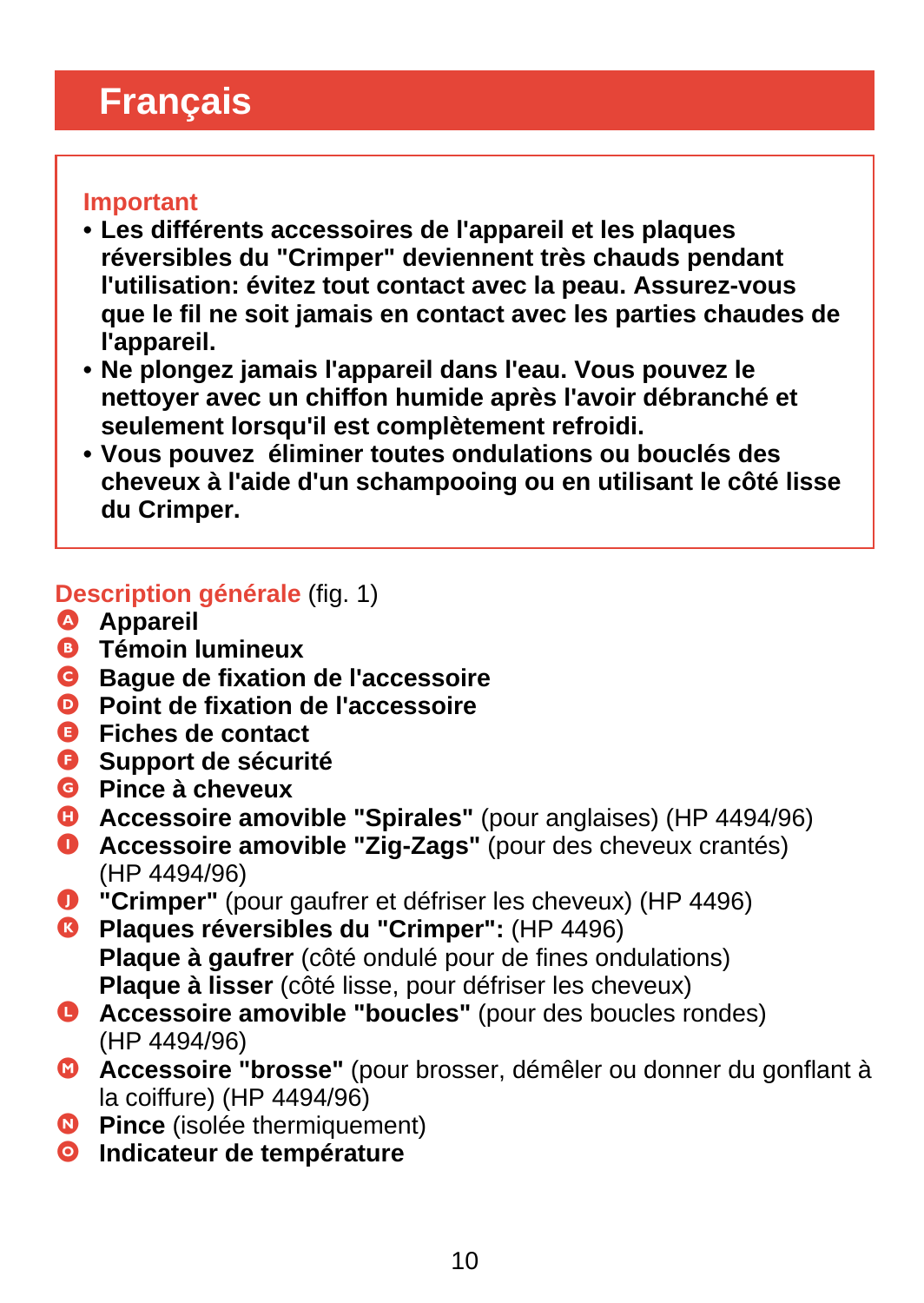#### **Mise en service**

#### **Remplacement des accessoires** (fig. 2 - 6)

- Lorsque vous changez les accessoires pendant l'utilisation ne touchez uniquement que les parties en matière plastique. Les parties métalliques peuvent être brûlantes.
- Pour retirer un accessoire, tournez la bague de fixation (C) dans le sens de la flèche.
- Retirez l'accessoire en tirant dessus.
- Avant d'introduire l'accessoire de votre choix, assurez-vous que le support de sécurité (F) soit dirigé vers le bas (fig.4).
- Emboîtez l'accessoire dans l'appareil (fig.5).
- Verrouillez en tournant la bague de fixation (fig.6).

## **Changement des plaques réversibles du Crimper** (fig. 7-10):

- Côté ondulé: pour de fines ondulations
- Côté lisse: pour défriser les cheveux
- Pour ouvrir le Crimper, appuyer avec le pouce sur le levier de la poignée  $(fia.7)$ .
- Prenez la plaque sur le devant avec les pinces isolées (N).
- Retirez la plaque du Crimper en tirant vers vous (fig. 8).
- Retournez la plaque (fig. 9).
- Remettez la plaque. Assurez vous que les nervures sur les côtés soient bien placées dans les rainures (fig. 10).

## **Mise à température** (fig. 11-12)

- Branchez l'appareil. Le témoin lumineux (B) est maintenant allumé et l'accessoire que vous avez introduit chauffe (fig. 11).
- Lorsque l'indicateur de température (O), placé sur l'accessoire prend une couleur foncée, l'appareil est prêt à l'utilisation (fig. 12)

## **Utilisation**

- Avant de vous servir de l'appareil, assurez-vous que vos cheveux soient parfaitement secs et démêlés.
- Prenez des mèches de cheveux pas trop épaisses
- Assurez-vous du parfait contact entre les cheveux et les différents accessoires. Pour cette raison ne vous attendez pas à un résultat spectaculaire si vous prenez des mèches de cheveux trop épaisses ou si vous enroulez plusieurs fois les mèches sur les accessoires.
- Que vos cheveux soient secs ou humides (mais jamais mouillés), le "Géométricks" Philips peut vous aider à créer et à conserver longtemps des cheveux bouclés ou ondulés.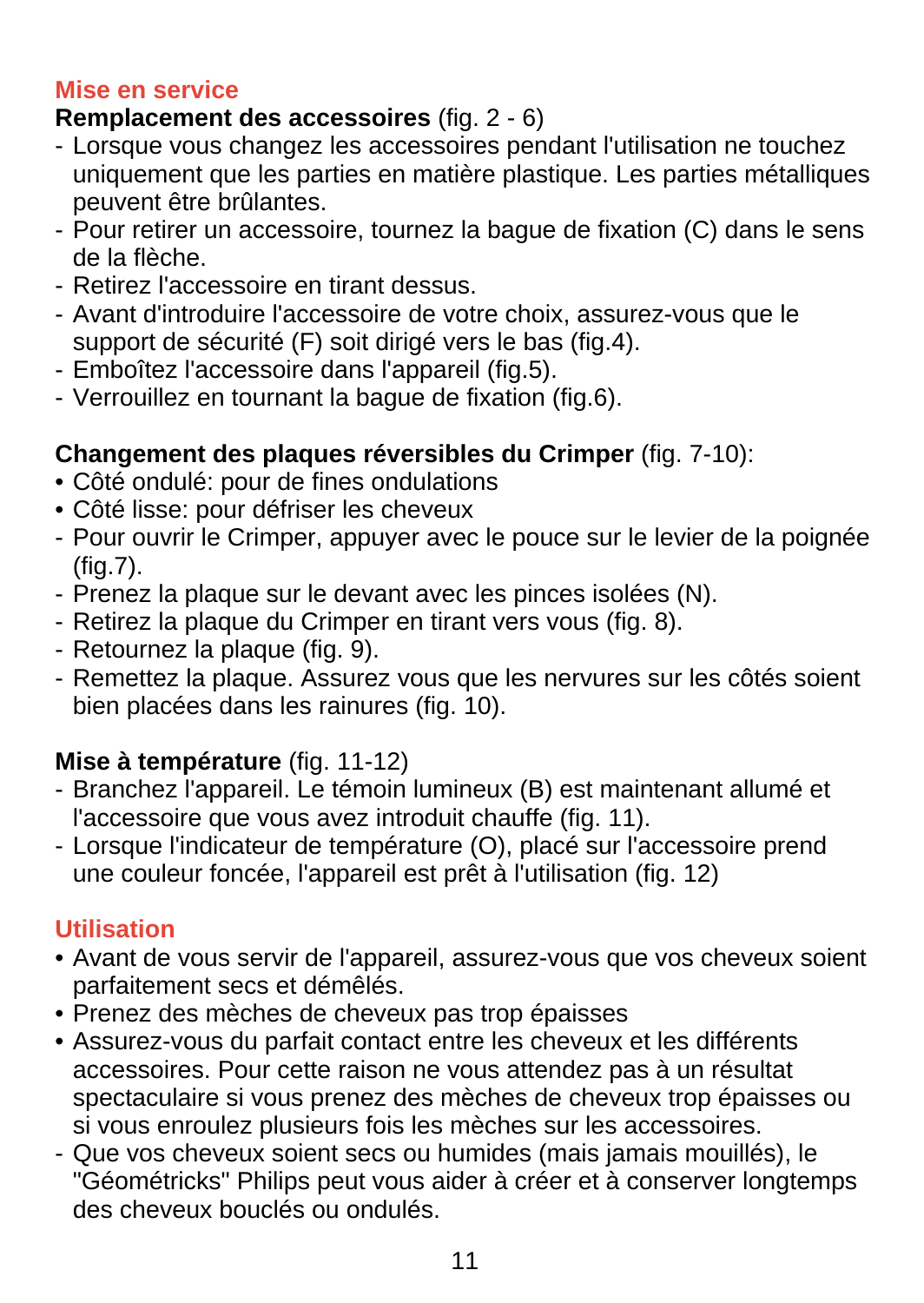- Après avoir lavé les cheveux vous pouvez utiliser une lotion capillaire.
- Pour fixer une boucle ou une anglaise 5 à 10 seconde suffisent avec "Géométricks".
- Vous pouvez vaporiser un peu de laque sur chaque mèche avant d'utiliser l'accessoire ou après afin de fixer la coiffure durablement.

#### **Accessoires** (fig. 13-18)

- N'utilisez que de petites mèches de 2-3 cm de long.
- Enroulez toute la longueur de la mèche sur la spirale chauffante.
- Coincez l'extrémité de la mèche sous le clip puis faites rouler l'appareil vers la base des cheveux.
- Avec l'accessoire "Spirale" si vous désirez des anglaises .
- Avec l'accessoire "Boucles" si vous désirez des boucles (enroulez les cheveux droits).
- Avec l'accessoire "Brosse" le clip n'est pas indispensable à son utilisation.
- Important:

Faites attention à ne pas "casser" la pointe des cheveux sur les accessoires.

• Vous pouvez séparer et donner du volume à vos boucles en passant vos doigts dans les cheveux.

### **"CRIMPER"** (fig. 19-21)

- Formez une mèche de 5-6 cm de long.
- Le levier du Crimper permet d'ouvrir et fermer les plaques et de mettre en forme ainsi vos cheveux mèche/mèche.
- Commencez toujours par le sommet du crane puis vers la base et le cou.
- Pressez éventuellement les 2 parties du "Crimper" l'une contre l'autre (sans toucher aux plaques).
- Laissez la mèche 5-10 seconde dans le Crimper avant de procéder de la même façon avec la mèche suivante.

### **Après utilisation**

- Débranchez l'appareil.
- Laissez refroidir l'appareil en lieu sur, le support de sécurité dirigé vers le bas.

### **Remplacement du cordon électrique**

Si le cordon secteur de votre appareil est endommagé, il doit impérativement être remplacé par un réparateur indépendant agréé Philips car des équipements et des composants spécifiques sont exigés.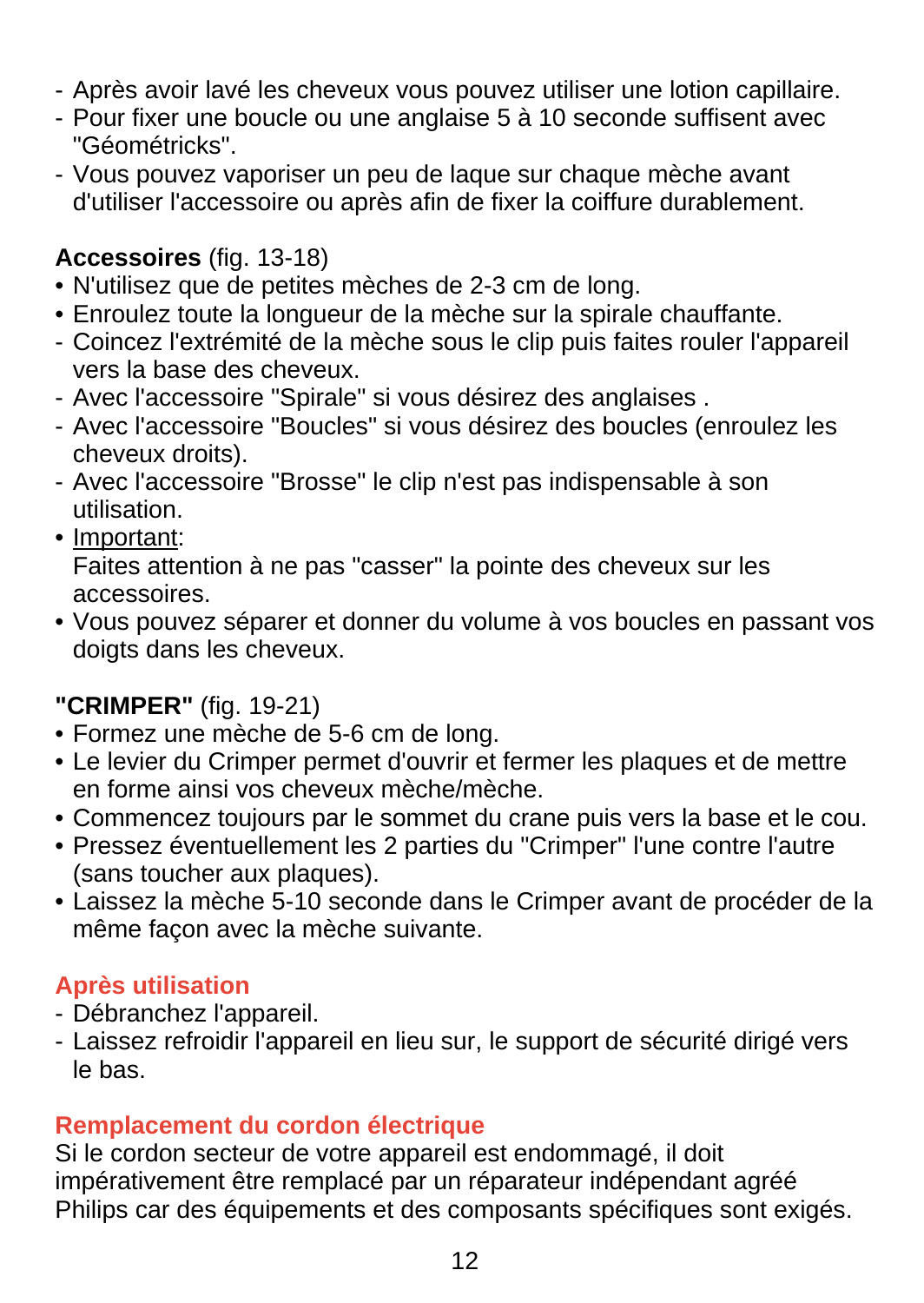# <span id="page-12-0"></span>**Deutsch**

#### **Wichtig**

- **Die Frisiereinsätze und die austauschbaren Platten des "Crimpers" werden bei Gebrauch heiß. Vermeiden Sie Kontakt mit der Haut. Achten Sie darauf, daß das Kabel nicht mit heißen Teilen in Berührung kommt.**
- **Tauchen Sie das Gerät niemals in Wasser. Sie können es mit einem feuchten Tuch reinigen, doch ziehen Sie zuvor den Stecker aus der Steckdose.**
- **Durch eine Haarwäsche oder durch den Gebrauch der "flachen Platte" gehen Locken und Wellen verloren.**

#### **Allgemeine Beschreibung** (Abb. 1)

- A **Grundgerät**
- B **Kontrollampe**
- C **Klemmring**
- D **Anschlußstück**
- E **Kontaktstifte**
- **G** Ablagebügel (vor Gebrauch ausklappen)
- **G** Haarclip<br>**C** "Spiral"-
- "Spiral"-Einsatz, für Korkenzieherlocken (HP 4494/96)
- I **"Zick-Zack"-Einsatz,** für z-förmige Locken (HP 4494/96)
- **O** "Crimper"-Einsatz, zum Ondulieren (HP 4496)
- K **Austauschbare Platten für den "Crimper"** (HP 4496) **Ondulierplatte,** gewellte Seite, für kleine Wellen **Flache Platte,** glatte Seite, für glattes Haar
- L **"Curls"-Einsatz,** für runde Locken (HP 4494/96)
- M **"Brush"-Einsatz,** zum Bürsten und Auskämmen großer Locken (HP 4494/96)
- N **Wärmeisolierter Griff,** ständig kühl
- O **Temperaturanzeige**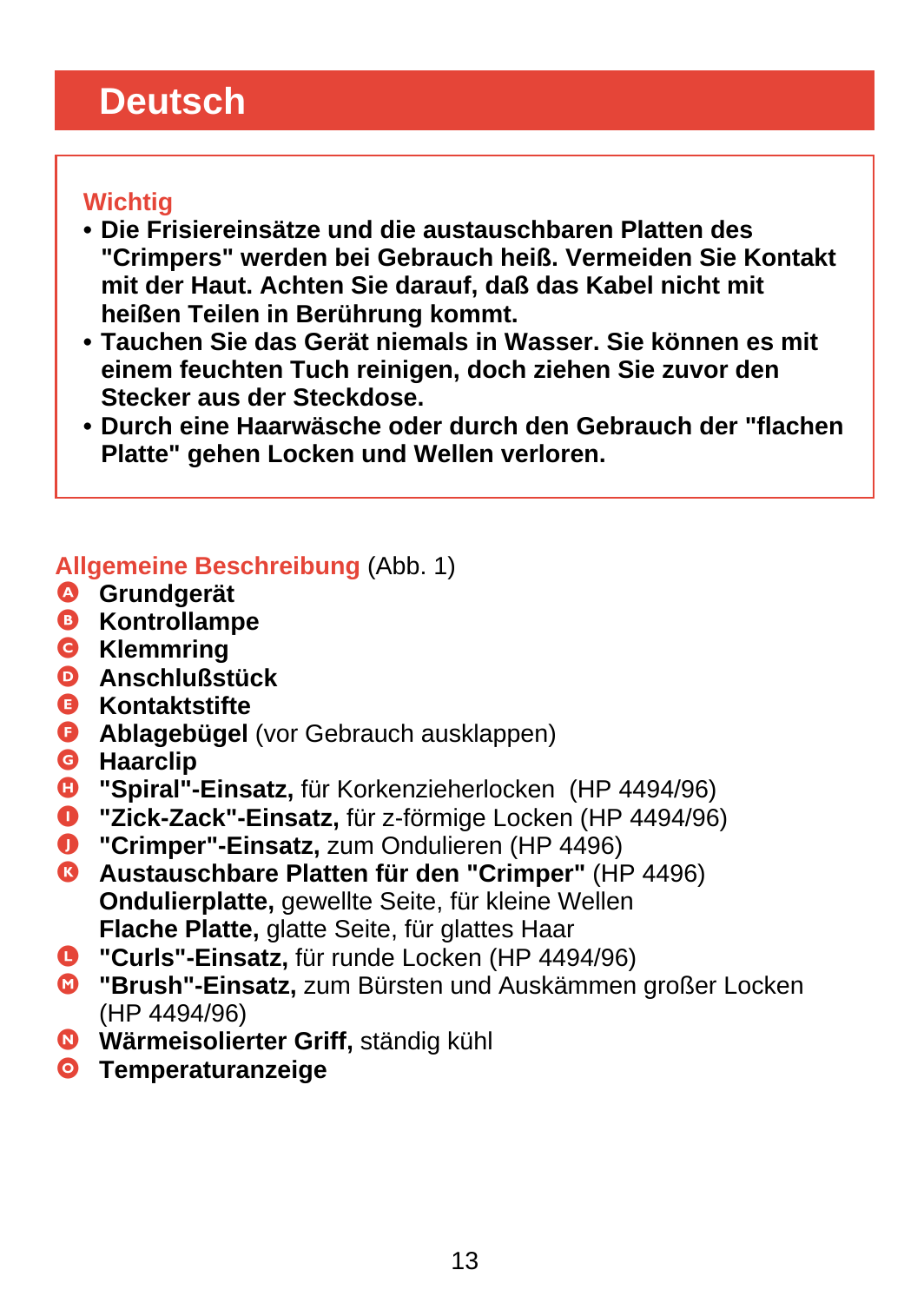#### **Vorbereitung zum Gebrauch**

# **Auswechseln der Einsätze** (Abb. 2 bis 6)

- Fassen Sie beim Auswechseln der Einsätze nur die Teile aus Kunststoff an. Die Metallteile sind heiß!
- Drehen Sie den Klemmring (C) in Pfeilrichtung, bevor Sie den Einsatz herausnehmen (Abb. 2).
- Ziehen Sie den Einsatz aus dem Grundgerät (Abb. 3).
- Achten Sie beim Anbringen des gewünschten Einsatzes darauf, daß sich der Ablagebügel (F) unten befindet (Abb. 4).
- Stecken Sie den Einsatz fest in das Grundgerät (Abb. 5).
- Drehen Sie den Klemmring wieder fest (Abb. 6).

## **Auswechseln der "Crimper"-Einsätze** (Abb. 7 bis 10)

- Gewellte Seite für Wellen.
- Glatte Seite für glattes Haar.
- Öffnen Sie den "Crimper", indem Sie den Handgriff herabdrücken (Abb. 7).
- Fassen Sie die Platte vorn an den isolierten Griffen (N).
- Ziehen Sie die Platte aus dem "Crimper" (Abb. 8).
- Drehen Sie die Platte um (Abb. 9).
- Stecken Sie die Platte wieder in den "Crimper" (Abb. 10). Achten Sie darauf, daß die beiden seitlichen Leisten genau in die Nuten gleiten.

## **Anheizen** (Abb. 11 und 12)

- Stecken Sie den Stecker in die Steckdose. Die Kontrollampe (B) leuchtet auf, und das Gerät wird warm (Abb. 11).
- Wenn die Temperaturanzeige (O) auf dem Einsatz dunkel wird (Abb. 12), ist das Gerät zur Anwendung bereit.

### **Die Anwendung des Geräts**

- Kämmen und/oder bürsten Sie Ihr Haar vor dem Stylen gründlich aus, so daß es glatt und geschmeidig ist.
- Achten Sie darauf, daß Ihr Haar stets guten Kontakt zu den Platten des "Crimper" hat. Nehmen Sie nicht zu dicke Strähnen, und wickeln Sie das Haar nie doppelt um die Frisier-Einsätze.
- Mit dem Philips "Geometricks" MultiStyler können Sie sowohl trockenes wie feuchtes (niemals aber nasses Haar!) in dauerhafte Wellen oder Locken legen. Hierzu reichen 5 bis 10 Sekunden.

Nach dem Waschen können Sie einen Haarfestiger benutzen. Sie können auch, um ein schnelles und gutes Resultat zu erzielen, auf jede Haarsträhne Haarspray auftragen. Machen Sie das nach jedem einzelnen Auskämmen, kurz bevor Sie das Gerät benutzen.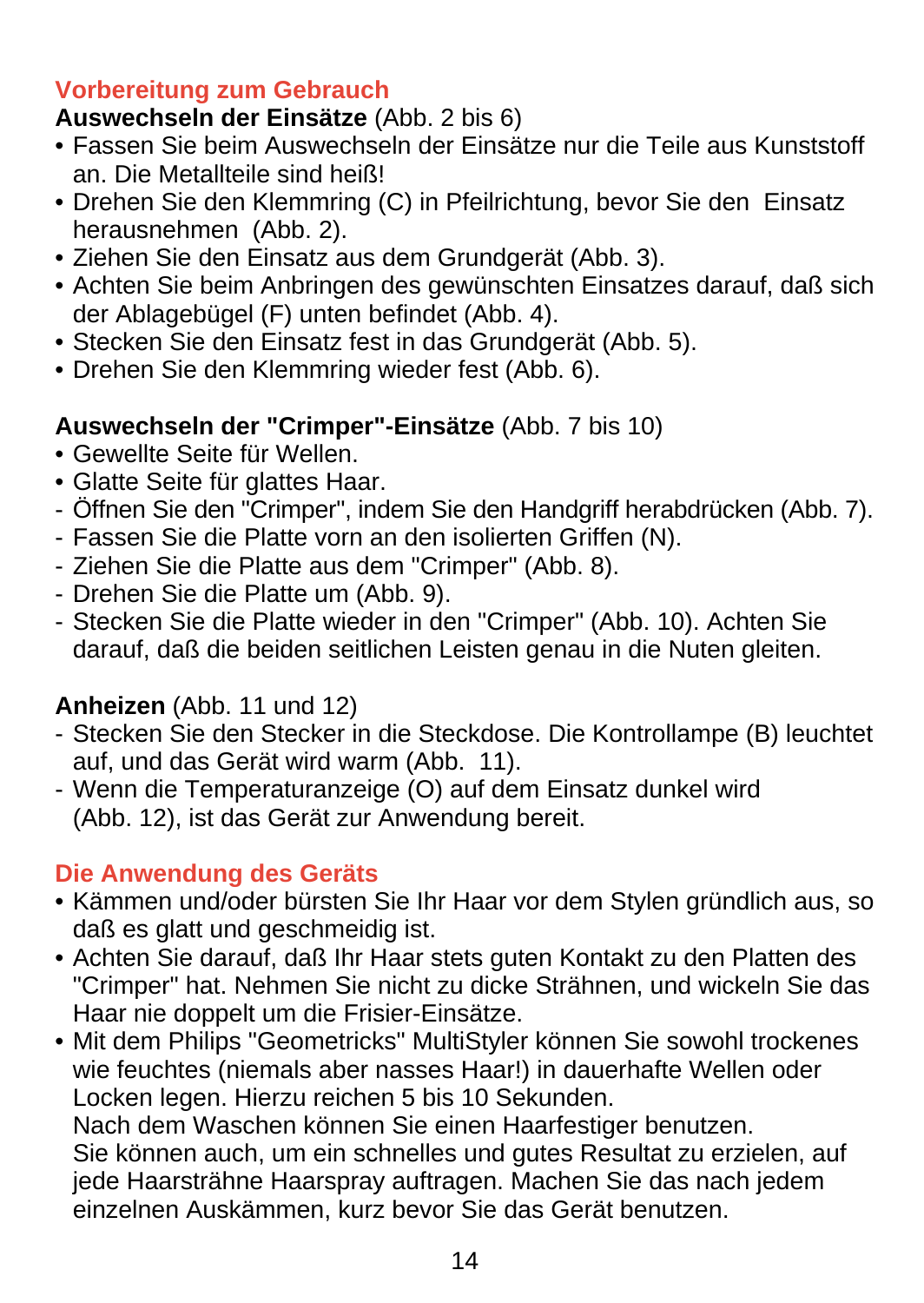## **Die Frisiereinsätze** (Abb. 13 bis 18)

- Nehmen Sie immer nur kleine Strähnen von max. 2 bis 3 cm.
- Ein dauerhaftes Ergebnis erzielen Sie, wenn Sie die Strähnen spiralförmig nebeneinander aufwickeln. So kommt die ganze Länge des Haares mit dem aufgeheizten Stab in Berührung.
- Befestigen Sie die Haarspitzen mit dem Haarclip und wickeln Sie das Haar bis zum Haaransatz hin um den Stab. Öffnen Sie den Haarclip nach 5 bis 10 Sekunden, und wickeln Sie das Haar ab.
- Mit dem "Spiral"-Einsatz wickeln Sie das Haar, indem Sie dem Profil auf dem Stab folgen.
- Mit dem "Curls"-Einsatz können Sie das Haar auch glatt aufwickeln.
- Bei dem "Brush"-Einsatz erfassen die Borsten das Haar, Sie brauchen den Haarclip dabei also nicht.
- Wichtig: Achten Sie darauf, daß die Haarspitzen immer komplett um den Stab gewickelt werden. So vermeiden Sie, daß die Haarspitzen abstehen.
- Ihre Frisur fällt fülliger, wenn Sie Ihr Haar mit Ihren Fingern auflockern. Das ist besonders vorteilhaft bei Korkenzieherlocken.

**"Crimper**" (Abb. 19 bis 21)

- Nehmen Sie immer nur kleine Strähnen von max. 2 bis 3 cm. Mit dem Haarclip können Sie den "Crimper" öffnen und schließen, und so Strähne um Strähne bearbeiten.
- Beginnen Sie immer in der Nähe des Haaransatzes, und arbeiten Sie auf die Haarspitzen zu.
- Sie können die beiden Teile des "Crimper" mit den Fingern zusammendrücken; aber geben Sie acht, daß Sie keine heißen Teile berühren!
- Lassen Sie Ihr Haar für 5 bis 10 Sekunden im "Crimper", und stylen Sie danach den nächsten Abschnitt der Strähne. Achten Sie darauf, daß sich die gestylte Stelle mit der vorherigen überlappt.

## **Nach Gebrauch**

- Ziehen Sie den Stecker aus der Steckdose.
- Stellen Sie das Gerät auf den ausgeklappten Ablagebügel (F) zum Abkühlen an einen sicheren Platz.

### **Auswechseln des Netzanschlußkabels**

Wenn das Netzanschlußkabel defekt oder beschädigt ist, muß es ersetzt werden durch eine von Philips autorisierte Werkstatt, da für die Reparatur Spezial-Werkzeuge und/oder spezielle Teile benötigt werden.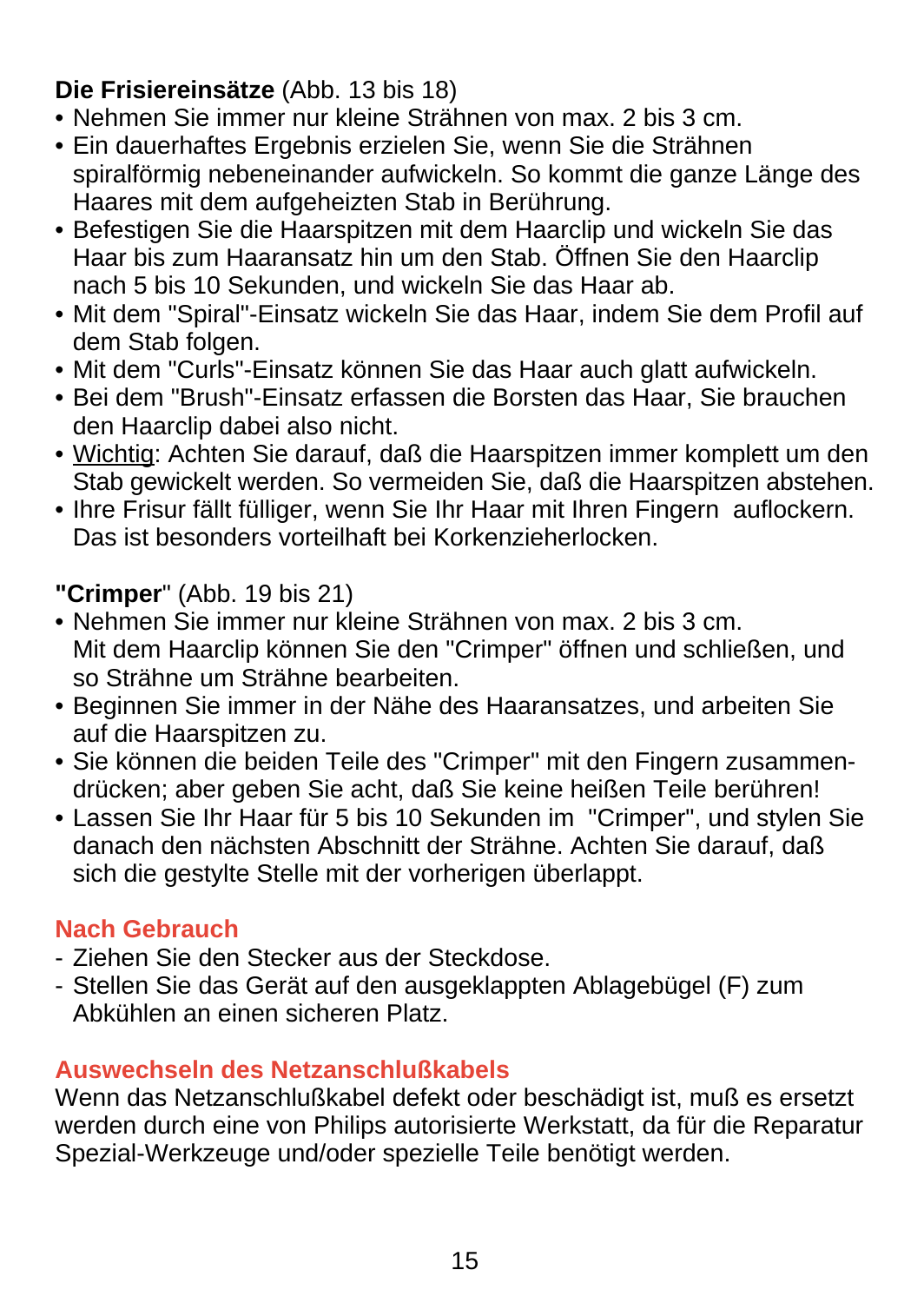# <span id="page-15-0"></span>**Nederlands**

### **Belangrijk**

- **De opzetstukken en de inzetplaten van de "Crimper" worden heet tijdens het gebruik. Vermijd contact met de huid. Zorg ervoor dat het snoer niet de hete delen raakt.**
- **Dompel het apparaat nooit in water. U kunt het schoonmaken met een vochtige doek, nadat u de stekker uit het stopcontact hebt genomen.**
- **Door het haar te wassen of met behulp van de "Flat plate" van het Crimper opzetstuk kunt u de krullen en golven weer uit het haar verwijderen.**

### **Algemene beschrijving** (fig. 1)

- A **Apparaat**
- B **Controlelampje**
- C **Klemring**
- D **Aansluitpunt**
- E **Contactpennen**
- **G** Steuntie (naar achteren zetten vóór gebruik)
- G **Haarklem**
- **D** Opzetstuk "Spirals" (voor pijpekrullen) (HP 4494/96)
- I **Opzetstuk "Zig Zags"** (voor Z-vormige krullen) (HP 4494/96)
- **O** Opzetstuk "Crimper" (HP 4496)
- **Inzetplaten van "Crimper" (HP 4496): "Crimping plate"** (geribbelde zijde: voor kleine golfjes) **"Flat plate"** (vlakke zijde: voor glad haar)
- L **Opzetstuk "Curls"** (voor ronde krullen) (HP 4494/96)
- M **Opzetstuk "Brush"** (voor uitborstelen/ontwarren en het maken van grote golven) (HP 4494/96)
- N **Koudgreepjes**
- O **Temperatuurstip**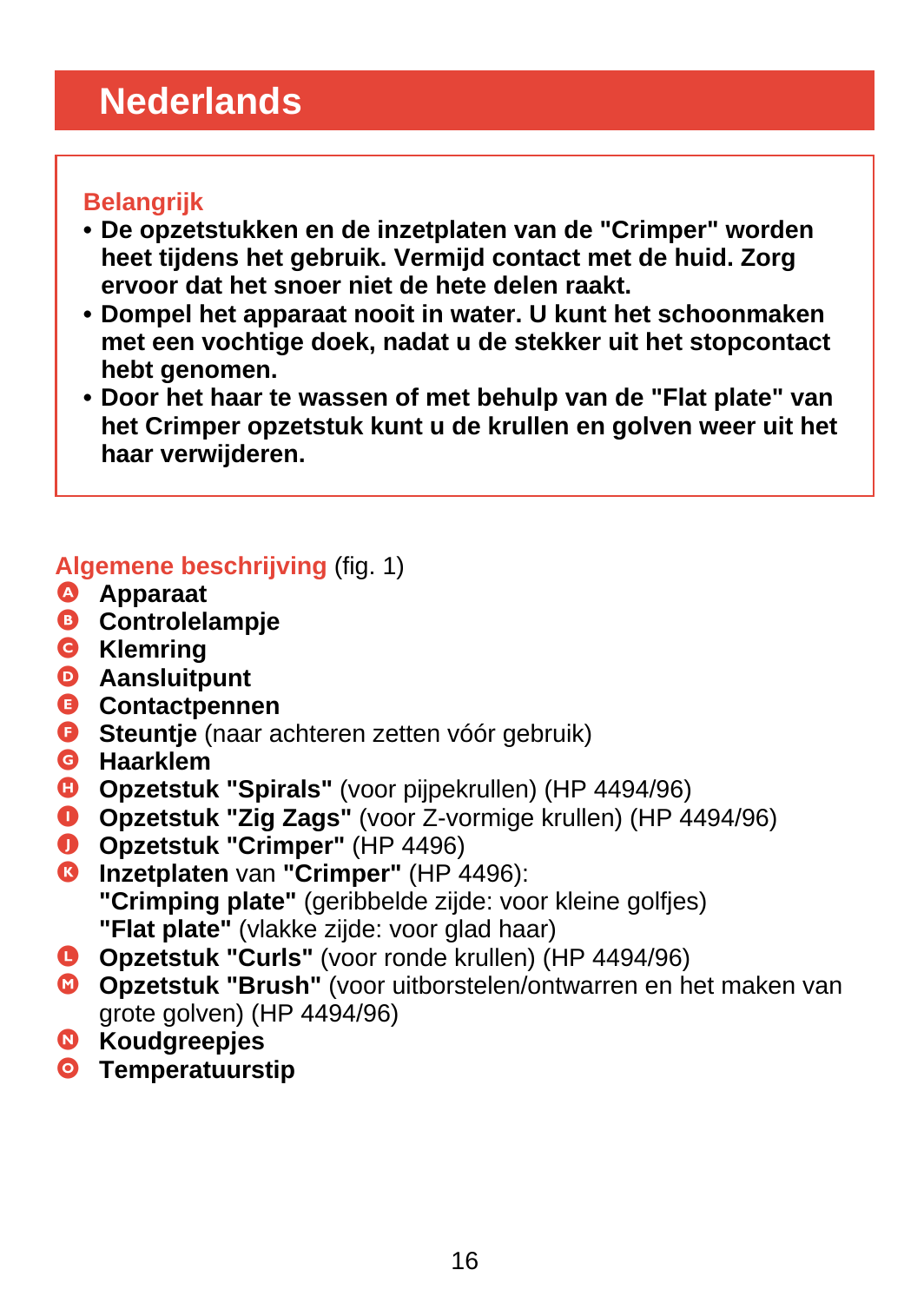### **Hoe maakt u de "Geometricks" klaar voor gebruik?**

# **Opzetstukken verwisselen** (fig. 2-6)

- Wanneer u tijdens het gebruik opzetstukken verwisselt, raak dan alleen de kunststof delen aan. De metalen delen zijn heet!
- Om een opzetstuk los te maken, draait u de klemring (C) in de richting van de pijl (fig. 2).
- Trek het opzetstuk van het apparaat af (fig. 3).
- Wanneer u het nu gewenste opzetstuk aanbrengt, let er dan op dat het steuntie (F) zich aan de onderzijde bevindt (fig. 4).
- Steek het opzetstuk stevig vast in het apparaat (fig. 5).
- Draai de klemring vast (fig. 6).

## **Inzetplaten van Crimper omdraaien** (fig. 7-10)

- Geribbelde zijde: voor kleine golfjes
- Gladde zijde: voor sluik haar
- Open de Crimper door de hendel omlaag te drukken (fig. 7).
- Pak de plaat vast bij de koudgreepjes (N) aan de voorzijde.
- Trek de plaat uit de Crimper (fig. 8).
- Draai de plaat (fig. 9).
- Steek de plaat in de Crimper. Zorg ervoor dat de nokjes aan de zijkanten goed in het glijprofiel komen (fig. 10).

# **Opwarmen** (fig. 11-12)

- Steek de stekker in het stopcontact. Het controlelampje (B) gaat nu branden en het opzetstuk wordt opgewarmd (fig. 11).
- Als de temperatuurstip (O) op het opzetstuk een donkere kleur krijgt, is het apparaat klaar voor gebruik (fig. 12).

## **Gebruik**

- Voordat u het haar in model brengt, kamt of borstelt u het goed zodat het geheel ontward en glad is.
- Zorg ervoor dat het haar goed in contact komt met het opzetstuk of de Crimper. Probeer niet te dikke haarstrengen te modelleren en wikkel het haar niet dubbel om een opzetstuk.
- Zowel met droog als enigszins vochtig haar (niet nat!) helpt de Philips "Geometricks" MultiStyler u krullen en golven in het haar te maken, die lang hun vorm zullen behouden. Voor het maken van een krul of golf heeft u slechts 5 - 10 seconden nodig.

Na het wassen van het haar kunt u een haarversteviger gebruiken. Voor snel modelleren met een goed resultaat kunt u een geschikte haarspray aanbrengen op elke haarstreng. Doe dat nadat u de streng hebt gekamd, en direkt voordat u deze gaat modelleren.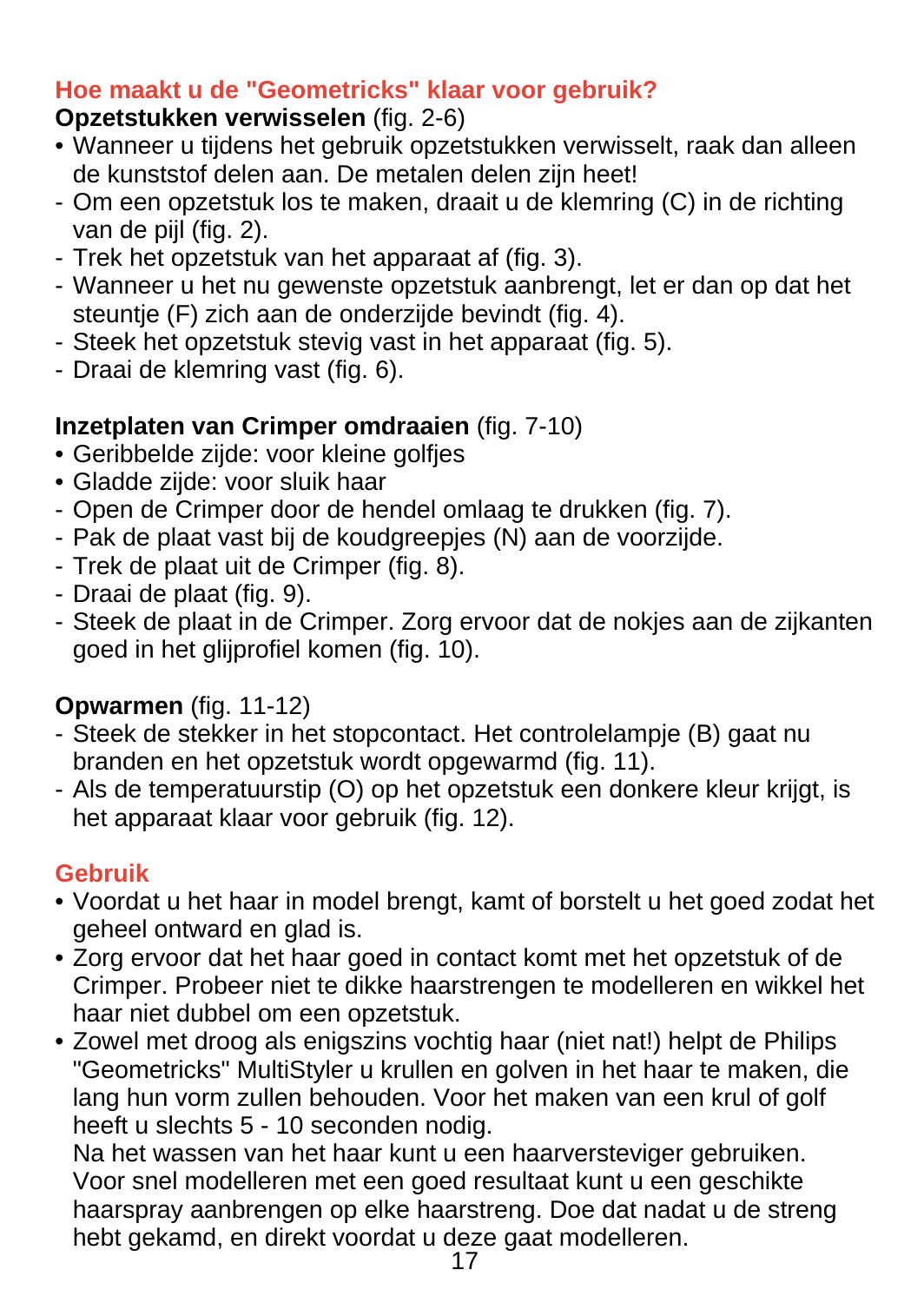## **Opzetstukken** (fig. 13 - 18)

- Modelleer altijd dunne haarstrengen van max. 2 3 cm.
- Voor een stevig resultaat wikkelt u de haarstreng spiraalvormig rond het opzetstuk. Het haar komt dan overal goed in contact met de warme staaf.
- Zet het uiteind van de haarstreng vast met behulp van de klem en wikkel naar het hoofd toe.

Na 5 - 10 seconden opent u de klem en haalt u de staaf uit het haar.

- Bij "Spirals" wikkelt u de streng volgens het spiraalvormige profiel van het opzetstuk.
- Bij "Curls" kunt u het haar ook recht opwikkelen.
- Bij "Brush" is de klem niet nodig, omdat de tanden van de borstel de haren op hun plaats houden.
- Belangrijk: Zorg er altijd voor dat de uiteinden van het haar strak om de staaf van het opzetstuk zijn gewikkeld. Dit voorkomt dat de uiteinden worden geknikt.
- U kunt de krullen met de vingers splitsen, waardoor het kapsel volumineus wordt. Vooral bij Spirals (pijpekrullen) levert dit een verrassend resultaat.
- **"Crimper"** (fig. 19 21)
- Modelleer altijd haarstrengen van max. 2 3 cm.
- Met de klem kunt u de Crimper openen en sluiten, zodat u een haarstreng deel voor deel kunt modelleren.
- Begin met modelleren altijd dicht bij het hoofd. Behandel daarna achtereenvolgens de gedeelten verder van het hoofd af.
- Druk desgewenst met de vingers de beide delen van de Crimper naar elkaar toe. (Raak niet de platen aan!)
- Houd het haar gedurende 5 tot 10 seconden in de Crimper. Open dan de Crimper om het volgende gedeelte van dezelfde haarstreng te behandelen. Zorg voor een overlapping!

## **Na gebruik**

- Haal de stekker uit het stopcontact.
- Zet het apparaat met het steuntje naar beneden op een veilige plaats om het te laten afkoelen.

#### **Snoer vervangen**

Indien het snoer van dit apparaat is beschadigd, dient het uitsluitend te worden vervangen door een door Philips daartoe aangewezen reparateur, omdat voor de reparatie speciale gereedschappen en/of onderdelen vereist zijn.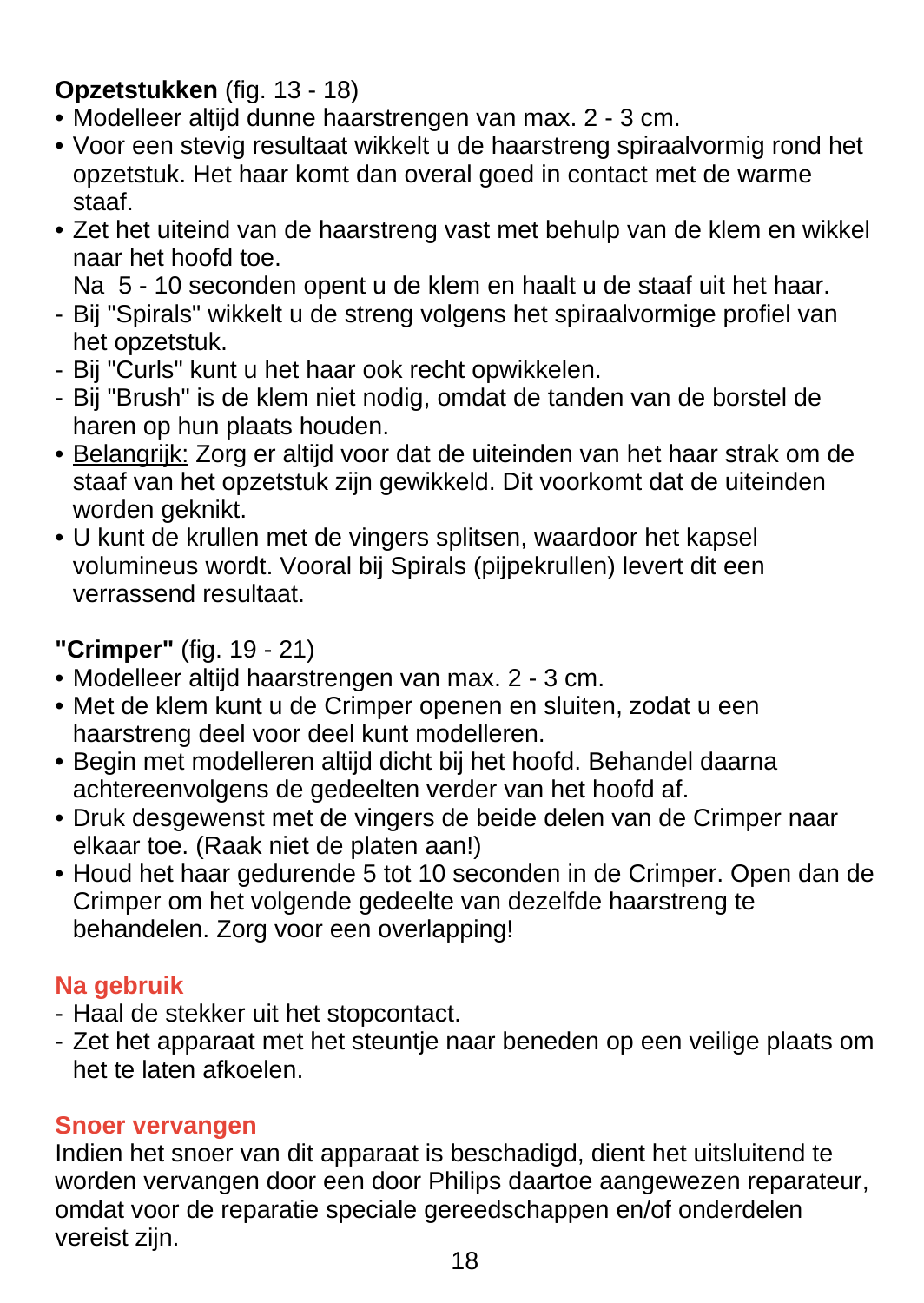# <span id="page-18-0"></span>**Italiano**

#### **Importante**

- **Le parti metalliche degli accessori modellatori diventano molto calde durante l'uso. Evitate il contatto diretto. Fate in modo che il cavo di alimentazione non venga a contatto con le parti riscaldate.**
- **Non immergete mai l'apparecchio nell'acqua. Potete invece pulirlo con un panno umido; prima però togliete sempre la spina dalla presa di alimentazione.**
- **Lavando i capelli, o usando la piastra dalla parte liscia, la piega ottenuta con l'apparecchio sparirà.**

## **Descrizione dell'apparecchio** (fig. 1)

- A **Unità principale**
- **B** Lampada-spia
- **G** Anello di bloccaggio
- D **Presa**
- E **Perni di contatto**
- **G** Supporto
- G **Fermo per capelli**
- **G** Ferro a spirale (per riccioli a cavatappo) (HP 4494/96).
- **O** Ferro per zig-zag (per un effetto angolare) (HP 4494/96).
- **O** Accessorio per piastre (HP 4496)
- **8** Piastre (HP 4496): lato ondulato: per piega frisée lato liscio: per stirare i capelli
- **C** Ferro arricciacapelli (HP 4494/96)
- **C** Spazzola (per spazzolare o creare grossi riccioli) (HP 4494/96).
- $\bullet$  Impugnature isolate
- O **Indicatore della temperatura**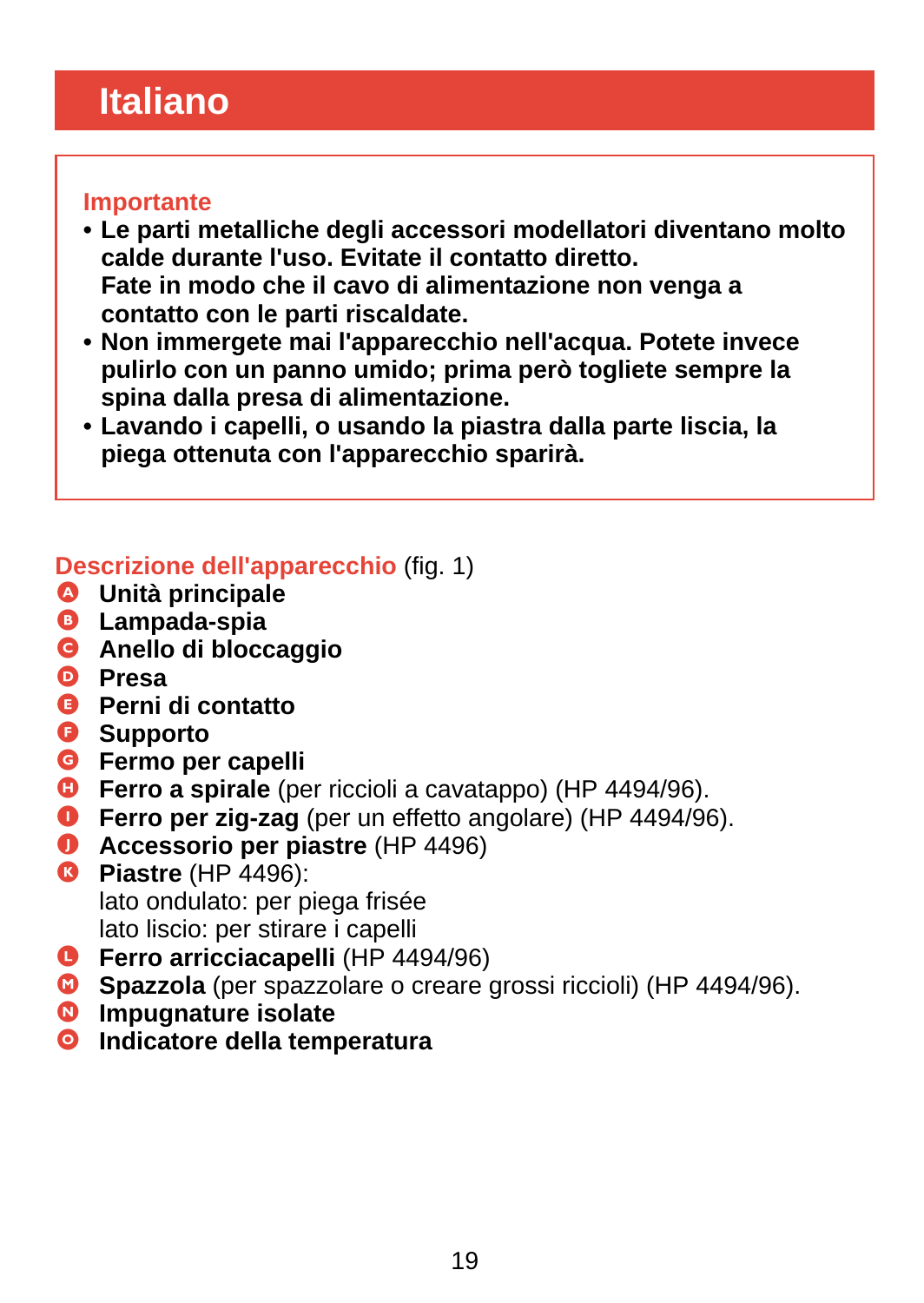### **Preparazione all'uso**

## **Per cambiare gli accessori modellatori** (fig. 2-6):

- Se durante la piega desiderate cambiare accessorio toccate solamente le parti in plastica. Le parti metalliche dell'apparecchio scottano!
- Per sganciare l'accessorio dall'unità principale, girate l'anello di bloccaggio (C) in direzione della freccia (fig. 2).
- Estraetelo dall'unità principale (fig. 3).
- Quando montate l'accessorio modellatore che avete scelto, controllate che il supporto (F) si trovi nel lato inferiore (fig. 4).
- Inseritelo nell'unità principale (fig. 5).
- Agganciate l'anello di bloccaggio ruotandolo nel senso indicato dalla freccia (fig. 6).

## **Per cambiare le piastre** (fig. 7-10)

- lato ondulato: per la piega frisée
- lato liscio: per stirare i capelli
- Aprite le piastre premendo sull'impugnatura (fig. 7).
- Estraetele agendo sulle impugnature isolate (N) (fig. 8).
- Girate le piastre (fig. 9).
- Reinseritele controllando che le parti sporgenti ai lati entrino correttamente nelle guide (fig. 10).

## **Riscaldamento** (fig. 11-12)

- Inserite la spina nella presa di alimentazione. La lampada-spia (B) si accenderà e l'accessorio modellatore si riscalderà (fig. 11).
- Quando l'indicatore della temperatura (O) posto sul ferro diventerà scuro, l'apparecchio sarà pronto per l'uso (fig. 12).

### **Funzionamento**

- Prima di iniziare a mettere in piega i capelli, pettinateli o spazzolateli a lungo.
- I capelli e le parti riscaldate degli accessori devono essere ben a contatto tra di loro. Di conseguenza, non mettete in piega grosse ciocche di capelli e fate attenzione a non fare sovrapposizioni.
- Geometricks vi aiuterà a creare riccioli ed acconciature che durano a lungo sia con i capelli asciutti sia umidi (mai bagnati!). Per ciascuna onda o ricciolo occorrono solamente 5-10 secondi. Dopo aver lavato i capelli potete applicare una spuma modellante. Per ottenere risultati rapidi ed una maggiore durata, potete applicare un po' di lacca ad ogni ciocca di capelli appena prima della messa in piega.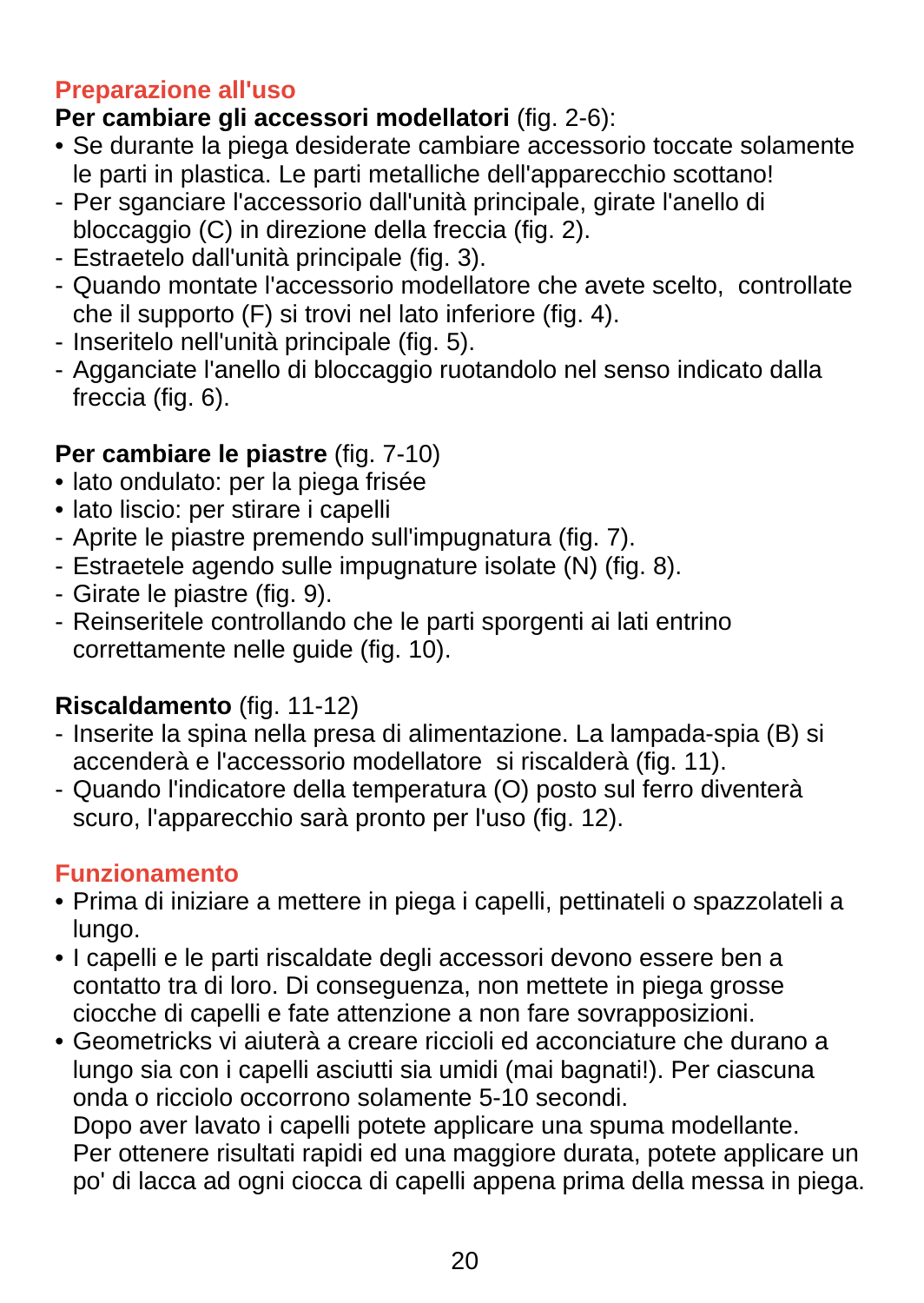## **Ferri modellatori** (fig. 13 -18)

- Prendete una piccola ciocca di capelli di 2-3 cm al massimo.
- Per ottenere dei risultati duraturi, avvolgete a spirale una ciocca di capelli attorno al ferro. Tutta la lunghezza della ciocca di capelli sarà così in contatto con il ferro caldo.
- Fissate la punta della ciocca con il fermo ed avvolgete i capelli attorno al ferro. Dopo 5-10 secondi aprite il fermo e togliete il ferro.
- Con il ferro a spirale: avvolgete la ciocca seguendo la forma a spirale del ferro.
- Con il ferro arricciacapelli avvolgete i capelli normalmente.
- Con la spazzola non occorre il fermo, i capelli vengono presi dai denti.
- Importante: Controllate che la punta dei capelli sia sempre avvolta attorno al ferro in modo uniforme: ciò per evitare di piegarle.
- Per dare volume ai capelli, dividete con le mani i riccioli. Con il ferro a spirale questa operazione vi darà un'acconciatura veramente speciale.

## **Piastre** (fig. 19-21)

- Prendete una ciocca di capelli di 5-6 cm al massimo.
- L'impugnatura vi consente di aprire e chiudere le piastre, in questo modo potete mettere in piega una ciocca di capelli per volta.
- Con le piastre, iniziate sempre dall'attaccatura dei capelli. Poi continuate verso la punta.
- Volendo, potete fare pressione con le dita sulla parte esterna delle piastre. (Non toccate l'interno!).
- Trattenete i capelli nelle piastre per 5-10 secondi e poi apritele per mettere in piega, con lo stesso procedimento, tutta la lunghezza della ciocca di capelli. Fate attenzione a non fare sovrapposizioni!

### **Dopo l'uso**

- Dopo l'uso, togliete sempre la spina dalla presa di alimentazione.
- Riponete in un posto sicuro l'apparecchio, con il supporto rivolto verso il basso, e lasciatelo raffreddare.

## **Sostituzione del cavo di alimentazione**

Se il cavo di alimentazione di questo apparecchio si dovesse rovinare, occorrerà farlo sostituire da un centro assistenza autorizzato perchè occorrono strumenti e ricambi speciali.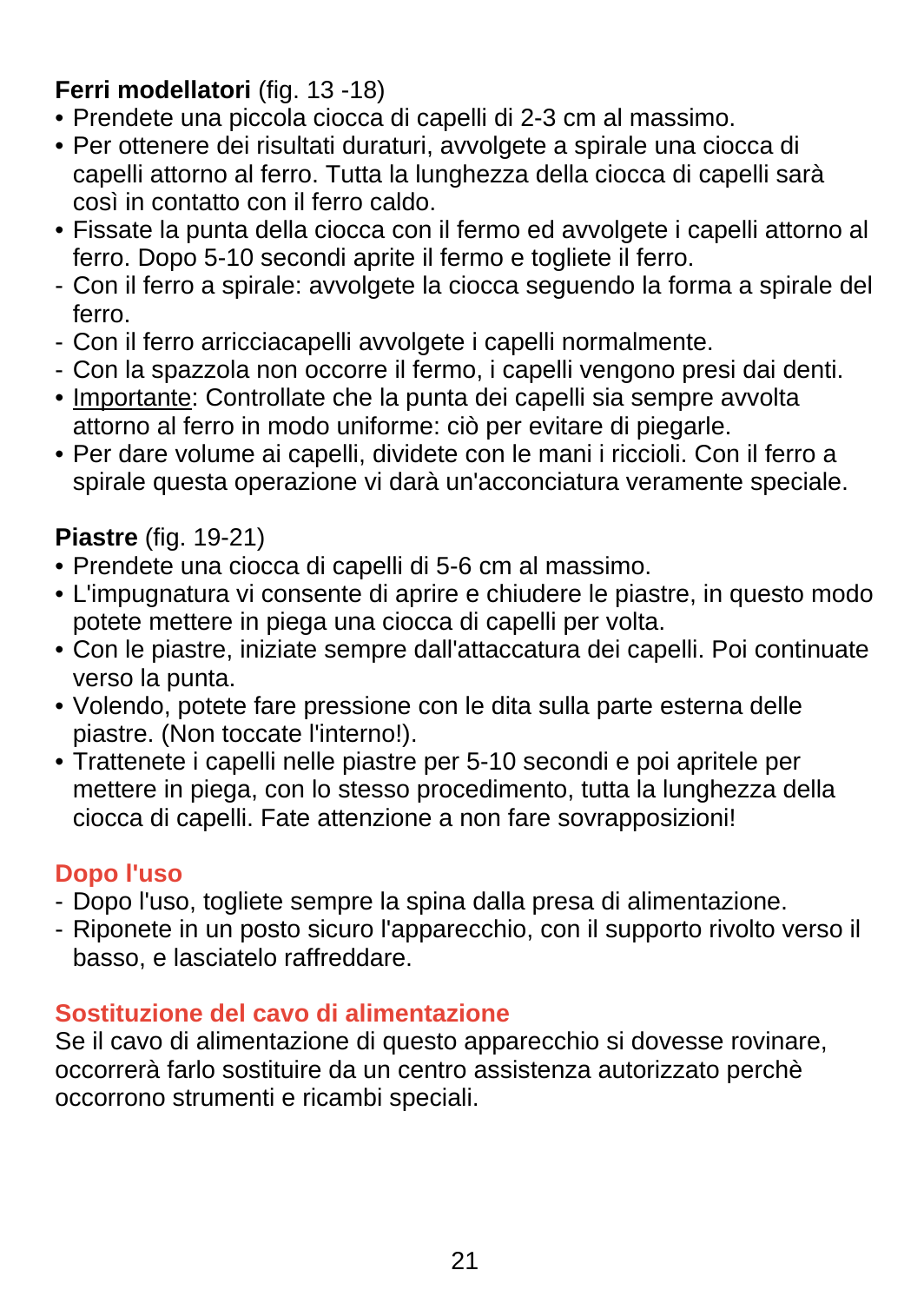# <span id="page-21-0"></span>**Español**

#### **Importante**

- **Las piezas del moldeador se calientan durante su empleo. Impidan pues que entren en contacto con la piel. No dejen que el cordón de red toque en partes calientes.**
- **No sumerjan nunca el aparato en agua. Podrán limpiarlo con un paño húmedo. Antes de ello, saquen la clavija de la toma de corriente.**
- **El lavado del pelo o el empleo de la "Placa lisa" del moldeador eliminará las ondas y los rizos.**

### **Descripción general** (fig. 1)

- A **Unidad principal**
- B **Lámpara piloto**
- C **Anillo de sujeción**
- D **Enchufe**
- E **Patillas de contacto**
- F **Soporte** (échese hacia atrás antes de usar el aparato)
- G **Pinza**
- **C** Pieza moldeadora "Espirales" (para tirabuzones) (HP 4494/96)
- **O** Pieza moldeadora "Zigzags" (para rizado redondeado) (HP 4494/96)
- J **Pieza moldeadora "Rizado"** (HP 4496)
- K **Placas de inserción para "Rizado"** (HP 4496): "Placa de rizado" (cara ondulada: para ondas) "Placa plana" (cara plana: para alisar)
- L **Pieza moldeadora "Tirabuzones"** (para tirabuzones redondeados uniformemente) (HP 4494/96)
- M **Pieza moldeadora "Cepillo"** (para cepillado, desenredado y formar grandes ondas) (HP 4494/96)
- $\bullet$  Mangos aislados
- O **Punto de temperatura**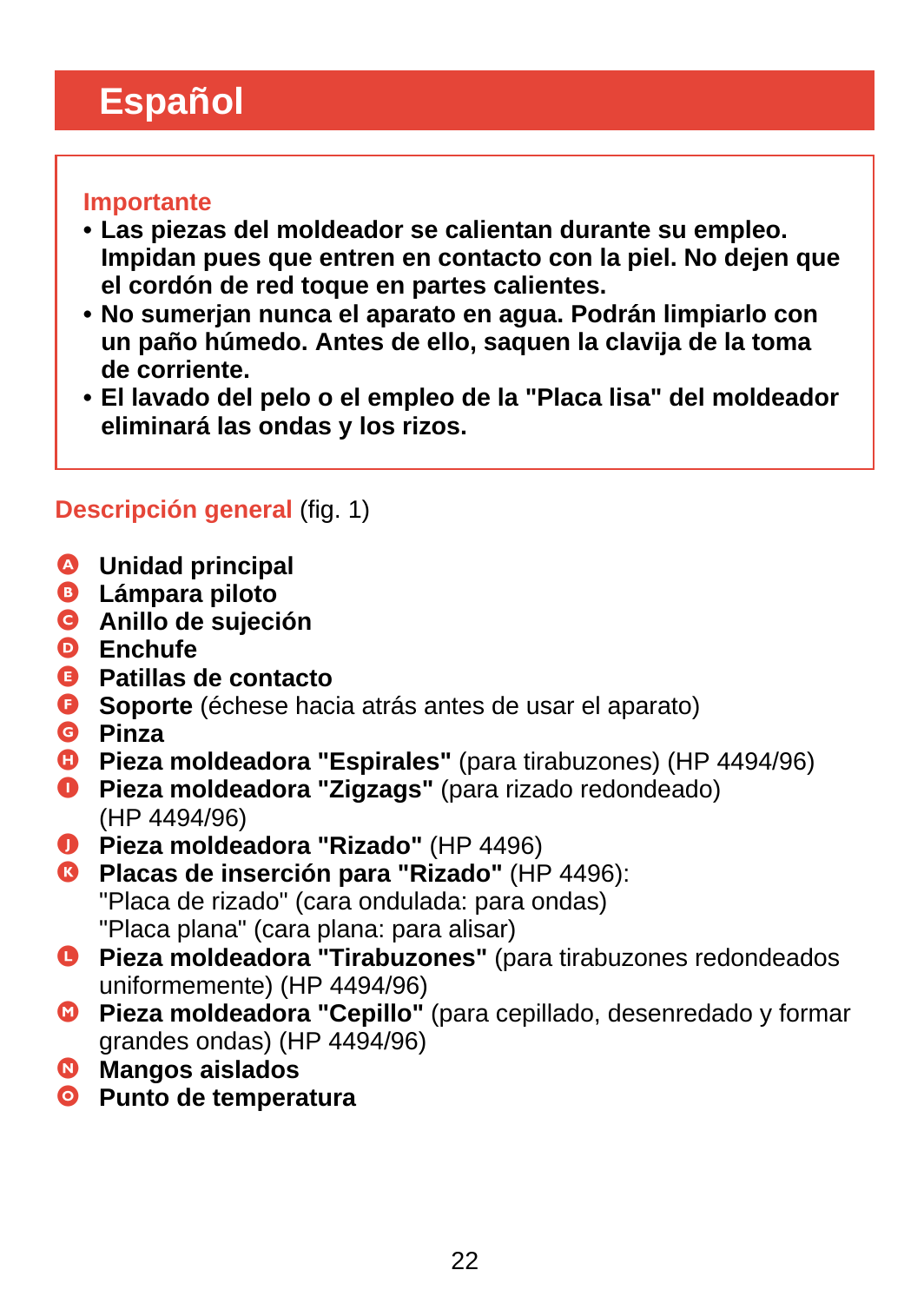#### **Para poner a punto el MultiStyler**

# **Como cambiar las piezas moldeadoras** (figs. 2-6)

- Cuando cambien estas piezas estando caliente el aparato, toquen solo las partes de plástico: ¡las metálicas están calientes!
- Para soltar las piezas, hagan girar el anillo de sujeción (C) en la dirección de la flecha (fig. 2).
- Saquen la pieza moldeadora de la unidad principal (fig. 3).
- Al montar la pieza moldeadora que necesiten, cerciórense de que el soporte (F) quede en la parte inferior (fig. 4).
- Empujen la pieza con firmeza en la unidad principal (fig. 5).
- Asegúrenla haciendo girar el anillo de sujeción (fig. 6).

# **Como cambiar las piezas para rizado** (figs. 7 a 10)

- Cara ondulada: para ondas
- Cara plana: para alisar
- Abran el aparato apretando hacia abajo el mango (fig. 7).
- Cojan la placa por las partes aisladas (N) en la parte frontal.
- Saquen la placa del rizador (fig. 8).
- Hagan girar la placa (fig. 9).
- Introduzcan la placa en el rizador, cerciorándose de que las partes sobresalientes de los lados entren en las ranuras correctamente (fig. 10).

# **Calentamiento** (figs. 11-12)

- Inserten la clavija de red en el enchufe. El piloto (B) se iluminará y la pieza del moldeador se calentará (fig. 11).
- Cuando el punto de temperatura (O) en el accesorio se oscurezca el moldeador está listo para usar (fig. 12).

# **Como usarlo**

- Antes de proceder al moldeado, péinense el pelo, para que esté completamente desenredado y suave.
- Cerciórense siempre de hacer buen contacto entre el pelo y la placa moldeadora o la rizadora. Por eso, no intenten moldear mechones gruesos de pelo, ni dupliquen el rizado cuando usen las placas.
- Tanto con pelo seco como húmedo (¡pero nunca mojado!) el MultiStyler de Philips les ayudará a conseguir ondas y rizos duraderos. Para ello solo necesitan de 5 a 10 segundos.

Después de haberse lavado el pelo podrán usar una loción fijadora. Para conseguir unos resultados rápidos y una textura fina, podrán aplicarse un spray adecuado en cada mecha peinada de pelo inmediatamente antes de proceder a su moldeado.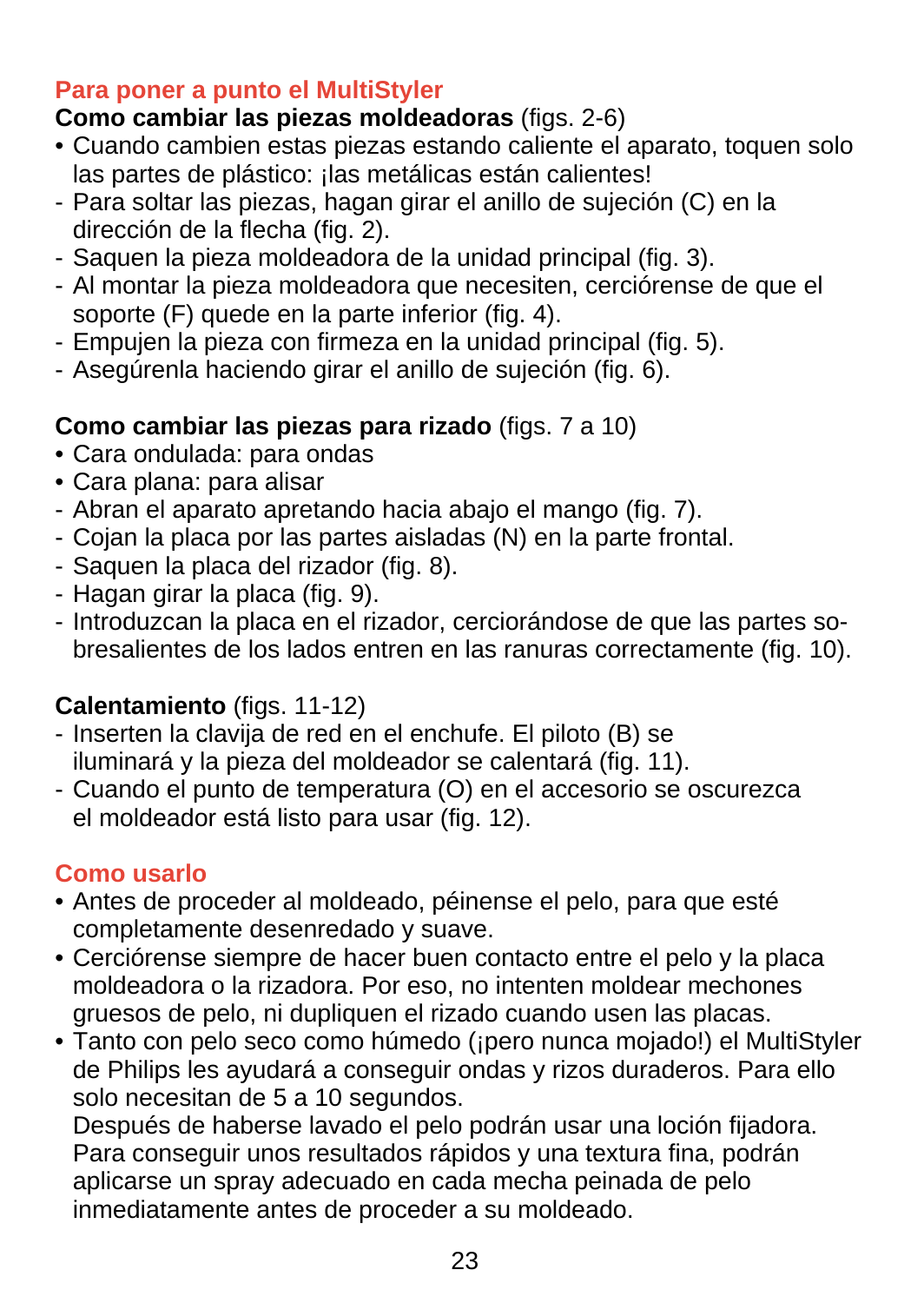### **Las piezas moldeadoras** (figs. 13 a 18)

- Trabajen siempre con mechas pequeñas, de un máximo de 2 a 3 cm.
- Para conseguir resultados más firmes, envuelvan una mecha en la pieza moldeadora, en espiral. El pelo debe estar en contacto con la varilla caliente en toda su longitud.
- Sujeten el extremo fijo de la mecha con la pinza y envuelvan el pelo en la varilla yendo hacia la cabeza.

Al cabo de 5 a 10 segundos, abran la pinza y saquen la varilla del pelo.

- Con "Espirales": envuelvan la mecha siguiendo el perfil en espiral de la pieza.
- Con "Tirabuzones": envuelvan el pelo en línea recta.
- Con el "Cepillo": no se necesita pinza para que los dientes cojan el pelo.
- Importante. Cerciórense siempre de que los extremos del pelo quedan envueltos con suavidad alrededor de la varilla. De ese modo se evitarán extremos doblados.
- Podrán dividir los tirabuzones con los dedos para agregarles volumen. Sobre todo con "Espirales", esto le proporcionará a su cabello un moldeado asombroso.

#### **"Pinza"** (figs. 19 a 21)

- Formen mechas de un máximo de 5 a 6 cm.
- La pinza les permitirá abrir y cerrar el rizador, de modo que puedan moldear una mecha de pelo por secciones.
- Empiecen a moldear lo más cerca posible de la cabeza, tratando a continuación las partes más alejadas. Podrán apretar las dos partes del rizador con los dedos. (¡No toquen las

placas!)

• Mantengan el pelo en el rizador entre 5 y 10 segundos. Abran después el aparato y pasen a tratar la siguiente sección de la misma mecha, procurando no superponer secciones ya tratadas.

#### **Después de usarlo**

- Tras haber usado el aparato, extraigan la clavija de la toma de corriente.
- Pongan el aparato en su soporte, colocándolo hacia abajo, en un lugar seguro, y dejen que se enfríe.

### **Para sustituir el cordón de red**

Si el cable de red se averiase, llévelo a reparar a un taller de servicio autorizado, designado por la organización Philips, ya que se necesitan herramientas y piezas especiales para repararlo.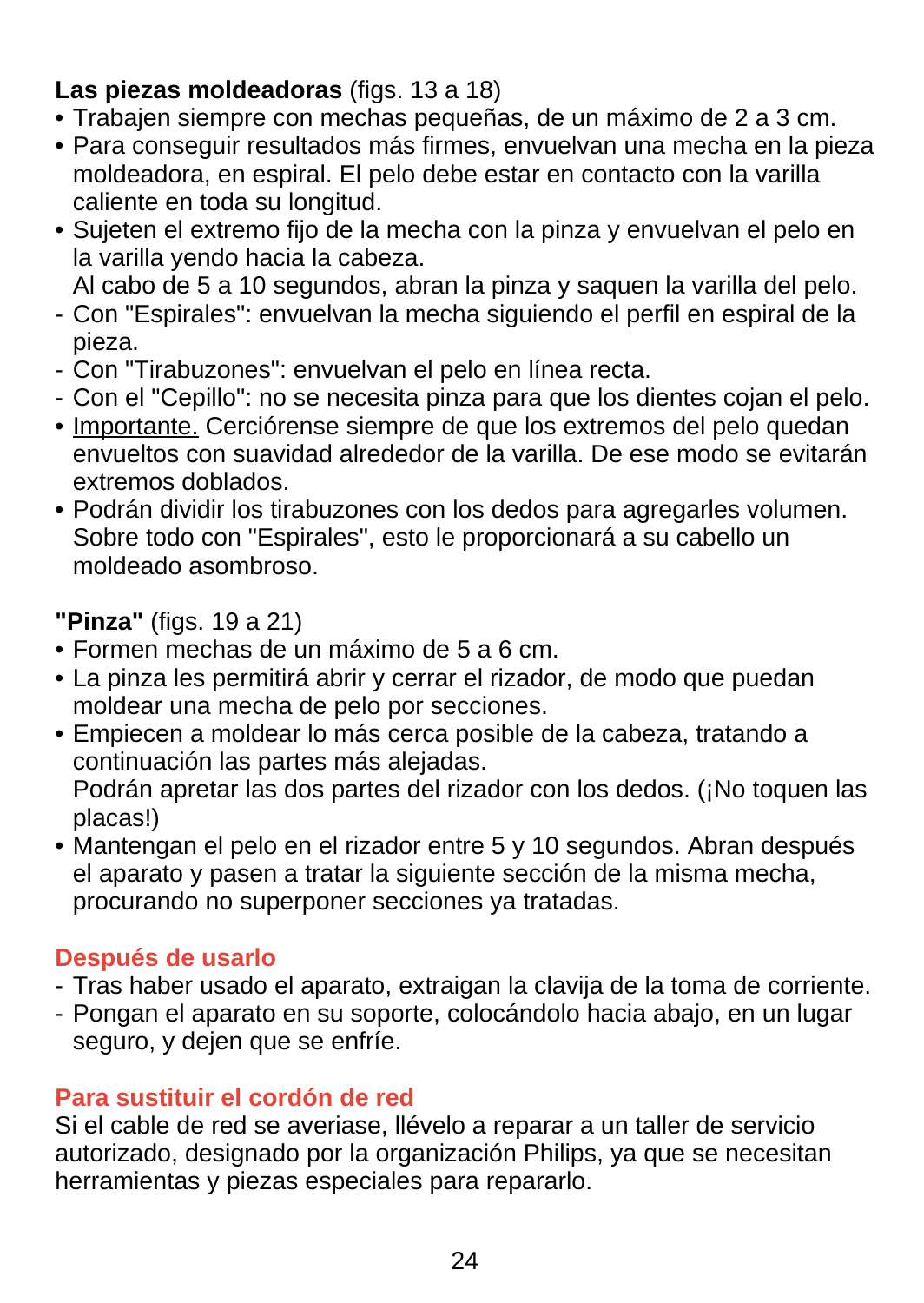# <span id="page-24-0"></span>**Português**

#### **Importante**

- **As peças do aparelho e as placas interiores do "Frisador" ficarão quentes durante a utilização. Evite por isso o contacto com a pele. Não deixe que o cabo de ligação toque em qualquer das peças quentes.**
- **Nunca mergulhe o aparelho em água. Pode limpá-lo com um pano humedecido. Retire primeiro a ficha da tomada da parede.**
- **A lavagem do seu cabelo ou a utilização da "Flat plate" (placa lisa) do Frisador desfarão as ondas e os caracóis.**

## **Descrição geral** (fig. 1)

- A **Unidade principal**
- B **Lâmpada piloto**
- C **Anel de fixação**
- D **Tomada**
- E **Pinos de contacto**
- **Base** (rode para trás antes de usar)
- G **Grampo**
- **D** Peca "Espirais" (para caracóis em espiral) (HP 4494/96)
- I **Peça "Zig Zags"** (para caracóis em canudos) (HP 4494/96)
- J **Peça "Frisador"** (HP 4496)
- **C** Placas interiores do "Frisador" (HP 4496): "Placa de frisar" (lado ondulado: para ondas) "Placa lisa" (lado plano: para cabelo liso)
- L **Peça "Caracóis"** (para caracóis uniformemente enrolados) (HP 4494/96)
- M **Peça "Escova"** (para escovar/desemaranhar e fazer rolos grandes) (HP 4494/96)
- N **Pinças isoladas**
- O **Ponto de temperatura**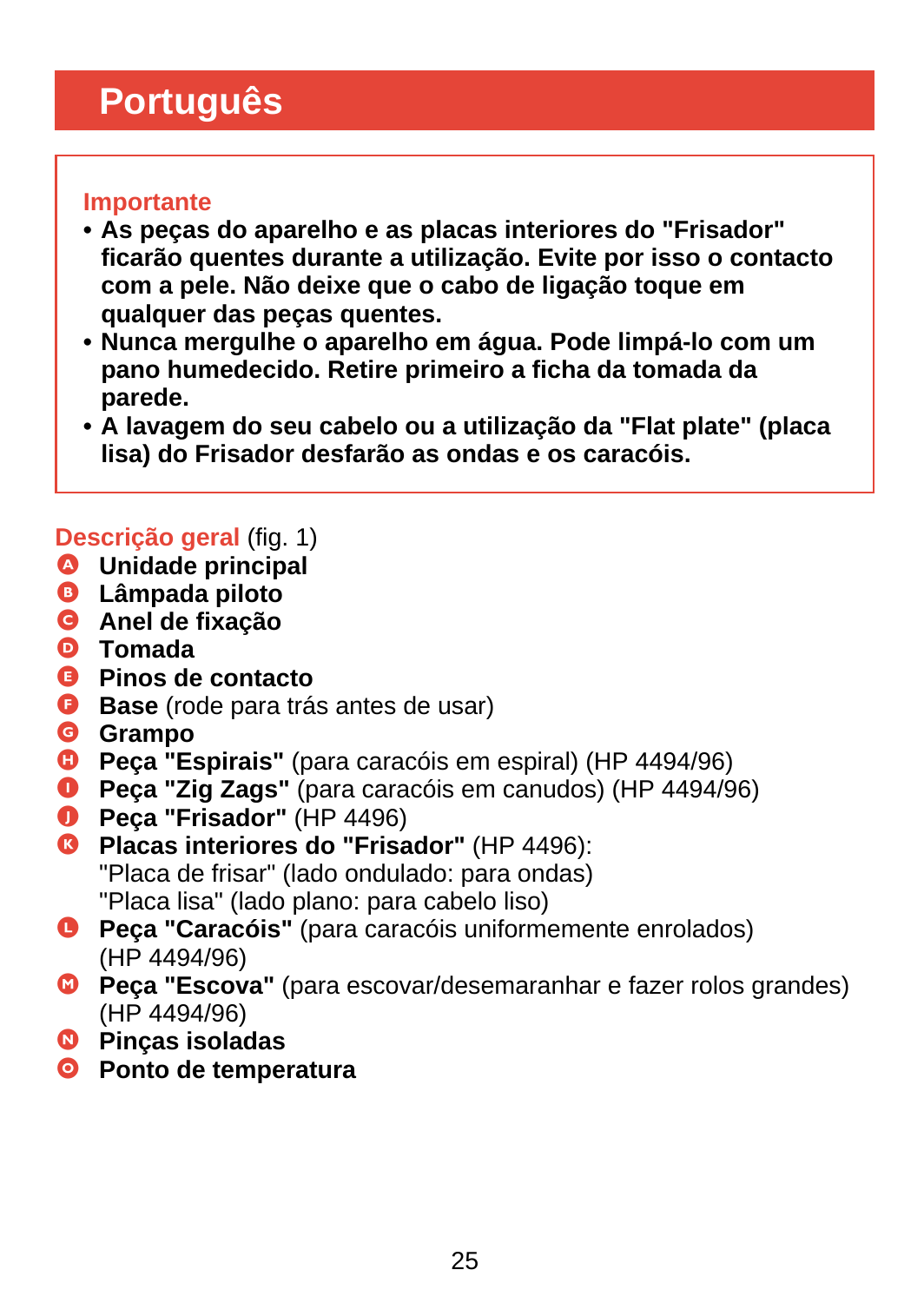### **Preparação do MultiStyler**

## **Como mudar as peças** (fig. 2-6)

- Quando mudar as peças durante o funcionamento, toque somente nas partes de plástico. As partes de metal estarão quentes!
- Para soltar as peças, rode o anel de fixação (C) na direcção da seta (fig. 2).
- Retire a peça do aparelho (fig. 3).
- Ao montar o acessório pretendido, verifique se a base (F) está por baixo (fig. 4).
- Introduza firmemente a peça no aparelho (fig. 5).
- Prenda-a rodando o anel de fixação (fig. 6).

## **Como mudar as placas interiores do Frisador (**fig. 7-10)

- Lado ondulado: para ondas.
- Lado liso: para cabelo liso.
- Abra o Frisador carregando para baixo na pega (fig. 7).
- Pegue na placa pelas pegas isoladas (N) do lado da frente.
- Puxe a placa para fora do Frisador (fig. 8).
- Rode a placa (fig. 9).
- Introduza a placa no Frisador. Verifique se as saliências dos lados entram correctamente nos entalhes (fig. 10).

# **Aquecimento** (fig. 11-12)

- Introduza a ficha na tomada da parede. A lâmpada piloto (B) acende-se e a peça começa a aquecer (fig. 11).
- Quando o ponto de temperatura (O) na peça escurecer, o aparelho estará pronto a usar (fig. 12)

### **Como usar**

- Antes de modelar, pentear ou escovar o cabelo deverá estar desemaranhado e macio.
- Verifique sempre se existe bom contacto entre o cabelo e a peça do Frisador. Por esta razão, não tente modelar tranças grossas de cabelo nem enrolar grandes caracóis quando usar as peças do aparelho.
- Tanto com cabelo seco como húmido (nunca molhado!), o "Geometricks" MultiStyler da Philips ajudá-la-à a fazer longos e duráveis caracóis e ondas. Para fazer um rolo de ondas apenas precisará de 5 - 10 segundos.

Depois de lavar o cabelo poderá usar uma loção de assentamento. Para resultados mais rápidos e com textura fina, poderá aplicar um vaporizador adequado em cada trança de cabelo, imediatamente antes de modelar.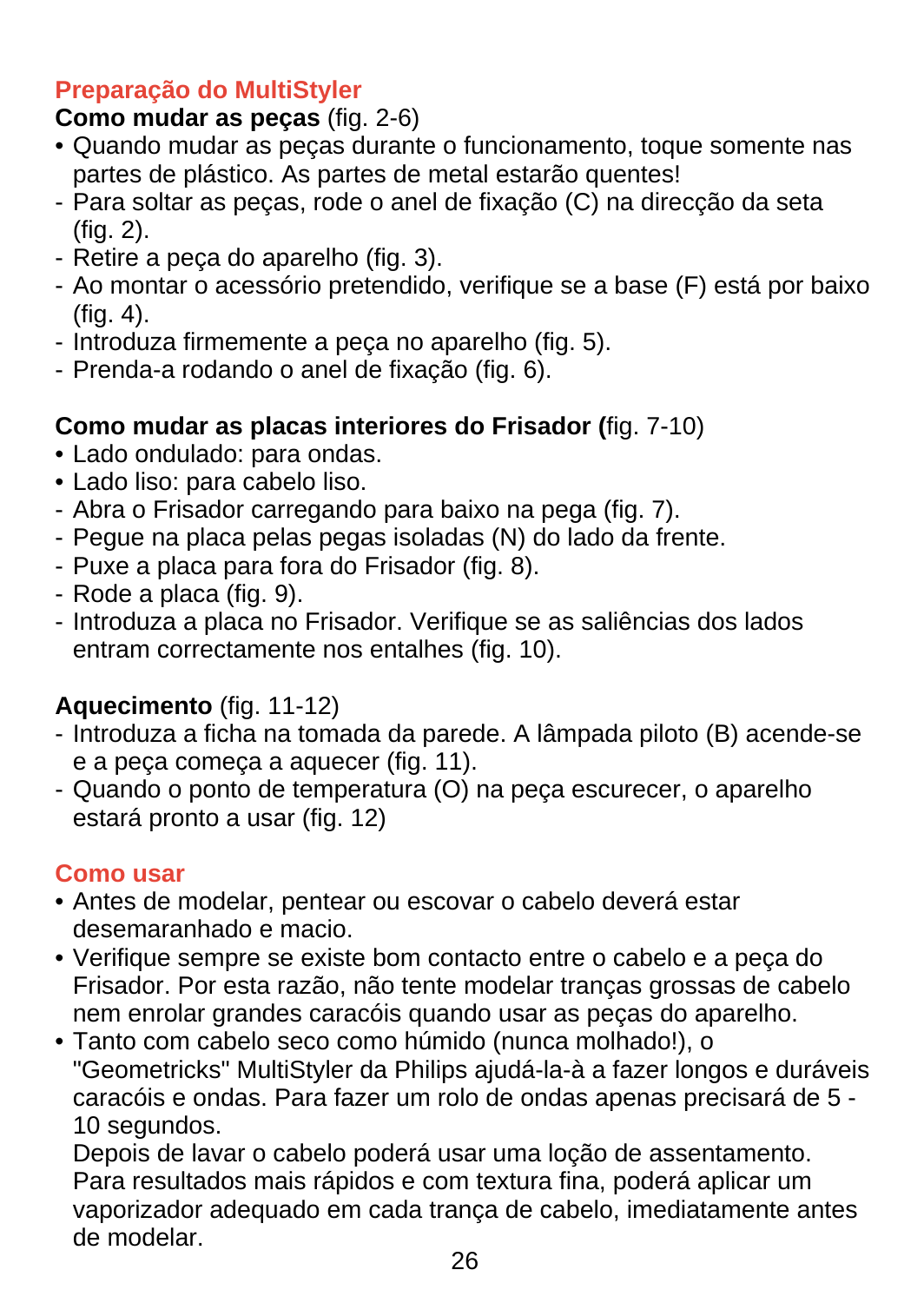#### **Peças** (fig. 13 - 18)

- Faça sempre tranças pequenas de 2 3 cm no máximo.
- Para melhores resultados, enrole uma trança em espiral à volta da peça. A totalidade do comprimento da trança deverá ficar em contacto com a haste quente.
- Prenda a ponta da trança com o grampo e enrole o cabelo à volta da haste na direcção da cabeça.

Depois de 5 - 10 segundos abra o grampo e tire o cilindro do cabelo.

- Para "Espirais": enrole a trança em espiral ao longo da peça.
- Para "Caracóis": enrole o cabelo a direito.
- Para "Escova" não é necessário o grampo porque os dentes da escova agarram o cabelo.
- Importante: Verifique sempre se as pontas dos cabelos ficam enroladas uniformemente à volta do cilindro da peça: isto evitará pontas recurvadas.
- Poderá dividir os caracóis com os seus dedos para aumentar o volume. Especialmente com Espirais dar-lhe-à um aspecto magnífico.

#### **"Frisador"** (fig. 19 - 21)

- Faça tranças de 5 6 cm no máximo.
- O grampo permite-lhe abrir e fechar o Frisador, de maneira a modelar as tranças de cabelo por partes. Comece sempre a frisar junto à cabeça. Depois passe a arranjar sucessivamente as secções inferiores.
- Pode carregar ao mesmo tempo com os seus dedos em ambas as partes do Frisador. (Não toque nas placas!).
- Mantenha o cabelo no Frisador de Cabelo durante 5 10 segundos. Abra depois o Frisador de Cabelo para arranjar a secção seguinte da mesma trança. Verifique se há alguma sobreposição!

#### **Depois de usar**

- Depois de usar retire a ficha da tomada da parede.
- Coloque o aparelho com a base por baixo num local seguro e deixe-o arrefecer.

### **Substituição do fio eléctrico**

Se o cabo de alimentação deste aparelho se encontrar danificado, deverá ser somente substituido numa oficina designada pelo fabricante, porque são necessárias ferramentas e/ou componentes especiais.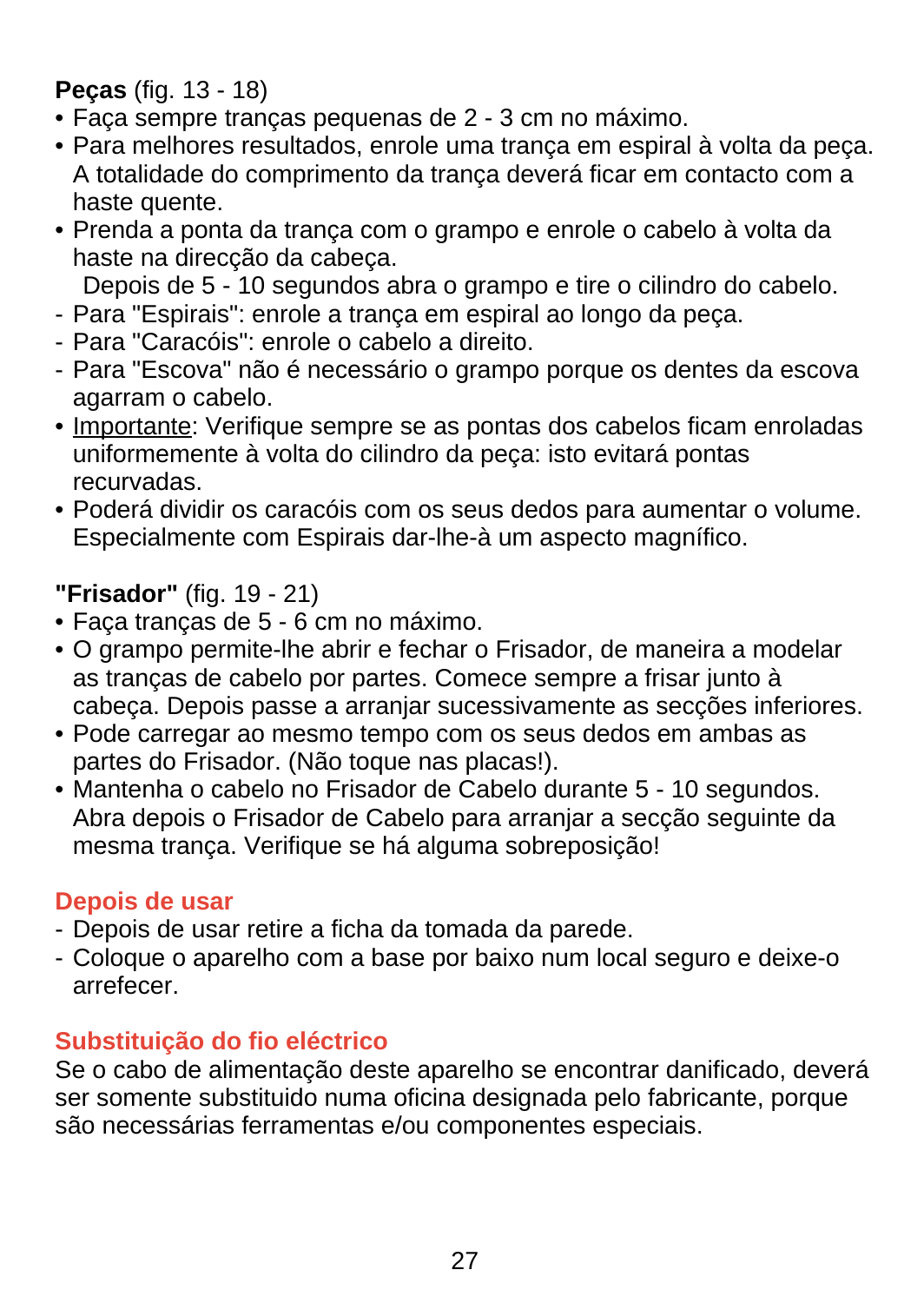# <span id="page-27-0"></span>**Dansk**

#### **Vigtigt**

- **Krølletilbehøret og pladerne til "crepejernet" bliver varme under brug. Undgå berøring med huden. Ledningen må ikke komme i berøring med nogen af de varme dele.**
- **Apparatet må aldrig nedsænkes i vand. Det kan rengøres med en fugtig klud. Tag stikket ud af stikkontakten før rengøring.**
- **Krøller og bølger forsvinder ved hårvask, eller hvis crepejernets "flade plade" benyttes.**

## **Generel beskrivelse** (fig. 1)

- A **Hoveddel**
- B **Kontrollampe**
- C **Klemmering**
- D **Fatning**
- E **Kontaktben**
- **B** Støtte (drejes tilbage før brug)
- G **Klemme**
- **G** Krølletilbehør "Spiral" (til proptrækkerkrøller) (HP 4494/96)
- I **Krølletilbehør "Zigzag"** (til z-formede krøller) (HP 4494/96)
- J **Krølletilbehør "Crepejern"** (HP 4496)
- **G** Indskudsplader til "crepejernet" (HP 4496): "Crepe plade" (den rillede side: til bølger) "Flad plade" (den flade side: til glat hår)
- L **Krølletilbehør "Krøller"** (til ensartede runde krøller) (HP 4494/96)
- M **Krølletilbehør "Børste"** (til at børste/rede ud og forme store krøller) (HP 4494/96)
- N **Isolerede håndtag**
- O **Temperaturindikator**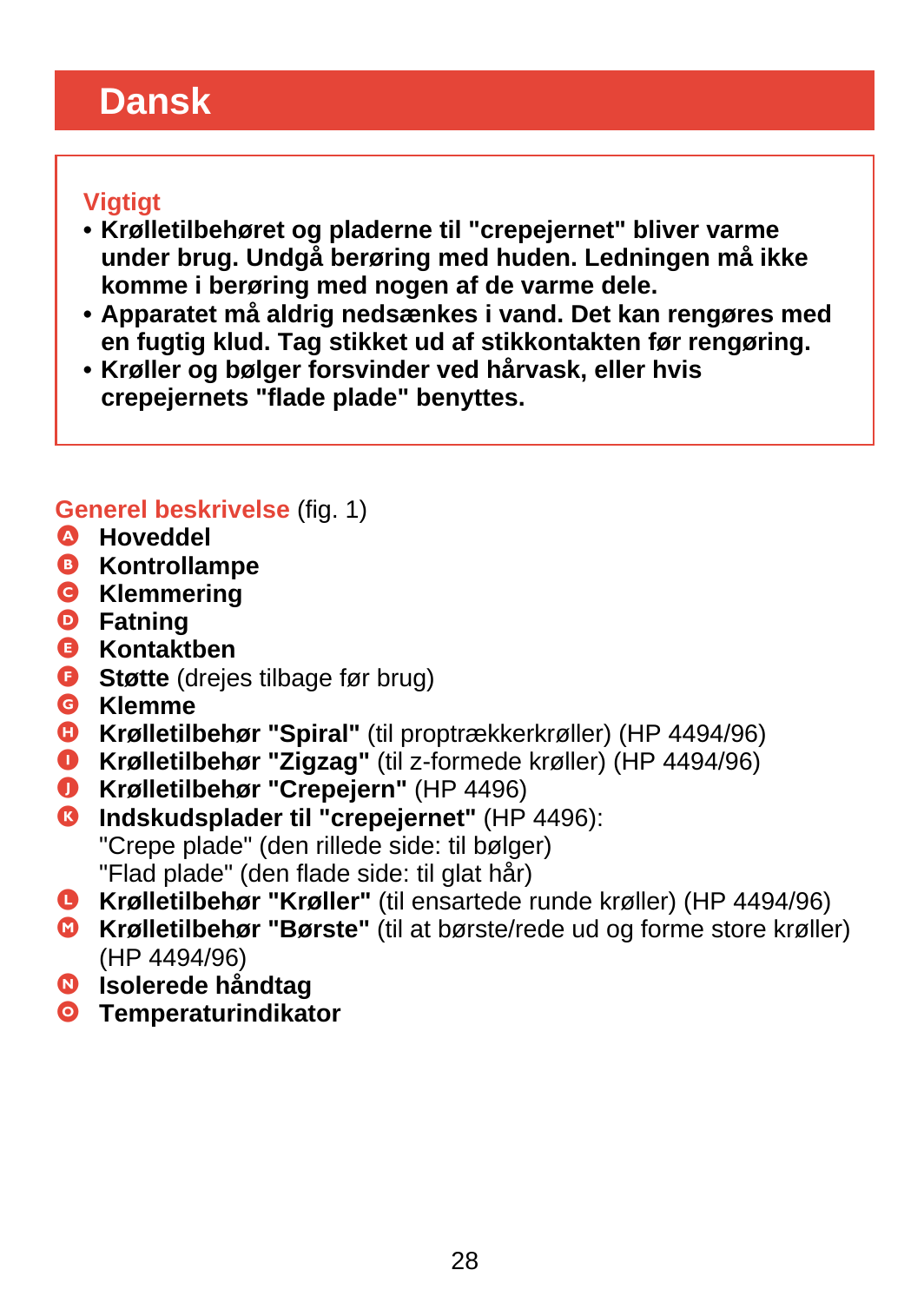### **Sådan gøres MultiStyleren klar til brug**

## **Sådan skiftes stylerens tilbehør** (fig. 2-6)

- Skiftes tilbehøret under hårsætningen, må man kun røre ved plastic delene. Metal delene bliver meget varme!
- Klemmeringen (C) drejes i pilens retning (fig. 2), når tilbehøret skal tages af.
- Tilbehøret trækkes fri af hoveddelen (fig. 3).
- Når det ønskede tilbehør påsættes, skal støtten (F) vende nedad (fig. 4).
- Tilbehøret skubbes godt ind i hoveddelen (fig. 5).
- Tilbehøret fastgøres med klemmeringen (fig. 6).

### **Sådan skiftes crepe pladerne** (fig. 7-10)

- Den rillede side: til bølger
- Den flade side: til glat hår
- Crepejernet åbnes ved at trykke håndtaget nedad (fig. 7).
- Pladen holdes i de isolerede håndtag (N) foran.
- Pladen trækkes ud af crepejernet (fig. 8).
- Pladen vendes (fig. 9).
- Pladen skydes ind i crepejernet. Kontroller at kantfremspringene i pladens sider glider rigtigt ind i rillerne (fig. 10).

## **Opvarmning** (fig. 11-12)

- Stikket sættes i stikkontakten. Kontrollampen (B) tænder, og krølletilbehøret opvarmes (fig. 11).
- Når temperaturindikatoren (O) på tilbehøret bliver mørk, er apparatet klar til brug (fig. 12).

### **Sådan anvendes apparatet**

- Håret redes eller børstes helt glat før formningen.
- Sørg altid for at håret har god kontakt med krølletilbehøret eller crepejernet. Derfor bør man ikke forsøge at forme for store hårlokker ad gangen, og håret må ikke rulles dobbelt omkring tilbehøret.
- Philips "Geometricks" MultiStyler kan anvendes både i tørt og let fugtigt hår (aldrig i vådt hår!), og giver krøller og bølger, der holder længe. Det tager kun 5-10 sekunder at forme en krølle eller bølge. Man kan benytte en setting lotion efter hårvask.

For at opnå et hurtigt og mere holdbart resultat kan man anvende en dertil egnet hårspray til hver enkelt hårlok lige før formningen.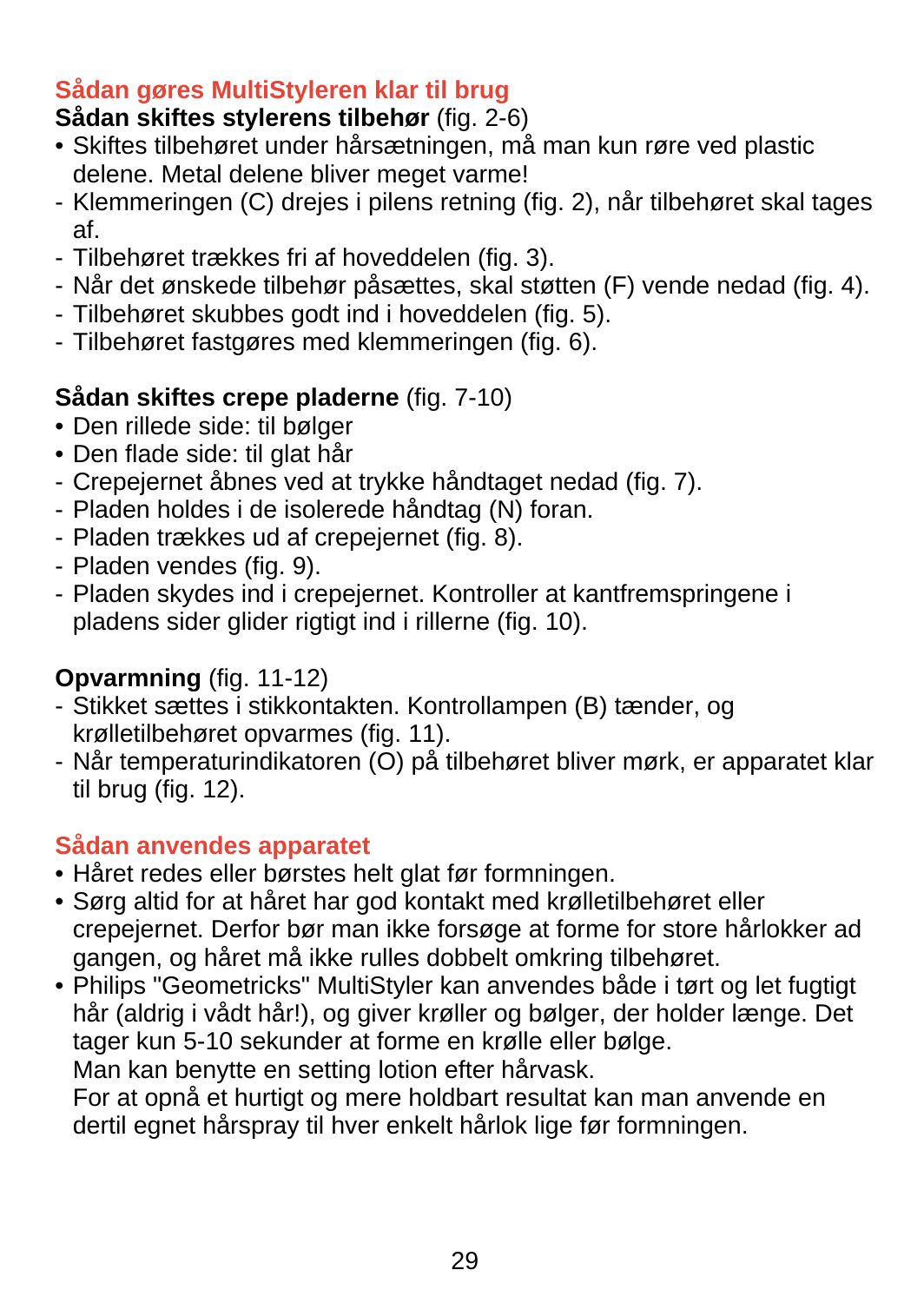## **Krølletilbehør** (fig. 13-18)

- Krøl altid små hårlokker på maks. 2-3 cm.
- Et holdbart resultat opnås ved at rulle en hårlok som en spiral rundt om krølletilbehøret. På den måde kommer hele hårlokken i kontakt med den varme krøllestang.
- Spidsen af hårlokken fastgøres med klemmen, hvorefter håret rulles omkring stangen ind imod hovedbunden. Efter 5-10 sekunder åbnes klemmen, og stangen tages ud af håret.
- Med "Spiral" rulles hårlokken op langs spiralens profil på krølletilbehøret.
- 
- Med "Krøller" rulles håret lige op.
- Med "Børste" behøver man ikke klemmen, da børsten holder håret fast.
- Vigtigt: Sørg altid for at hårspidserne er rullet glat omkring stangen, så undgår man, at hårspidserne får forkerte knæk.
- Man kan skille krøllerne med fingrene, så håret får mere fylde. Det vil give en flot frisure, især når man har anvendt "Spiral".

## **"Crepejern"** (fig. 19-21)

- Crep hårlokker der er maks. 5-6 cm.
- Crepejernet åbnes og lukkes med klemmen, og således kan man creppe en hårlok ad flere gange.
- Start altid med at creppe hårlokken fra hovedbunden, hvorefter man gradvis arbejder sig ned ad hårlokken.
- Crepejernets to dele kan klemmes sammen med fingrene. (Rør ikke ved pladerne!)
- Håret holdes i crepejernet i 5-10 sekunder. Derefter åbnes crepejernet, og den næste del af hårlokken behandles. Sørge for at de behandlede dele af hårlokken overlapper hinanden.

## **Efter brug**

- Stikket tages ud af stikkontakten efter brug.
- Apparatet placeres med støtten nedad på et sikkert sted, hvor det skal have tid til at afkøle.

## **Udskiftning af netledning**

Hvis netledningen til dette apparat er beskadiget skal den udskiftes af Philips Service A/S, da der skal anvendes specialværktøj og/eller dele i forbindelse med udskiftningen.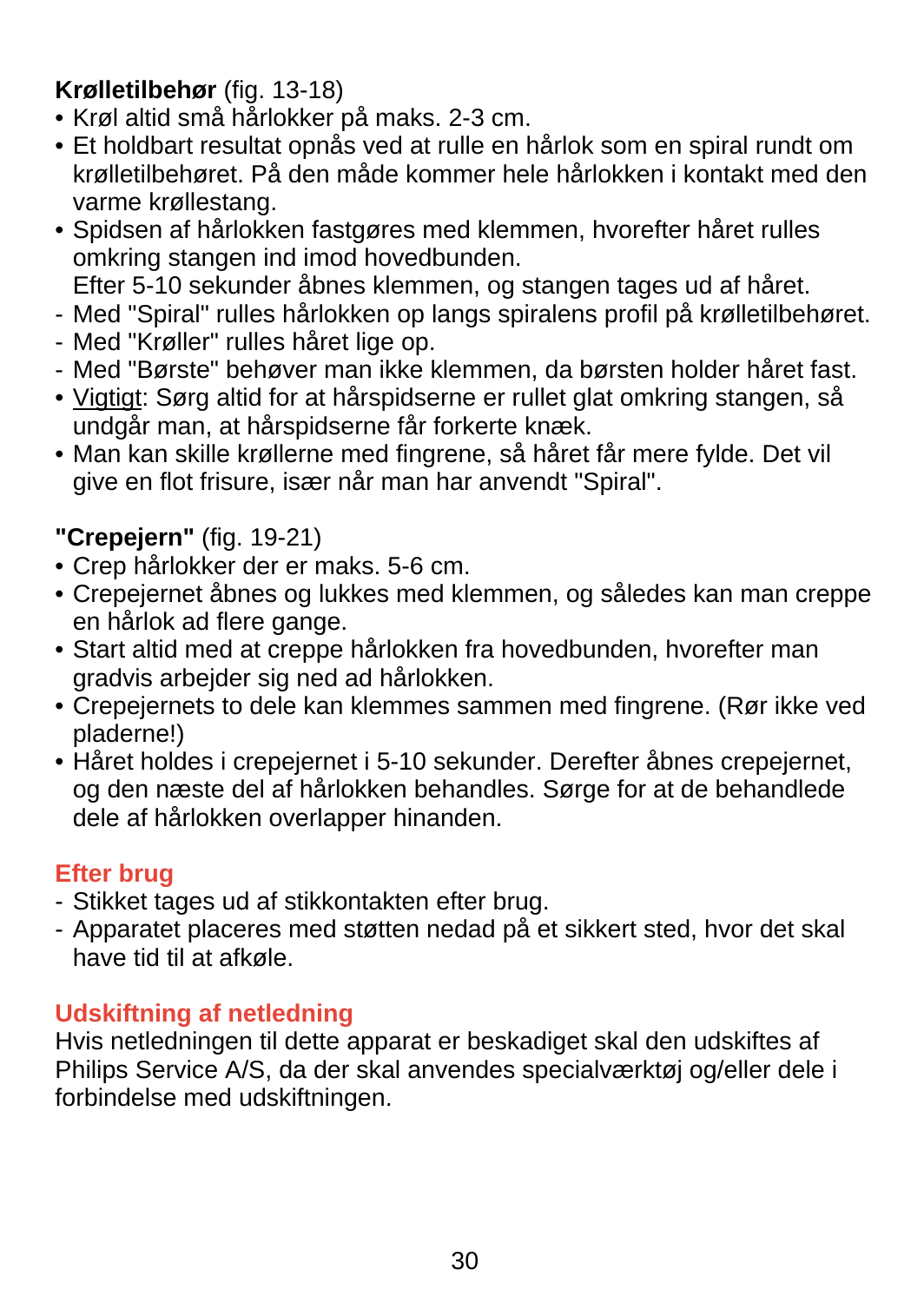# <span id="page-30-0"></span>**Norsk**

#### **Viktig**

- **Frisertilbehøret og platene på creperen vil bli varmt under bruk. Unngå kontakt med huden. La ikke nettledningen komme i kontakt med de varme delene.**
- **Dypp aldri apparatet i vann. De kan rengjøre det med en fuktig klut. Trekk alltid først støpselet ut av stikkontakten.**
- **Vasking av håret eller bruk av "Flat plate" på creperen, vil ta bort bølger og krøller.**

## **Beskrivelse** (fig. 1)

- A **Hovedenhet**
- B **Indikatorlampe**
- **G** Festering
- D **Kontakt**
- E **Kontaktpinner**
- **G** Stativ (snu bakover før bruk)
- G **Klype**
- **G** Frisertilbehør "Spiraler" (for korketrekker-krøller) (HP 4494/96)
- **O** Frisertilbehør "Sik-sak" (for formete krøller) (HP 4494/96)
- J **Frisertilbehør "Crepetang"** (HP 4496)
- **C** Innleggsplater for "creping" (HP 4496) "Crepe-plate" (riflet side: for bølger) "Flat plate" (flat side: for rett hår)
- L **Frisertilbehør "Krøller"** (for runde krøller) (HP 4494/96)
- M **Frisertilbehør "Børste"** (for børsting/utretting og store ruller) (HP 4494/96)
- N **Isolert håndtak**
- O **Temperaturmerke**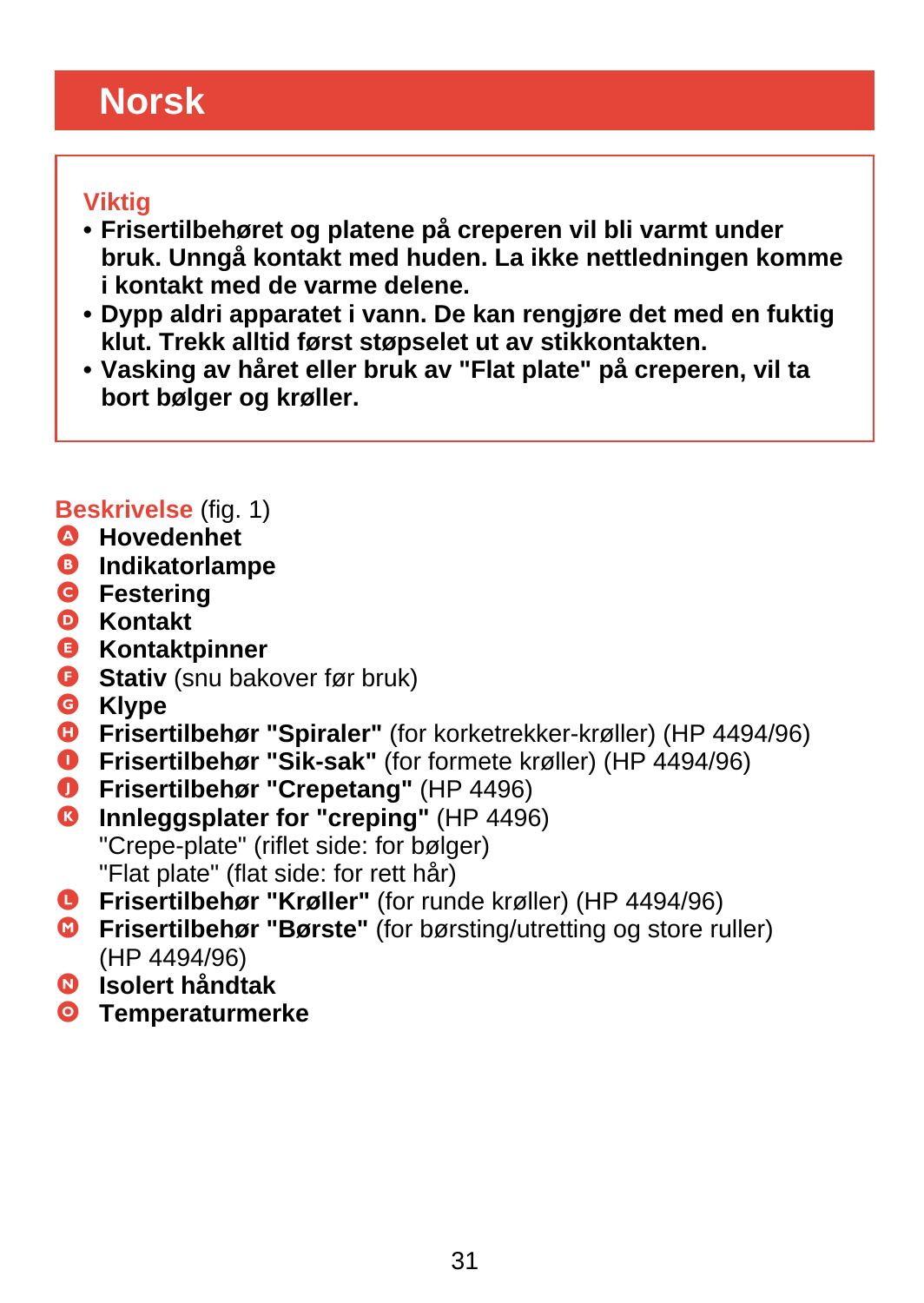## **Før bruk:**

## **Bytting av frontstykker** (fig. 2-6)

- Ved bytte av frisertilbehør under bruk, berør kun plastdelene. Metalldelene er varme.
- For å frigjøre frontstykket, dreies festeringen (C) (fig. 2).
- Trekk frontstykket rett av hovedenheten (fig. 3).
- Ved montering av det ønskede frontstykket, pass da på at stativet (F) er på undersiden (fig. 4).
- Sett frontstykket rett inn på hovedenheten (fig. 5). Sikres ved å vri festeringen (fig. 6).

## **Skifting av crepe innleggsplater** (fig. 7-10)

- Riflet side: for små bølger.
- Flat side: for rett hår.
- Åpne creperen ved å presse håndtaket nedover (fig. 7).
- Ta platen med det isolerte håndtaket (N) i fronten.
- Trekk platen ut av creperen (fig. 8).
- Snu platen (fig. 9).
- Sett platen i creperen. Vær sikker på at fremspringene på sidene går riktig inn i sporene (fig. 10).

# **Oppvarming** (fig. 11-12)

- Sett støpselet i stikkontakten. Indikatorlampen (B) vil lyse og frontstykket vil bli varmet (fig. 11).
- Når temperaturmerket (O) på frontstykket blir mørkt, er apparatet ferdig til bruk (fig. 12).

# **Bruk**

- Gre eller børst håret før frisering slik at det er glatt og helt uten floker.
- Pass på at det er god kontakt mellom håret og frisertilbehør eller creper. Det anbefales derfor å ikke forme for store mengder hår på en gang og heller ikke tvinne håret ved bruk av frisertilbehøret.
- Både for tørt og fuktig hår (aldri vått!) vil Philips "Geometricks" Multistyler hjelpe Dem med å forme varige krøller og bølger. Å forme en krøll eller bølge tar bare 5-10 sek.

Etter hårvask kan De bruke leggevann. For å oppnå et hurtig resultat og en fin frisyre, kan De benytte en passende hårspray på hver hårlokk rett før håret formes.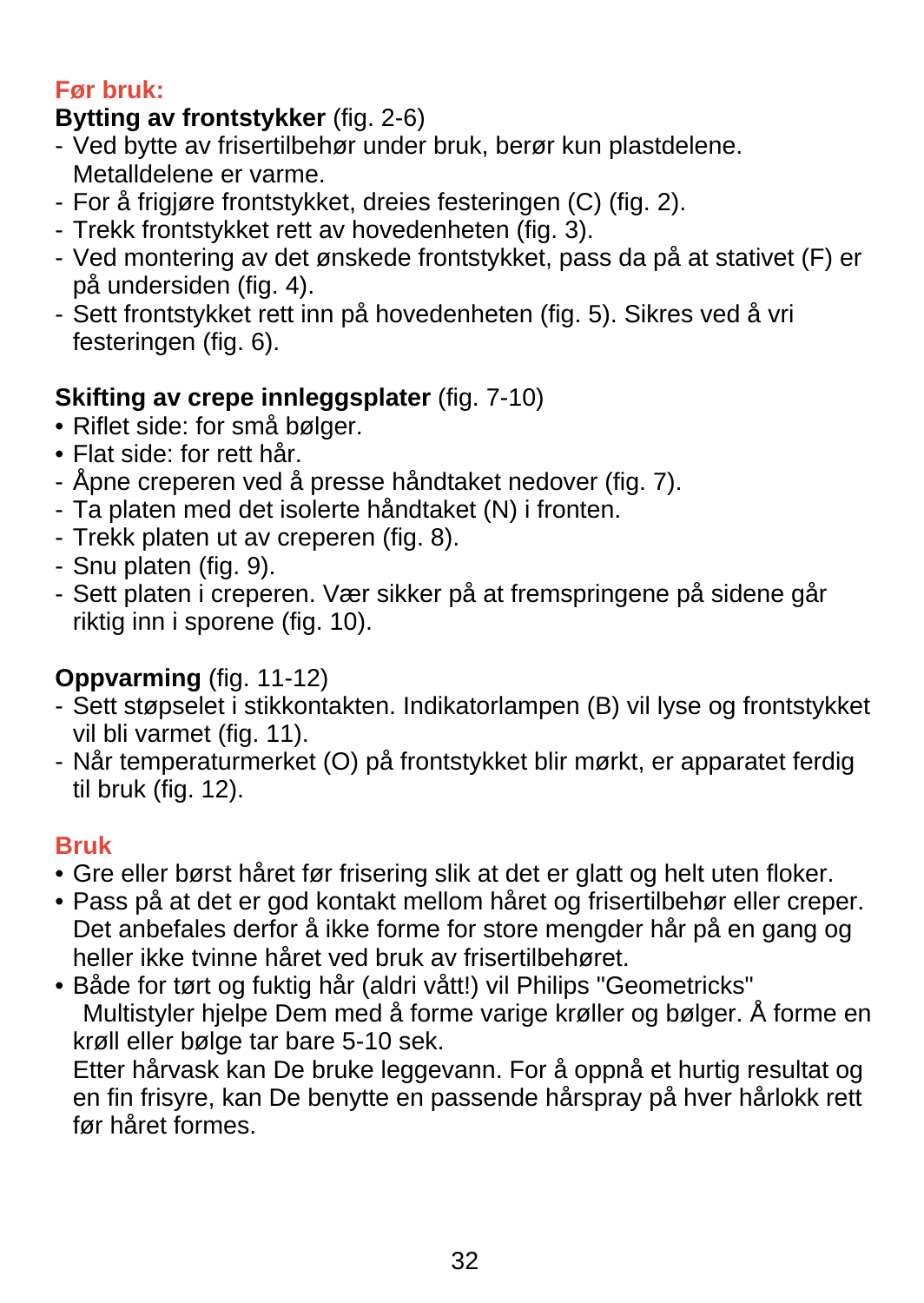## **Frisertilbehør** (fig. 13-18)

- Form alltid små lokker maks 2-3 cm.
- For å oppnå et fast resultat, tvinn en hårlokk rundt frisertilbehøret i spiralform. Hele hårlokken vil således komme i kontakt med varmetangen.
- Fest enden på hårlokken med klypen og tvinn håret rundt tangen mot hodet. Etter 5-10 sek. åpnes klypen og tangen fjernes fra håret.
- Tvinn hårlokken med "Spiralen" slik at håret følger spiralen på frontstykket.
- Med "Krøller" tvinnes håret stramt.
- Med "Børste" er det ikke nødvendig å bruke klypen, da tennene griper håret.
- Viktig: Påse alltid at hårendene vikles godt rundt tangen dette for å hindre bøyde tupper.
- De kan fordele krøllene med fingrene for å få det fyldigere. Spesielt med "Spiralen" vil dette gi en flott frisyre.
- **"Creper"** (fig. 19-21)
- Form krøller på maks 5-6 cm.
- Ved hjelp av klypen åpnes og lukkes creperen, slik at De kan forme en hårlengde bit for bit.
- Begynn alltid crepingen inntil hodebunnen. Deretter behandles håret sukessivt utover hårlengden. De kan presse de to delen til creperen sammen med fingrene. (Berør ikke platene). La håret være i hårcreperen 5-10 sek. Deretter åpnes creperen for å behandle neste hårlengde. Pass på at det er en overlapping.

### **Etter bruk**

Etter bruk tas støpselet ut av stikkontakten. Plasser apparatet med stativet nedover på en sikker plass, og la det avkjøles.

### **Skifte av nettledning**

Hvis nettledningen på dette apparatet blir skadet, må den skiftes hos en serviceavdeling utnevnt av leverandør, da spesialverktøj og/eller deler er påkrevet.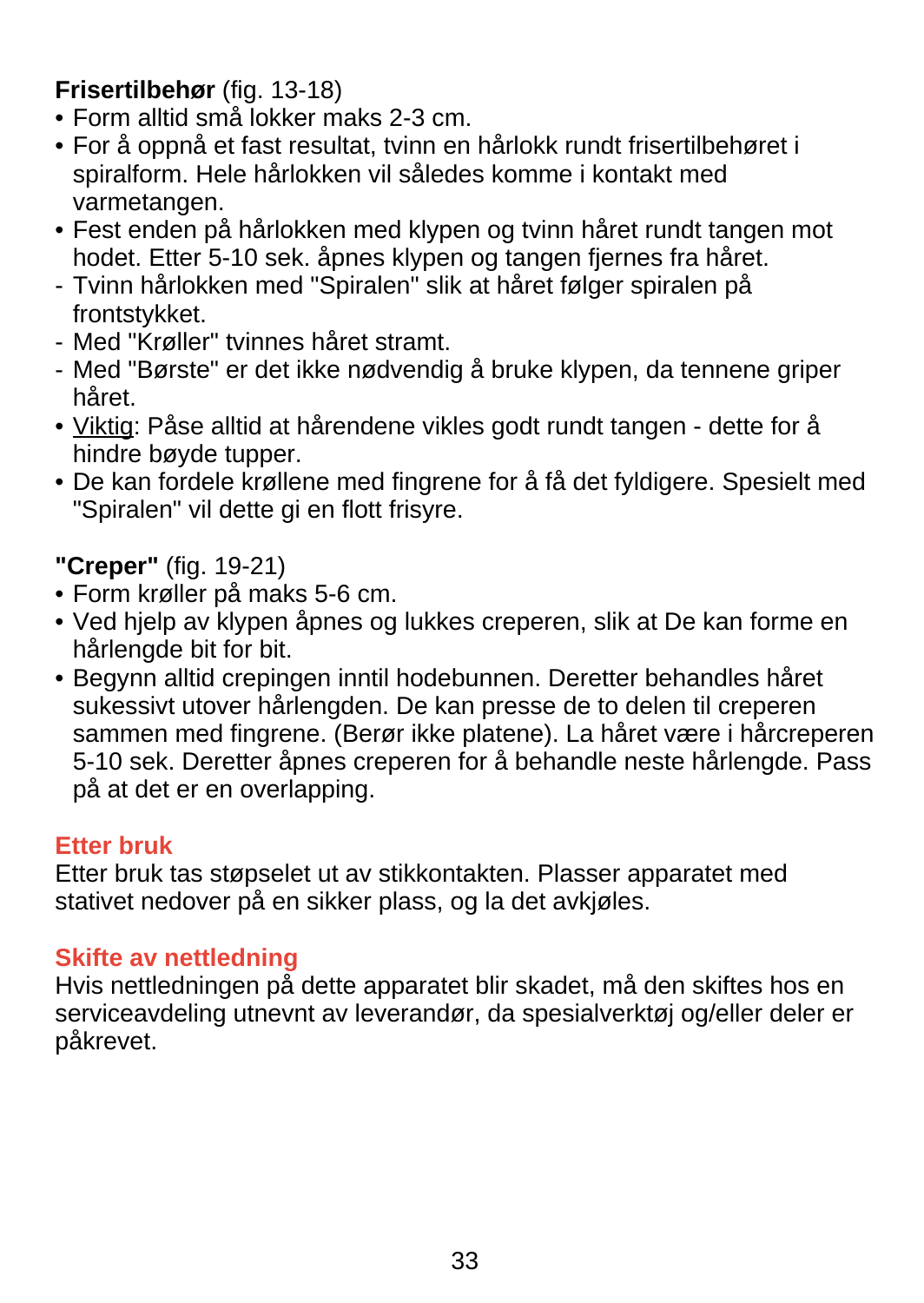# <span id="page-33-0"></span>**Svenska**

Läs först hela bruksanvisningen. Spara den. Spara köpbevis och kvitto.

## **Viktigt**

- **De utbytbara tillsatserna, spiralen, sicksacktången, triangeltången och plattorna på krustången blir heta vid användning. Du kan bränna dig om du tar i dem.**
- **Drag ut stickproppen ur vägguttaget före rengöring.**
- **Doppa aldrig apparaten i vatten. Den kan torkas av med en fuktig väl urvriden trasa.**
- **När håret tvättas försvinner läggningen du gjort med apparaten.**

## **Apparatens delar,** fig 1

- A **Skaft.**
- **B** Signallampa.
- C **Låsring.**
- D **Anslutning till tillsatserna.**
- E **Kontaktpinnar.**
- **G** Stöd. Vik undan det när du skall använda apparaten.
- G **Klämma.**
- **G** Tillsats "Spiral" för korkskruvslockar (HP 4494/96).
- **O** Tillsats "Sicksacktång" för sicksackformade lockar (HP 4494/96).
- J **Tillsats "Krustång"** (HP 4496).
- **G** Utbytbara plattor till krustången (HP 4496) med: Räfflad sida för krusning och slät sida för att göra håret rakt.
- L **Tillsats "Locktång"** för "vanliga" runda lockar (HP 4494/96)
- M **Tillsats "Borste"** för borstning och formning av stora lockar (HP 4494/96).
- N **Värmeisolerande grepp.**
- O **Färgfläck för temperaturindikering.**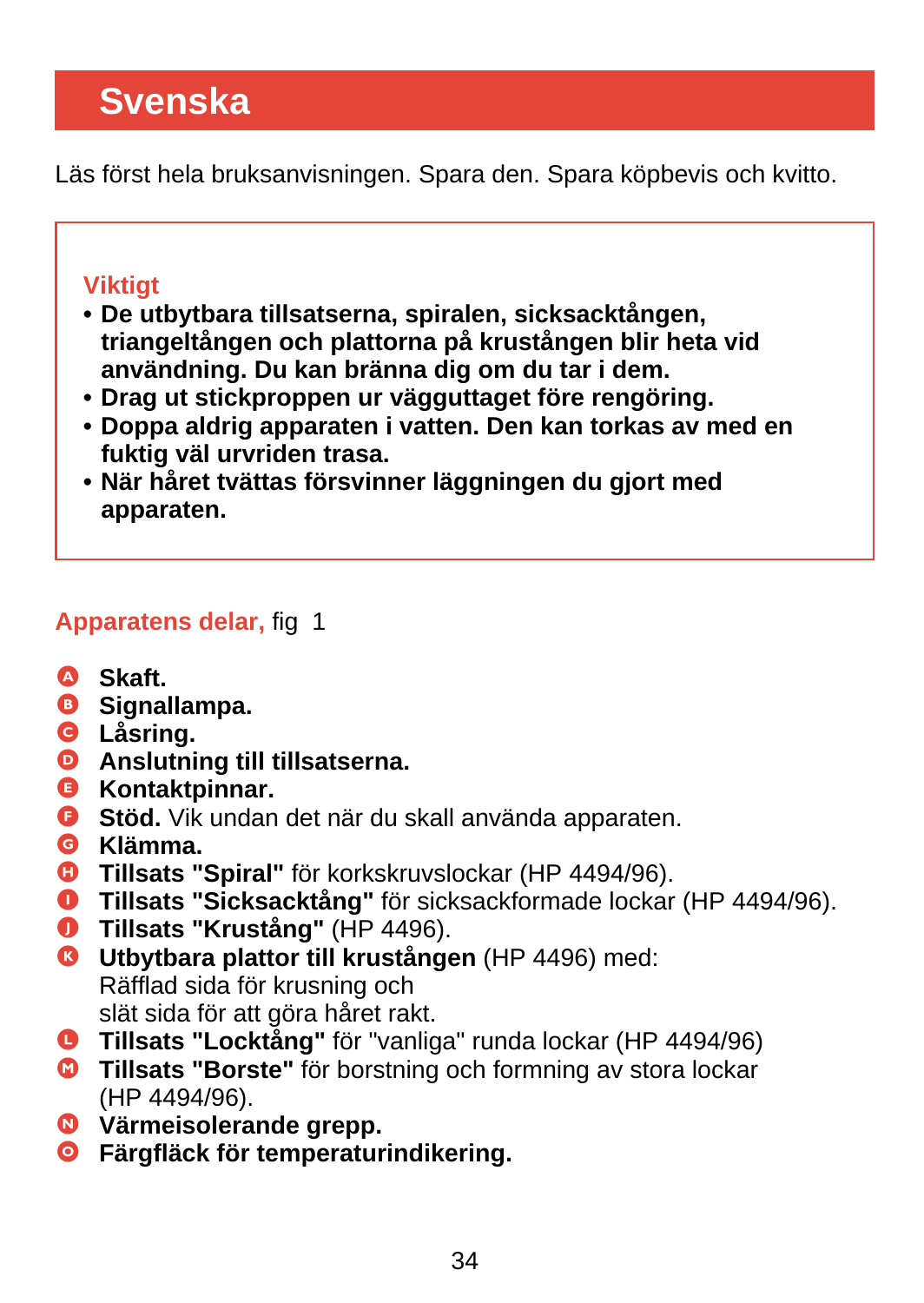## **Så här byter du tillsatser**

- Se upp så att du inte bränner dig. Apparatens metalldelar kan vara heta. Tag endast i plastdelarna.
- För att kunna lossa den tillsats, som sitter på, vrid låsringen (C) i pilens riktning, fig 2.
- Dra tillsatsen rakt ut från skaftet, fig 3.
- Den nya tillsatsen skall sättas på så att stödet (F) kommer neråt, fig 4.
- Stick in tillsatsen i skaftets främre del och tryck in den ordentligt, fig 5.
- Lås genom att vrida tillbaka låsringen (C), fig 6.

## **Så här vänder du krustångens plattor,** fig 7-10

- Räfflade sidorna mot varandra för krusning.
- Släta sidorna mot varandra för att göra håret rakt.
- Öppna krustången, fig 7.
- Ta tag i de värmeisolerande greppen (N) och drag plattorna rakt ut, fig 8.
- Vänd på plattorna till önskat läge.
- Sätt tillbaka plattorna. Kontrollera att de passar i spåren på sidorna, fig 10.

## **Uppvärmning,** fig 11 och 12

- Sätt i stickproppen i ett vägguttag. Signallampan (B) tänds och apparaten börjar bli varm, fig 11.
- När färgfläcken (O) blir mörk är apparaten färdig att användas, fig 12.

# **Användning**

- Innan du börjar bör du kamma och borsta ut håret ordentligt.
- Håret måste få god kontakt med det tillbehör du använder resp med krustångens plattor. Bearbeta därför inte tjocka hårlänkar och linda inte upp håret i dubbla lager.
- Du får bra och varaktigt resultat med torrt eller lätt fuktigt men inte vått hår. Låt värmen verka 5 - 10 sekunder. Använd gärna hårläggningsvätska efter att du tvättat håret. Du får lättare ett bra resultat om du sprayar hårlänken med en lämplig hårspray omedelbart innan du formar den.
- **"Spiraler", "Sicksack" och "Trianglar",** fig 13-18
- Arbeta med 2 3 cm breda hårlänkar.
- Linda upp hårlänken så att den får god kontakt med den heta staven, om möjligt i hela sin längd.
- Kläm fast yttersta änden av hårlänken i klämman och linda den runt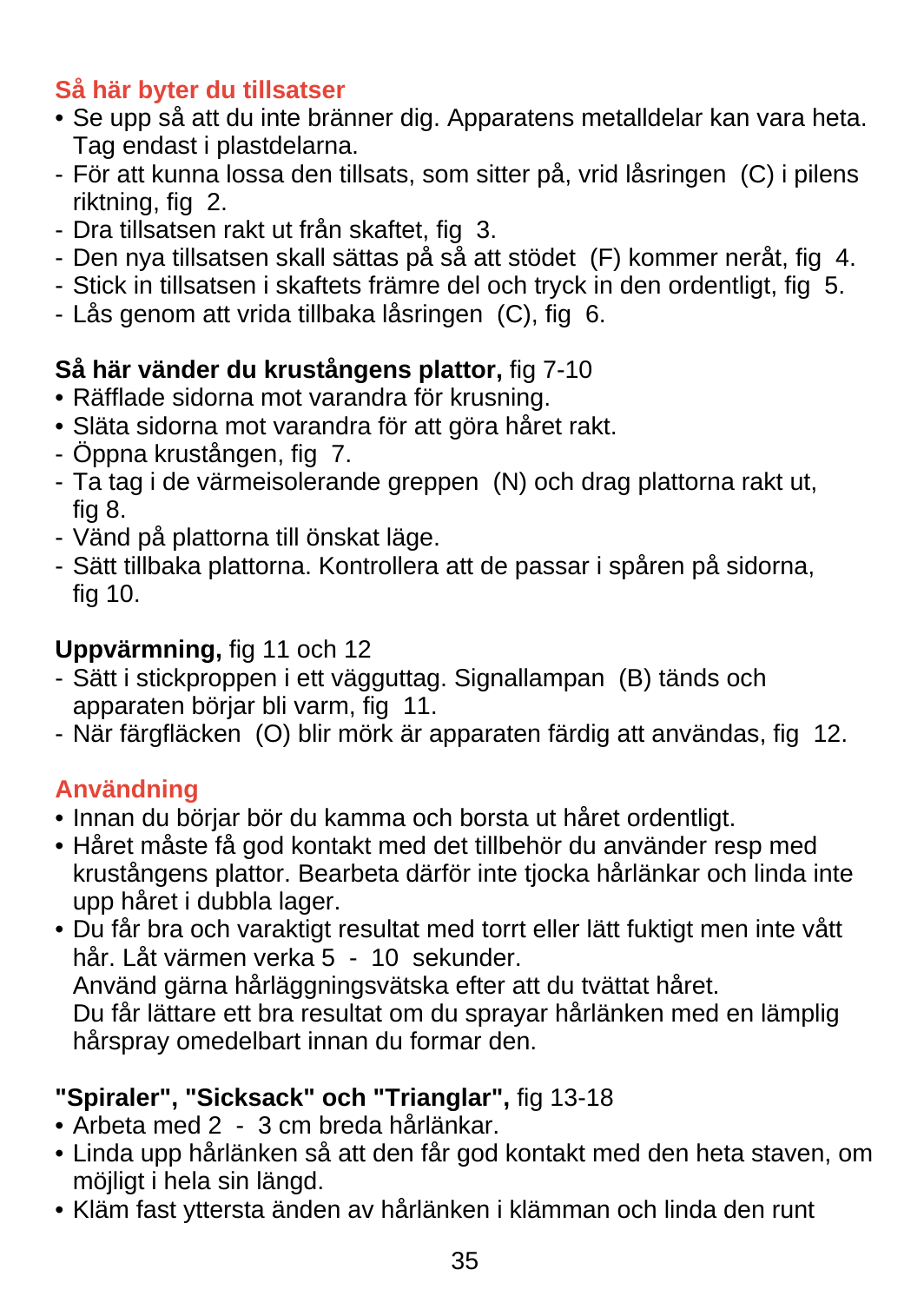staven in mot huvudet. Efter 5 - 10 sekunder, öppna klämman och drag ut staven ur hårlänken.

- För spirallockar, linda hårlänken runt staven på tillsatsen (H) utefter spiralen.
- För lockar linda hårlänken rakare på tillsatsens stav.
- Borsten greppar håret med sina tänderna och gör att någon klämma inte behövs.
- Det är viktigt att hårtopparna lindas in utan att de viks.
- När du är färdig kan du försiktigt forma håret med fingrarna eller med t ex skaftet på en kam.

## **Krustången,** fig 19-21

- Arbeta med 5 6 cm breda hårlänkar.
- Börja krusningen längst in vid huvudet och flytta sedan krustången bit för bit utåt med litet överlapp, så att du får ett jämnt resultat utefter hela hårlänken.
- Du kan få bättre resultat om du trycker ihop tången med fingrarna, men tryck inte på själva plattorna, de är heta så att du kan bränna dig.
- Håll håret 5 10 sekunder mellan plattorna innan du öppnar krustången.

### **När du är färdig**

- Ta ur stickproppen ur vägguttaget.
- Placera apparaten på en säker plats med stödet neråt och låt den kallna.

### **Byte av nättsladd**

Om sladden på denna apparat skadas måste den bytas av Philips eller av deras serviceombud, eftersom specialverktyg krävs.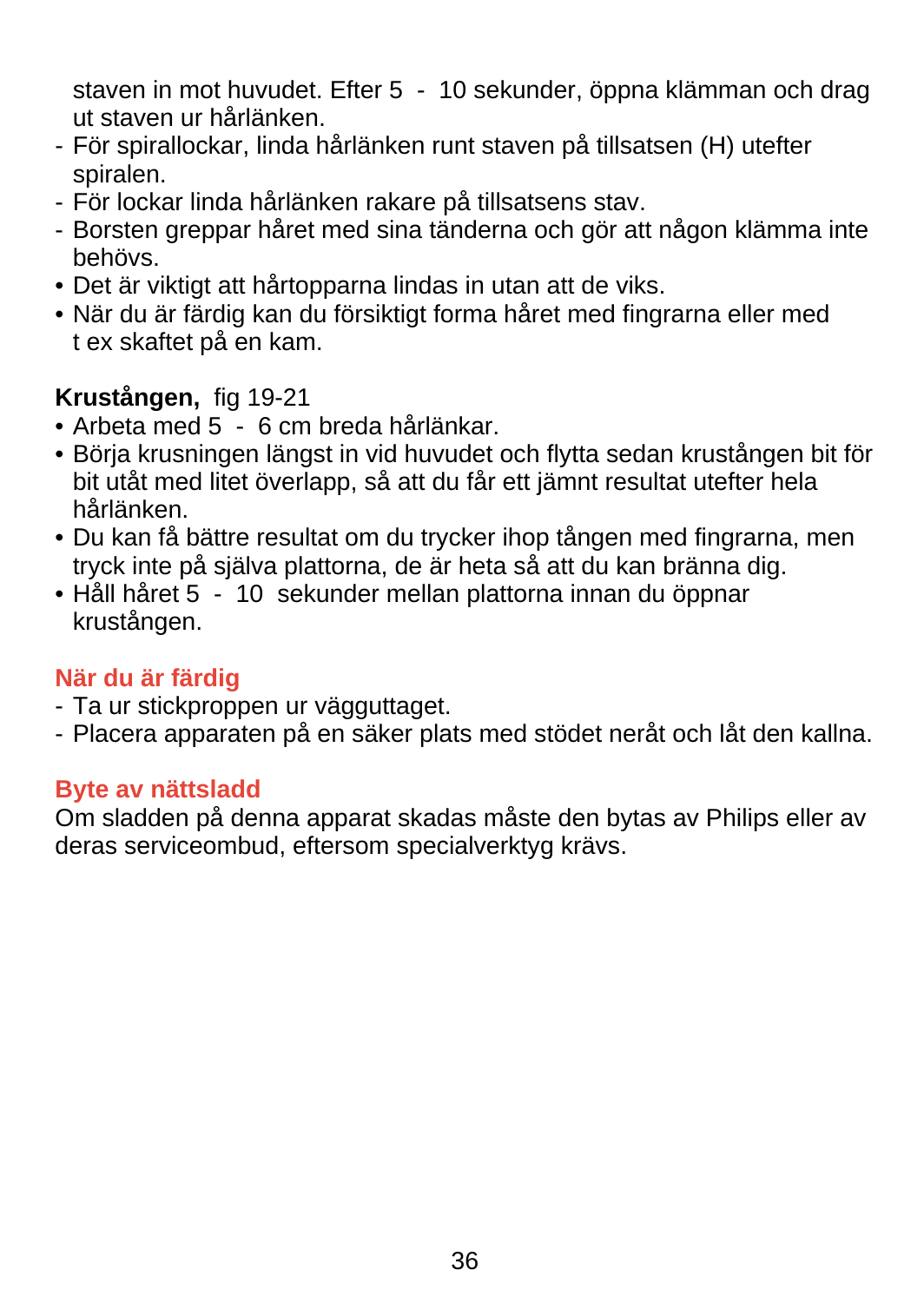# <span id="page-36-0"></span>**Suomi**

## **Tärkeää**

- **Laitteen kiharrusosat ja kreppauslevyt kuumenevat. Varo etteivät ne kosketa ihoa. Liitosjohto ei saa koskettaa mitään kuumaa osaa.**
- **Älä upota laitetta veteen. Käytä puhdistukseen kosteaa liinaa. Irrota ensin pistotulppa pistorasiasta.**
- **Hiusten pesu tai sileiden kreppauslevyjen käyttö poistaa kreppikihartimella tehdyt laineet ja kiharat.**
- **Ennen kuin yhdistät laitteen pistorasiaan, tarkista, että laitteen arvokilven jännite- ja taajuusmerkintä vastaavat paikallista verkkojännitettä ja -taajuutta.**
- **Älä käytä laitetta kylvyssä, suihkussa, suihkun läheisyydessä tai ulkona sateessa.**
- **Jos laite on pudonnut veteen, irrota ensin pistotulppa pistorasiasta, ennen kuin nostat laitteen vedestä.**
- **Tarkistuta veteen pudonnut laite huollossa ennen käyttöönottoa.**
- **Älä anna lasten käyttää laitetta ilman valvontaa.**

### **Laitteen osat** (kuva 1)

- A **Runko**
- B **Merkkivalo**
- C **Kiristysrengas**
- D **Vastake**
- E **Kytkentänastat**
- **G** Tukijalka (käännä taaksepäin ennen käyttöä)<br>**G** Pihti
- G **Pihti**
- **D** "Spiraali"-kiharrusosa (korkkiruuvikiharat) (HP 4494/96)<br>**D** "Siksak"-kiharrusosa (z-malliset kiharat) (HP 4494/96)
- **0** "Siksak"-kiharrusosa (z-malliset kiharat) (HP 4494/96)<br>**0** "Krennaus"-kiharrusosa (HP 4496)
- J **"Kreppaus"-kiharrusosa** (HP 4496)
- **G** Kreppausosan vaihtolevyt (HP 4496): "Kreppauslevy" (aaltopuoli: laineita) "Tasainen levy" (sileä puoli: suorat hiukset)
- L **"Kihara"-kiharrusosa** (tasaisen pyöreät kiharat) (HP 4494/96)
- M **"Harja"-kiharrusosa** (harjaus/selvittäminen ja loivat kiharat) (HP 4494/96)
- N **Eristetyt kahvat**
- O **Merkkitäplä**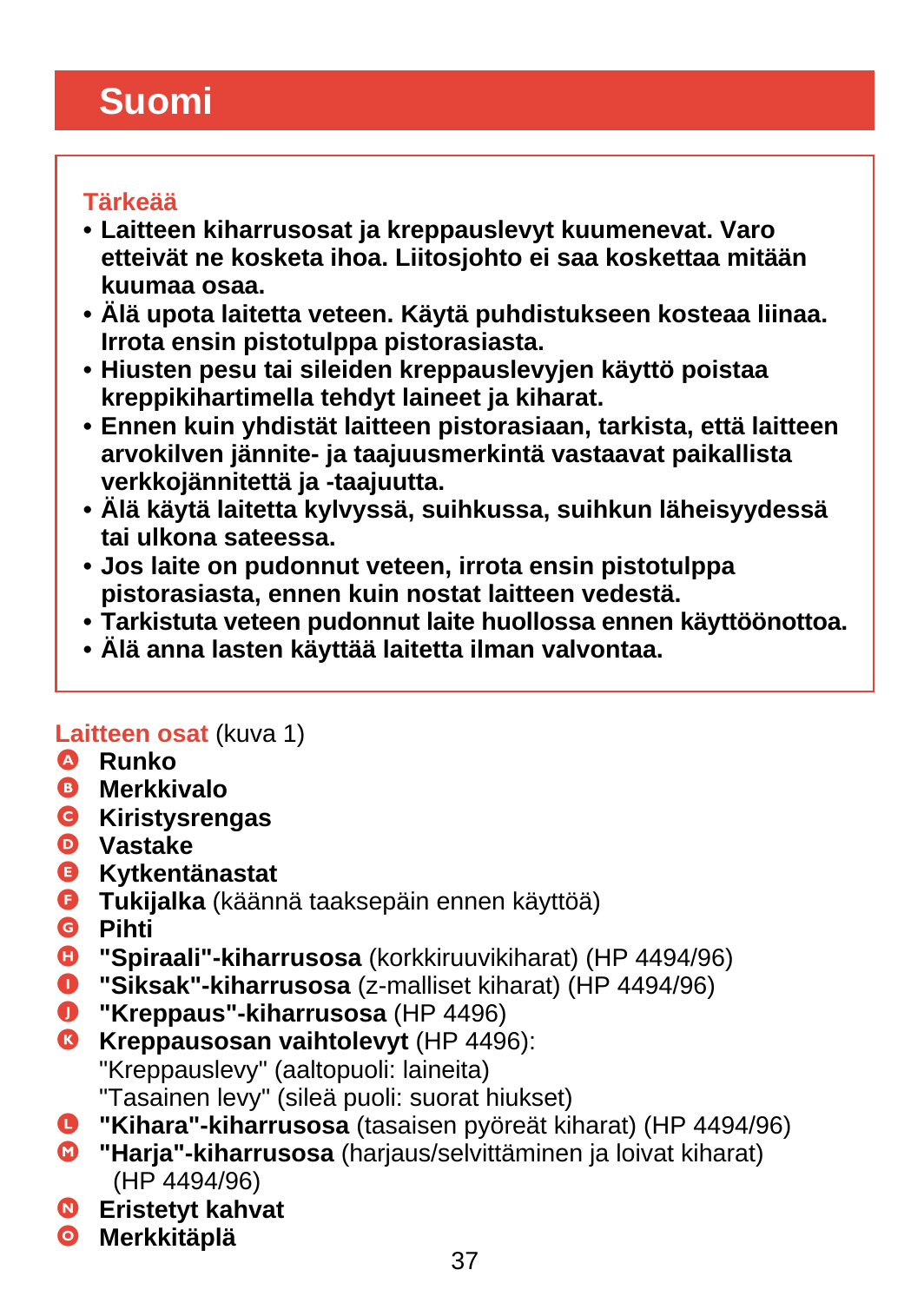## **Käyttöönotto**

## **Kiharrusosan vaihto** (kuvat 2-6)

- Kun vaihdat kiharrusosan kesken kihartamisen, koske vain muoviosiin. Metalliosat ovat kuumat!
- Irrota kiharrusosa kiertämällä kiristysrengasta (C) nuolen suuntaan (kuva 2).
- Vedä kiharrusosa irti rungosta (kuva 3).
- Kun kiinnität kiharrusosan, varmista että tukijalka (F) on alapuolella (kuva 4).
- Työnnä kiharrusosa kunnolla runkoon (kuva 5).
- Kiinnitä kiertämällä kiristysrengasta (kuva 6).

# **Kreppauslevyjen vaihto** (kuvat 7-10)

- Aaltopuoli: laineita
- Sileä puoli: suorat hiukset
- Avaa kreppikiharrin painamalla kahvaa alaspäin (kuva 7).
- Tartu levyn etupuolella oleviin eristettyihin kahvoihin (N).
- Vedä levy pois kreppikihartimesta (kuva 8).
- Käännä levy (kuva 9).
- Työnnä levy kreppikihartimeen. Varmista, että sivuilla olevat ulokkeet asettuvat ohjausuriin oikein (kuva 10).

# **Kuumentaminen** (kuvat 11-12)

- Työnnä pistotulppa pistorasiaan. Merkkivalo (B) syttyy ja kiharrusosa alkaa kuumentua (kuva 11).
- Kun kiharrusosan merkkitäplä (O) muuttuu tummaksi, laite on valmis käyttöön (kuva 12).

# **Käyttö**

- Kampaa tai harjaa hiukset täysin selviksi ja sileiksi ennen kihartamista.
- Hiusten tulee koskettaa kunnolla kiharrusosaa tai kreppauslevyjä. Tämän takia ei kannata yrittää kihartaa paksuja hiustupsuja tai kiertää hiuksia moninkerroin kiharrinosan ympärille.
- Philips "Geometricks" -kihartimilla voi kihartaa sekä kuivia että kosteita (ei koskaan märkiä!) hiuksia. Yhden kiharan tai laineen tekemiseen kuuluu vain 5 - 10 sekuntia.

Vastapestyihin hiuksiin voi käyttää kampausnestettä.

Lopputulosta voidaan parantaa suihkuttamalla jokaiselle kiharalle hiuslakkaa juuri ennen aukikampausta.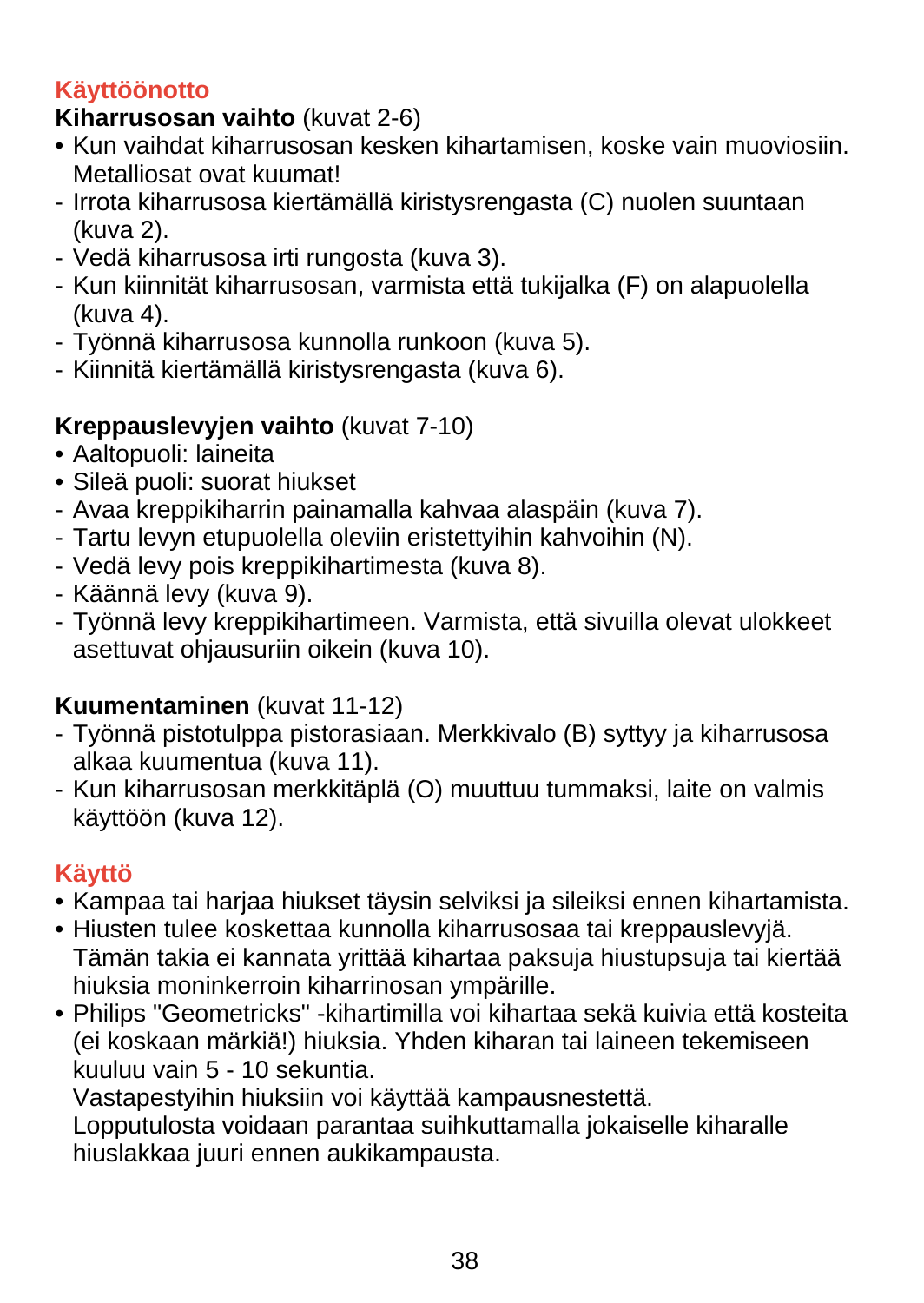## **Kiharrusosat** (kuvat 13 - 18)

- Kiharra aina pieni hiustupsu (leveys 2-3 cm) kerralla.
- Kierrä hiustupsu spiraaliksi kiharrusosan ympärille. Silloin hiustupsu koskettaa koko pituudeltaan kuumaa kiharrusosaa.
- Aseta hiustupsun pää pihdin väliin ja kierrä laitetta niin että hiukset kiertyvät kiharrusosan ympäri.
- Avaa pihti 5 10 sekunnin kuluttua ja vedä kiharrusosa pois hiuksista.
- Spiraalikiharrin: kierrä hiukset seuraten kiharrusosan spiraalimuotoa.
- Kiharakiharrin: kierrä hiukset suoraan.
- Harjakiharrin ei tarvitse pihtiä, sillä harjakset pitävät hiukset paikallaan.
- Tärkeää: Kierrä hiuslatvat aina sileästi kiharrusosan ympärille: näin hiuslatvat eivät taitu.
- Hajota kiharat sormin ilmavaksi kampaukseksi. Varsinkin spiraalikiharoilla saat upean kampauksen.

# **"Kreppaus"** (kuvat 19 - 21)

- Kiharra aina pieni hiustupsu (leveys 5-6 cm) kerralla.
- Kreppauskiharrin voidaan avata ja sulkea kahvasta, joten voit kihartaa hiustupsun osa kerralla.
- Aloita läheltä päälakea. Siirry sitten vähitellen alaspäin.
- Halutessasi voit puristaa kiharrusosan puolia sormilla vastakkain. (Älä koske levyihin!)
- Pidä hiukset kihartimessa 5-10 sekuntia. Avaa sen jälkeen kiharrin ja kiharra seuraava osa samasta hiustupsusta. Katso, että kiharat menevät hieman päällekkäin!

## **Käytön jälkeen**

- Irrota käytön jälkeen pistotulppa pistorasiasta.
- Aseta laite tukijalka alaspäin jäähtymään turvalliseen paikkaan.

## **Liitäntäjohdon vaihto**

Jos tämän laitteen verkkoliitäntäjohto vaurioituu, on johto vaihdatettava valmistajan valtuuttamassa huoltoliikkeessä tarvittavien erikoistyökalujen ja/tai -osien takia.

Oikeus muutoksiin varataan.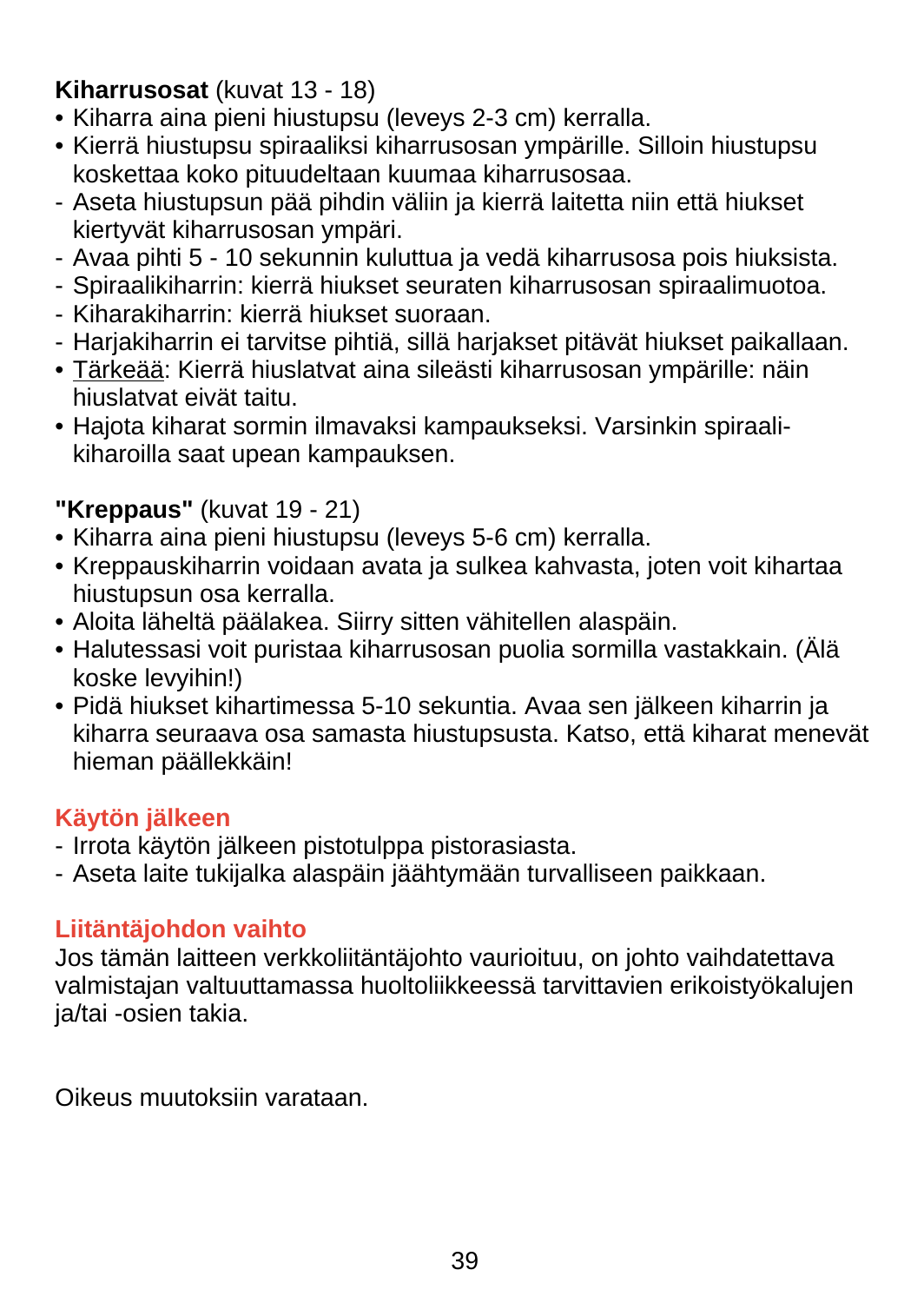# <span id="page-39-0"></span>**Türkçe**

# Önemli

- Sekillendirme aparatları ve düzlestirme/tost plakası kullanım sırasında sıcak olacaktır. Bu nedenle kullanım sırasında çıplak deri ile temas etmesini engelleyiniz. Elektrik kablosunun cihazın ısınan kısımlarına de-¤mesine izin vermeyiniz.
- Cihazı asla doğrudan suyun içine sokmayınız.Temizlemek istediğinizde cihazın fişinin prizden çekilmiş olduğundan emin olduktan sonra nemli bir bez ile siliniz.
- Cihaz ile saçınıza vereceğiniz sekiller, saçınızı yıkadığınızda ya da düzleştirme aparatı kullanıldığında kaybolacaktır.

### Genel Acıklamalar (sekil 1)

- **A** Sekillendirici
- **B** Acık lambası
- **G** Aparatları takma/çıkarma halkası
- **D** Bağlantı noktaları
- **B** Bağlantı soketleri
- **G** Dayanak ayağı (kullanmadan önce ters yöne doğru açınız)
- **G** Masa
- G Sacta Spiral seklinde dalgalar yaratan aparat (HP 4494/96)
- **O** Sacta Zig zag varatan aparat (HP 4494/96)
- **O** Düzlestirme/Tost aparatı (HP 4496)
- **G** Düzlestirme/Tost plakaları (HP 4496) Düzlestirme Plakaları (yüzeyi düz taraf) Tost Plakaları (yüzeyi dalgalı taraf)
- L K›v›rma maflas› (biçimli bukleler yaratmak için) (HP 4494/96)
- <sup>O</sup> Sekillendirme firçası (saçı taramak, saçı açmak, iri bukleler sağlamakiçin) (HP 4494/96)
- <sup>O</sup> Plastik, soğuk uç kısımlar
- **O** Kullanıma hazır isareti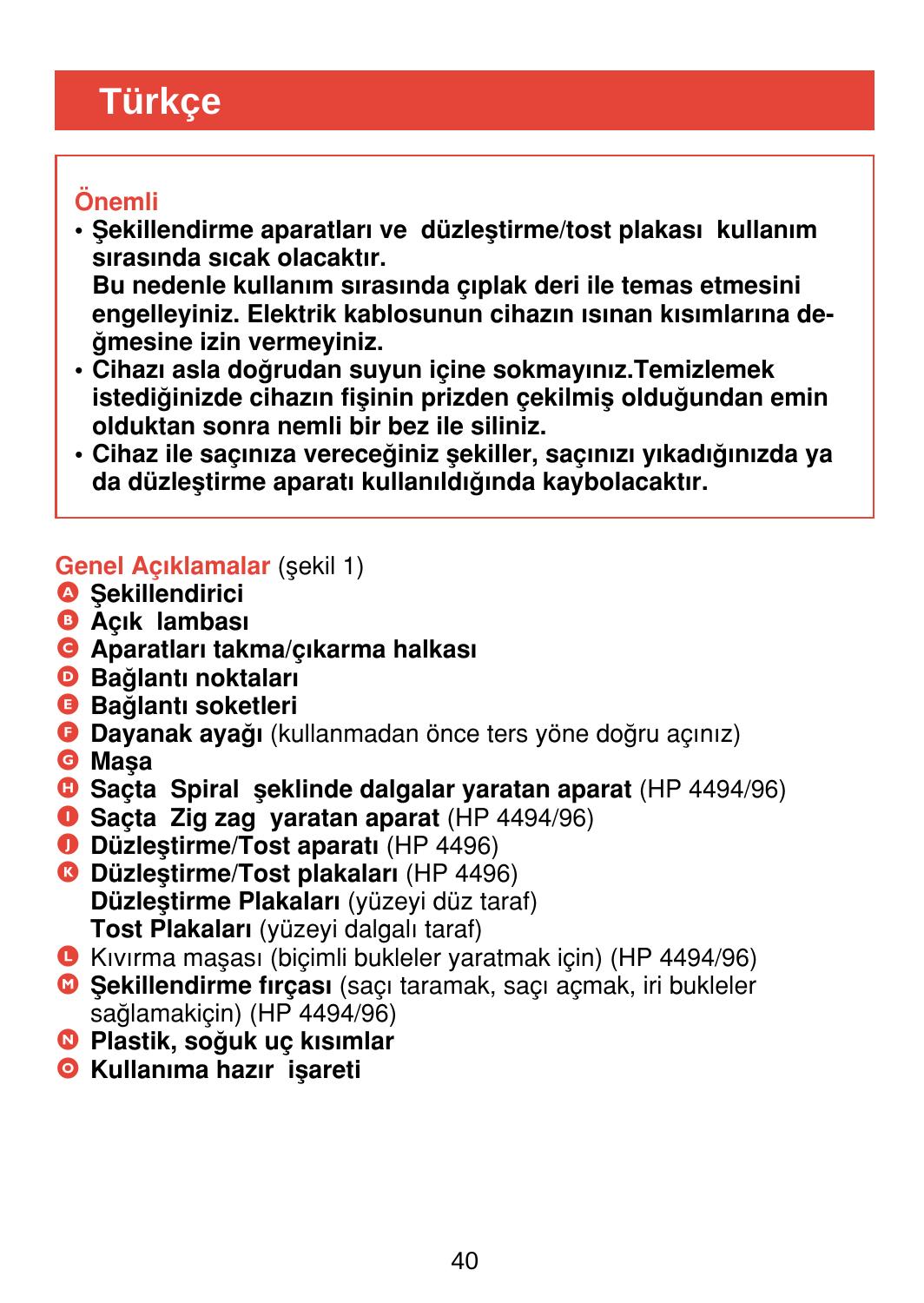## Geometricks Multi Sekillendirici vi kullanıma hazırlamak

## Sekillendirme aparatlarının takılması/çıkarılması (fig. 2-6)

- Cihaz sıcak iken, sekillendirme aparatlarını değiştirmek isterseniz sadece plastik kısımlara dokununuz. Metal kısımlar sıcaktır.
- Cihaza takılı bulunan bir sekillendirme aparatını çıkartmak için önce aparat takma/cıkarma halkasını (C) ok yönünde çeviriniz. (fig. 2)
- Daha sonra sekillendirme aparatını sekillendiriciden çekerek çıkarınız. (fig. 3)
- Gerekli olan sekillendirme aparatını takarken, dayanak ayağının (F) asağıya bakacak sekilde taktığınızdan emin olun. (fig. 4)
- Sekillendirme aparatını dikkatlice, sekillendirici üzerinde yer alan sokete takınız (fig. 5).
- Sekillendirme aparatını tesbit etmek için, takma/çıkarma halkasını bu kez ters yönde çeviriniz (fig. 6).

## Düzlestirme/Tost plakalarının takılması/çıkartılması (fig. 7-10)

- Düzlestirme Plakaları (yüzeyi düz taraf)
- Tost Plakaları (yüzeyi dalgalı taraf)
- Düzlestirme/Tost plakalarının içine konulacağı aparatı açma/kapama koluna bastırarak açınız. (fig. 7)
- Çıkartmak istediğiniz plakayı (sıcak olacağından) plastik uç kısmından  $(N)$  tutun ve cekerek aparattan cikartiniz. (fig. 8)
- Cıkarttığınız plakanın diğer vüzünü çeviriniz. (fig. 9)
- Plakayı tekrar aparatın içine sokun ve plakanın iki yanında yer alan cıkıntıların yuvalarına tam olarak oturduğundan emin olunuz. (fig. 10)

### Cihazı ısıtmak (fig. 11-12)

- Cihazın fisini pirize takınız. Cihazın üzerindeki Açık ışığı (B) yanacak ve cihaz isinmaya baslayacaktır. (fig. 11)
- Cihaz ısındıkça, cihazın üzerinde yer alan Kullanıma hazır isaretinin (O) rengi değisecektir. Renk koyulaştığı zaman cihaz kullanıma hazır demektir. (fig. 12)

### Nasıl Kullancaksınız

- Şekillendirmeye başlamadan önce saçınızı bir fırça ya da tarak yardımı ile açınız. Saçın karışık olmadığından ve düzgün olduğundan emin olunuz.
- Daima saçınız ile şekillendirme aparatlarının yüzeylerinin/plakaların birbirlerine iyi temas ettiğinden emin olunuz. Bu nedenle saçınızı kalın tutamlar halinde şekillendirmeyiniz ve saçı aparata çift kat sarmayınız.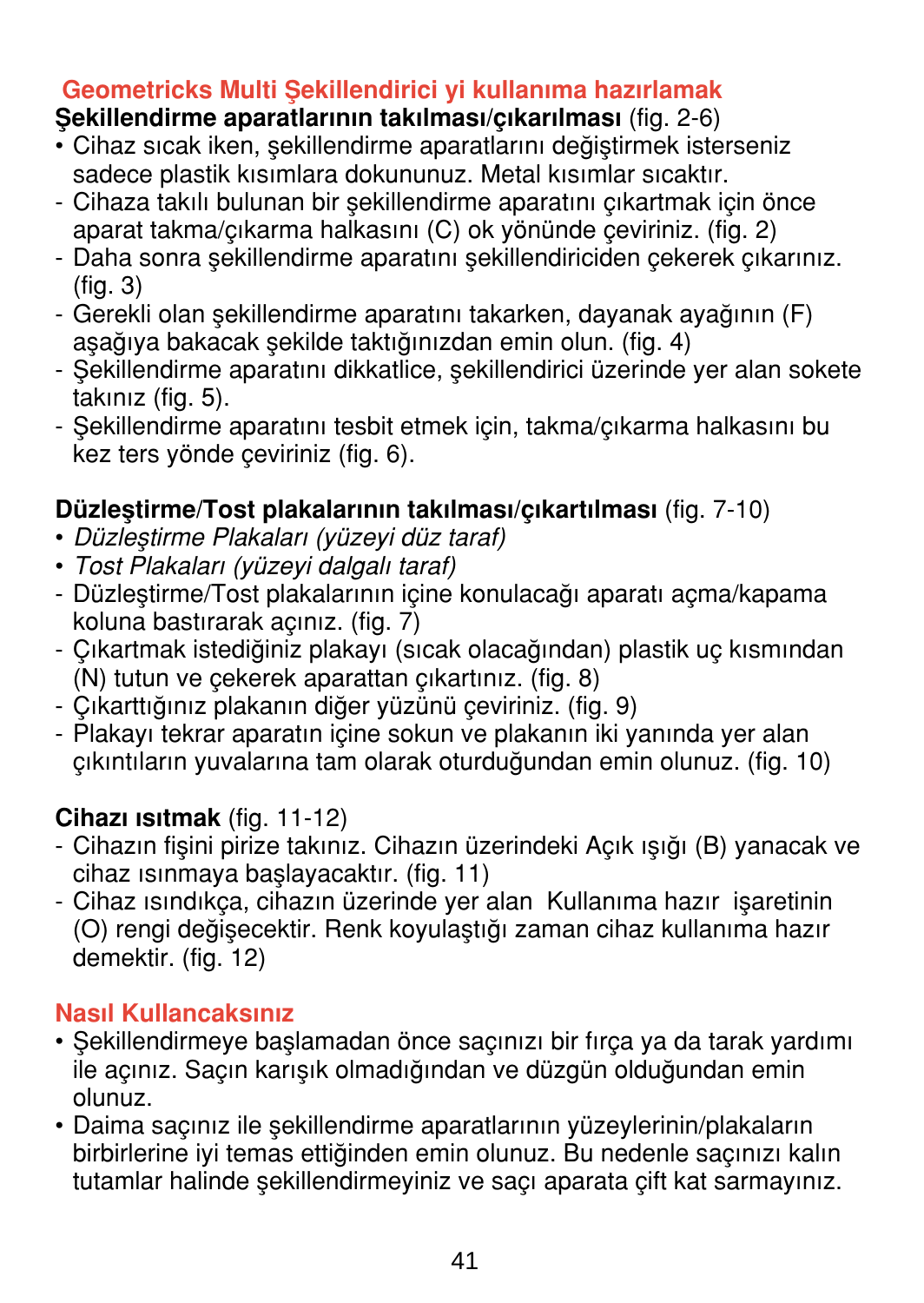• 5-10 saniye, saça kıvırcık şekil kazandırmak veya dalga yaratmak için veterlidir. İsterseniz saçınızı yıkadıktan sonra sekillendirmede yardımcı olması için uygun bir kozmetik ürün kullanabilirsiniz.

# Sekillendirme Aparatları (fig. 13-18)

- Sacınızı daima ince tutamlar halinde sekillendirin (2-3 cm. kalınlığında)
- İyi bir sonuç için saçınızı şekillendirici aparatın üzerine spiral şekilde sarınız. Böylece saçın tamamının sıcak yüzeylere teması sağlanabilir.
- Sac tutamını, ucunu bir toka yardımı ile sabitledikten sonra (kafanıza doğru ilerleyecek sekilde) sekillendiriciye sarınız ve bekleyiniz.
- 5-10 saniye sonra tokayı açınız ve saçınızı sekillendiriciden ayırınız.
- Spiral sekil sağlamak için, saçı ilgili aparata (namlu kısmının yüzeyine uygun olarak) spiral sekilde sarınız.
- Bukle yaratmak için saçı ilgili aparata düz sekilde, gererek sarınız.
- Kıvırma fırcasını kullanırken, tutamın ucunu bir toka ise sabitlemenize gerek olmayacaktır, çünkü fırça saçınızı tutacaktır.
- Önemli: Saç uçlarının sekillendirme aparatına düzgün sarıldığından emin olunuz. Bu kıvrık uç oluşmasını engelleyecektir.
- Yarattığınız bukleleri, tutamları parmaklarınızla ayırarak çoaltabilir ve saçın hacim kazanmasını sağlayabilirsiniz. Özellike spiral biçimli sekillendirilmis buklelerde bu uygulama çarpıcı bir görünüm sağlayacaktır.

# Düzlestirme/Tost Aparatı (fig. 19-21)

- Saçınızı maksimum 5-6 cm. kalınlığında tutamlar halinde sekillendiriniz.
- Acma/Kapama kolu sayesinde Düzlestirme/Tost aparatını bir masa gibi açıp kapayabilirsiniz. Böylelikle saçınızı bölge bölge sekillendirebilirsiniz.
- Saca sekil vermeye daima kafanıza yakın kısımlarından baslayınız ve uc kısımlarına doğru bölge bölge ilerleyiniz.
- İsterseniz plakaların saçınıza temasını daha arttırmak için, aparatı parmaınız ile iki tarafından sıkıstırabilirsiniz. (Kesinlikle sıcak plakalara elleriniz ile dokunmayın)
- Sacinizi plakalarin arasında 5-10 saniye kadar tutun. Daha sonra açma/kapama kolunu kullanarak aparatın ağzını açınız ve saçınızı plakaların arasından cıkartınız.
- Aynı tutam üzerinde bir sonraki kısmı şekillendirmek üzere, o kısmı plakaların arasına yerleştiriniz, açma/kapama kolunu bırakarak aparatın ağzını tekrar kapatınız. Bu şekilde tutam üzerinde uca doğru bölge bölge ilerleyiniz. Birbirini uyumlu takip eden bölgeler olmasına dikkat ediniz.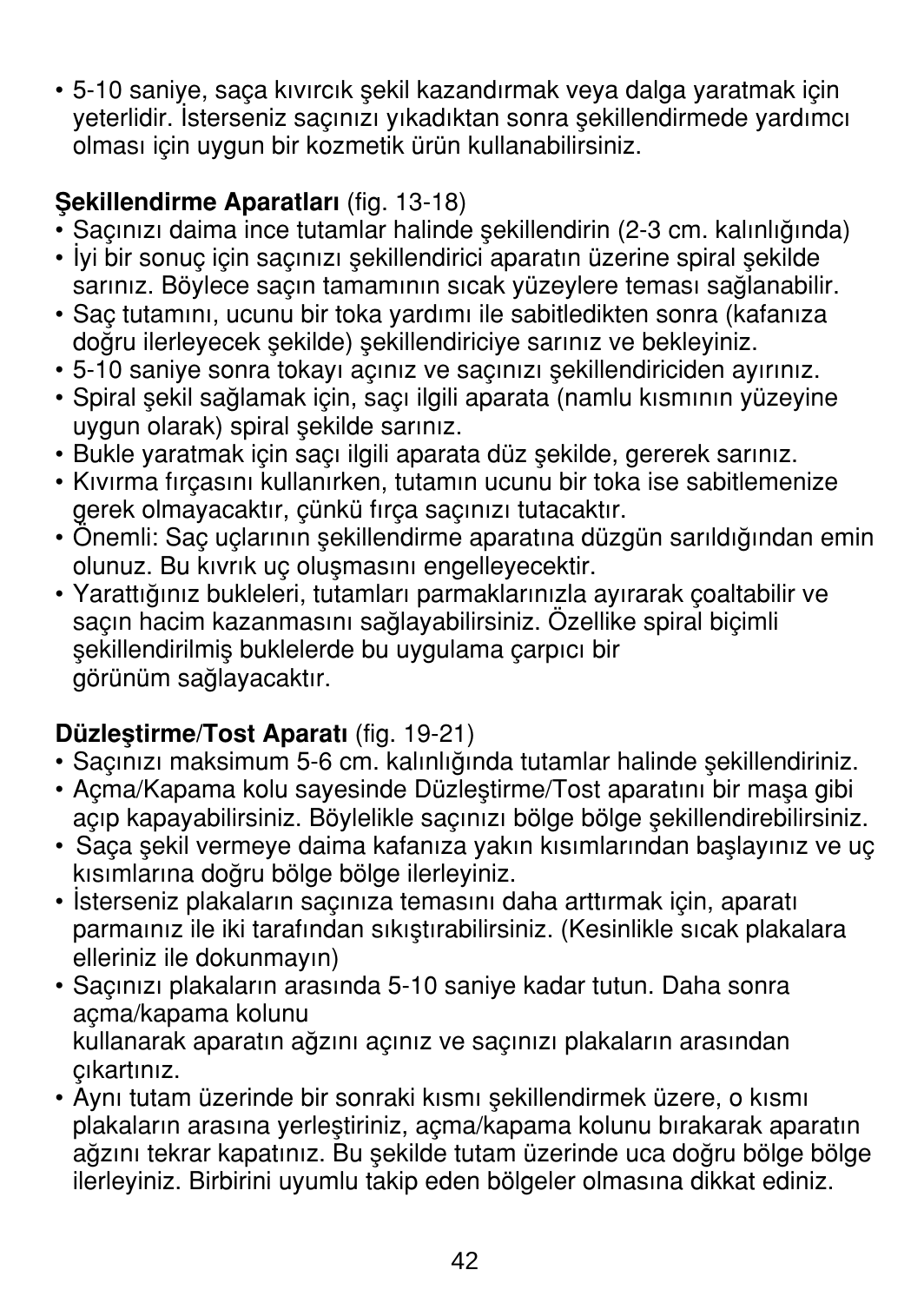#### Kullanım Sonrası

- Cihazı kullanmayı tamamladığınızda elektrik fisini pirizden çekiniz.
- Cihazın dayanak ayağını açınız ve cihazı emniyetli bir yerde, soğuması için bekletiniz. Cihazın sıcak kısımlarının, soğuması için koyduğunuz zemine ısı yoluyla zarar vermesini önlemek için dayanak ayağının üzerinde durduğundan ve sıcak kısımların hiçbir yere demediğinden emin olun.

#### Cihazın Elektrik Kablosunun Değiştirilmesi

Eğer cihazın elektrik kablosu zaman içinde hasar görecek olursa, bu kabloyu mutlaka bir Philips yetkili servisinde değiştiriniz.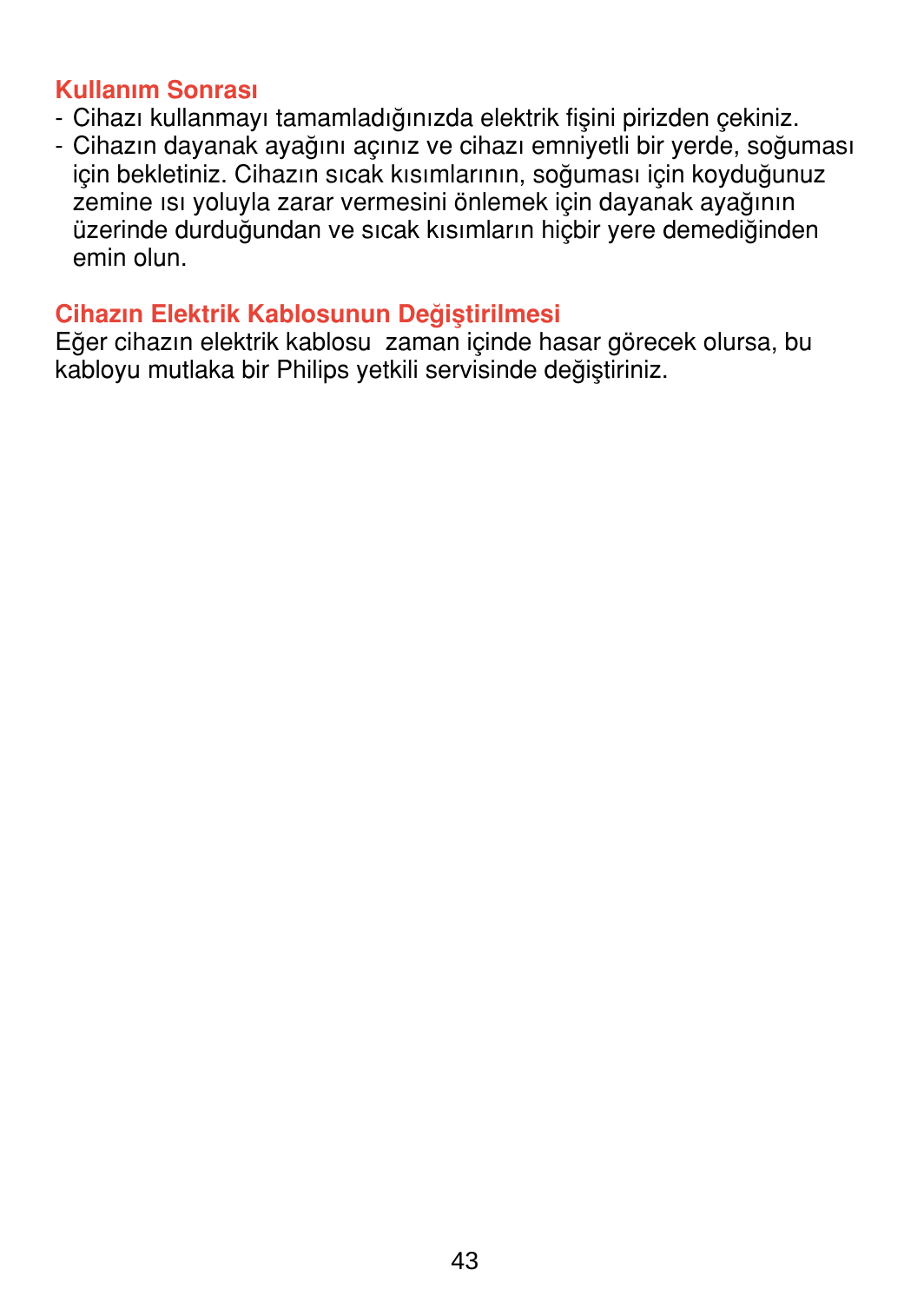<span id="page-43-0"></span>





















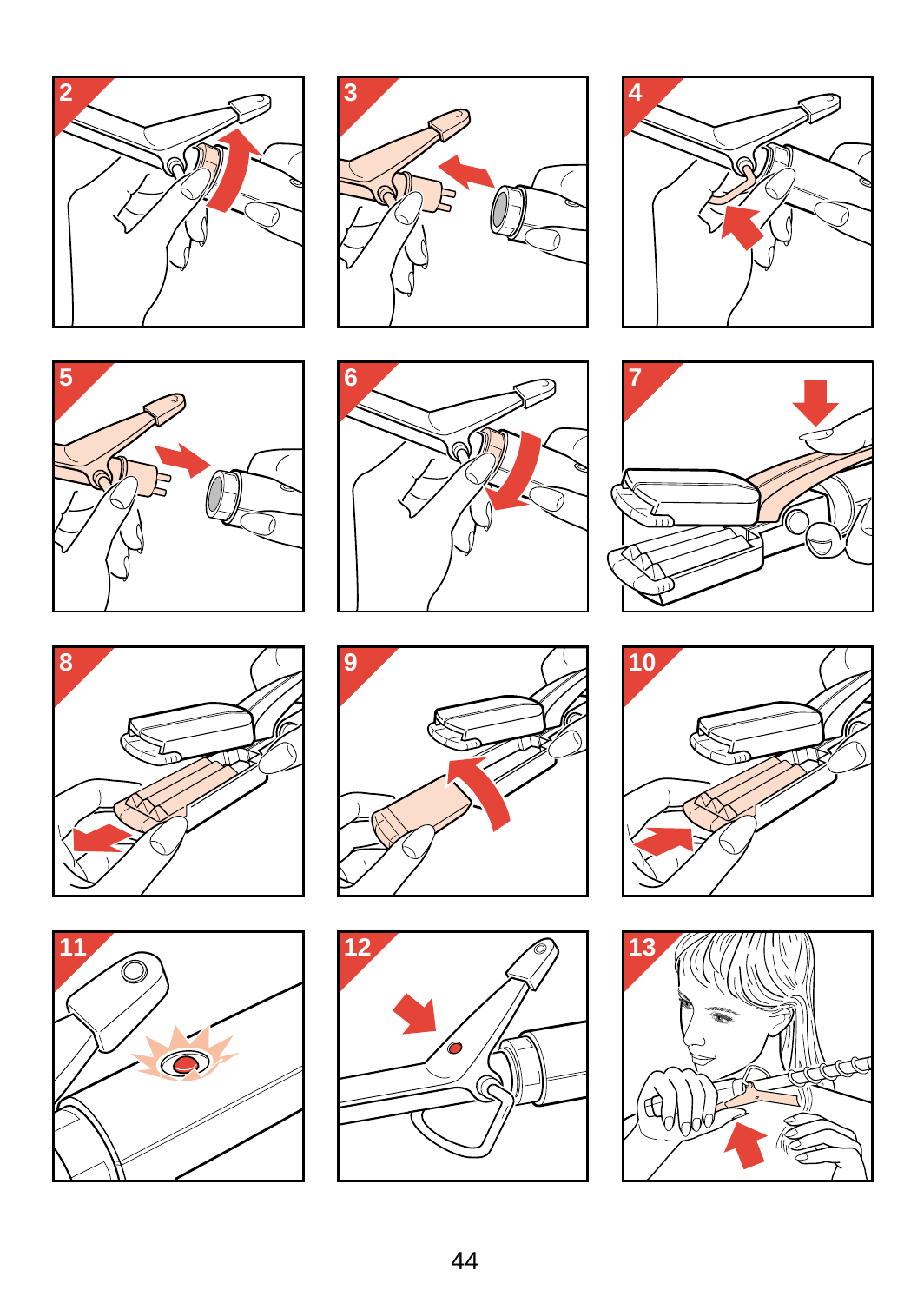<span id="page-44-0"></span>